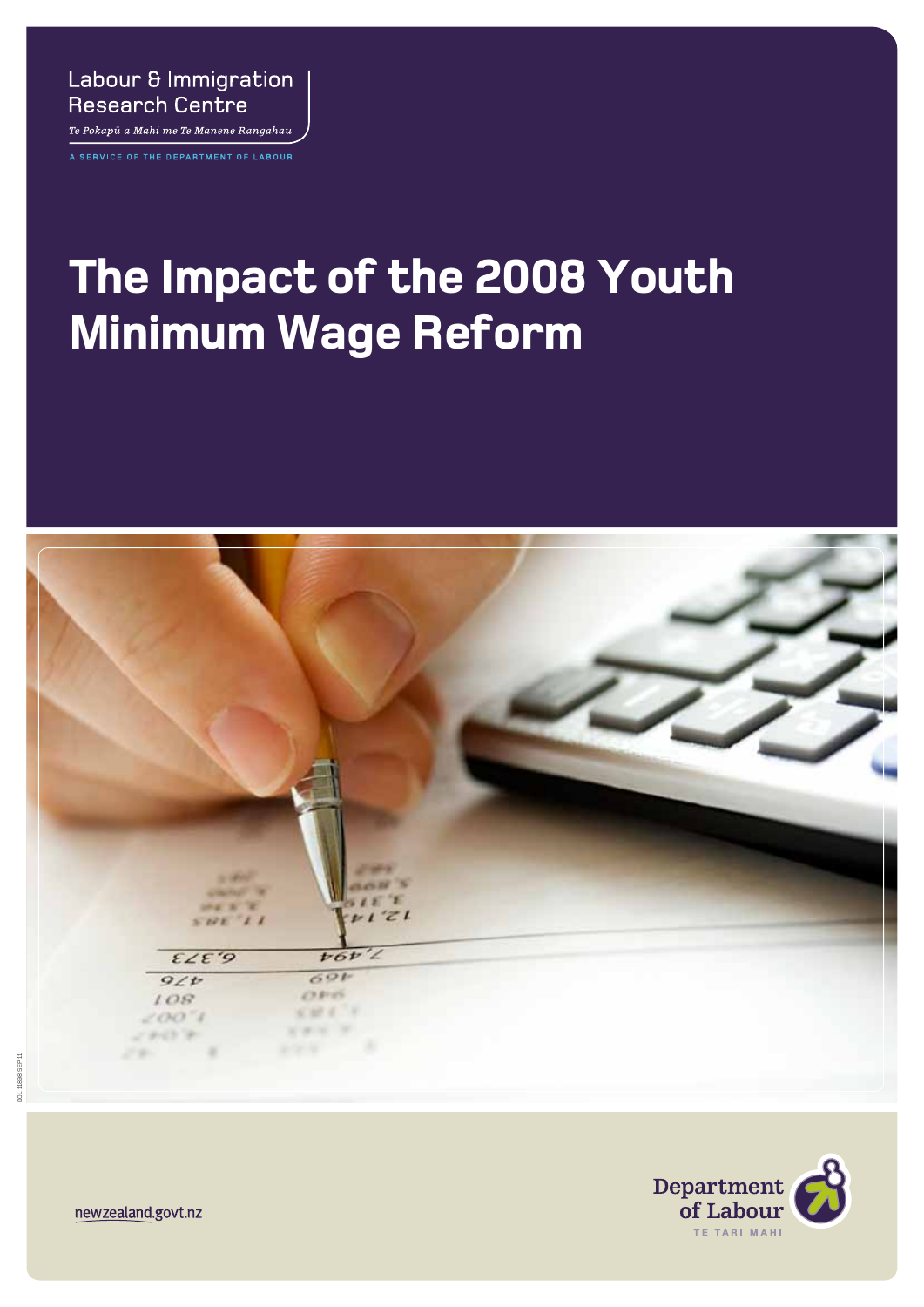Dean Hyslop School of Economics and Finance Victoria University of Wellington dean.hyslop@vuw.ac.nz

Steven Stillman Department of Economics, University of Otago steven.stillman@otago.ac.nz

**Disclaimer:** The Department of Labour has made every effort to ensure that the information contained in this report is reliable, but makes no guarantee of its accuracy or completeness and does not accept any liability for any errors. The information and opinions contained in this report are not intended to be used as a basis for commercial decisions and the Department accepts no liability for any decisions made in reliance on them. The Department may change, add to, delete from, or otherwise amend the contents of this report at any time without notice.

The material contained in this report is subject to Crown copyright protection unless otherwise indicated. The Crown copyright protected material may be reproduced free of charge in any format or media without requiring specific permission. This is subject to the material being reproduced accurately and not being used in a derogatory manner or in a misleading context. Where the material is being published or issued to others, the source and copyright status should be acknowledged. The permission to reproduce Crown copyright protected material does not extend to any material in this report that is identified as being the copyright of a third party. Authorisation to reproduce such material should be obtained from the copyright holders.

ISBN 978-0-478-36091-2 August 2011 © Crown copyright 2011

Department of Labour PO Box 3705 **Wellington** New Zealand www.dol.govt.nz

For further information please visit http://dol.govt.nz/research or email research@dol.govt.nz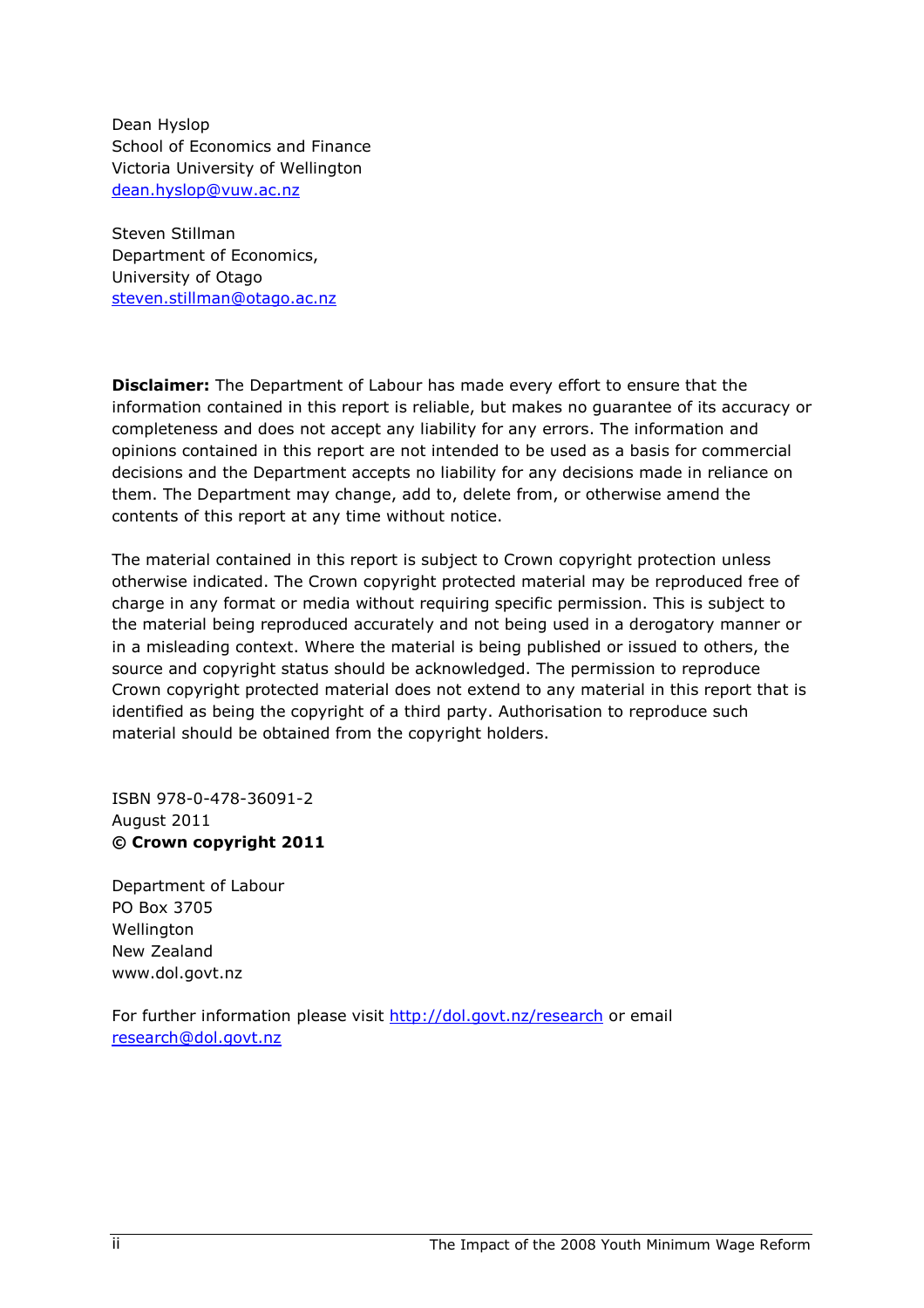Note: We thank Jason Timmins and seminar participants at the Department of Labour for their comments. Access to the Household Labour Force Survey (HLFS) data used in this study was provided by Statistics New Zealand under conditions designed to give effect to the security and confidentiality provisions of the Statistics Act 1975. Any views expressed are the sole responsibility of the authors and do not purport to represent those of the Department of Labour, Victoria University of Wellington, University of Otago or Statistics New Zealand.

# ABSTRACT

This paper analyses the impacts of the 2008 policy reform which replaced the youth minimum wage for 16-17 year-old workers, previously set at 80% of the adult minimum wage, with a new entrants minimum rate applicable for the first three months or 200 hours of employment, after which the adult minimum applies. This resulted in a 28% increase in the real value of the minimum wage faced by 16-17 year-old workers, making the minimum wage substantially binding for this age group. We estimate the impact of this reform on 16-17 year-olds employment and related labour market outcomes, by comparing the average outcomes of this group, before and after 2008, to those of 20-21 who were not directly affected by the reform. Although 18-19 year-olds were not directly affected by the 2008 policy change, they were potentially indirectly affected either by the adult minimum wage constraining their wages and/or by employment substitution effects from 16-17 year-olds; for this reason, we consider 20- 21 year-olds a potentially less-affected comparison group.

We first show that, by 2008, minimum wages had a substantial effect on the wages of 16-17 year-olds and, to a lesser extent, 18-19 year-olds. Although we find no evidence of adverse employment effects immediately following the policy change in 2008, we conclude that it lowered the employment rate of 16-17 year-olds by 3-6 percentage points in the subsequent two years. Most of this employment loss was borne by students: in fact, the employment rate among non-students increased, there is no evidence of an increase in the percentage of 16-17 year-olds who were unemployed, and the overall inactivity rate of this age-group decreased following 2008. We also find evidence of employment substitution towards 18-19 year-olds, again largely among students. In addition, relative to 20-21 year-olds, we estimate the average hours worked by 16-17 and 18-19 year-olds fell after 2008, as did their earnings and total incomes.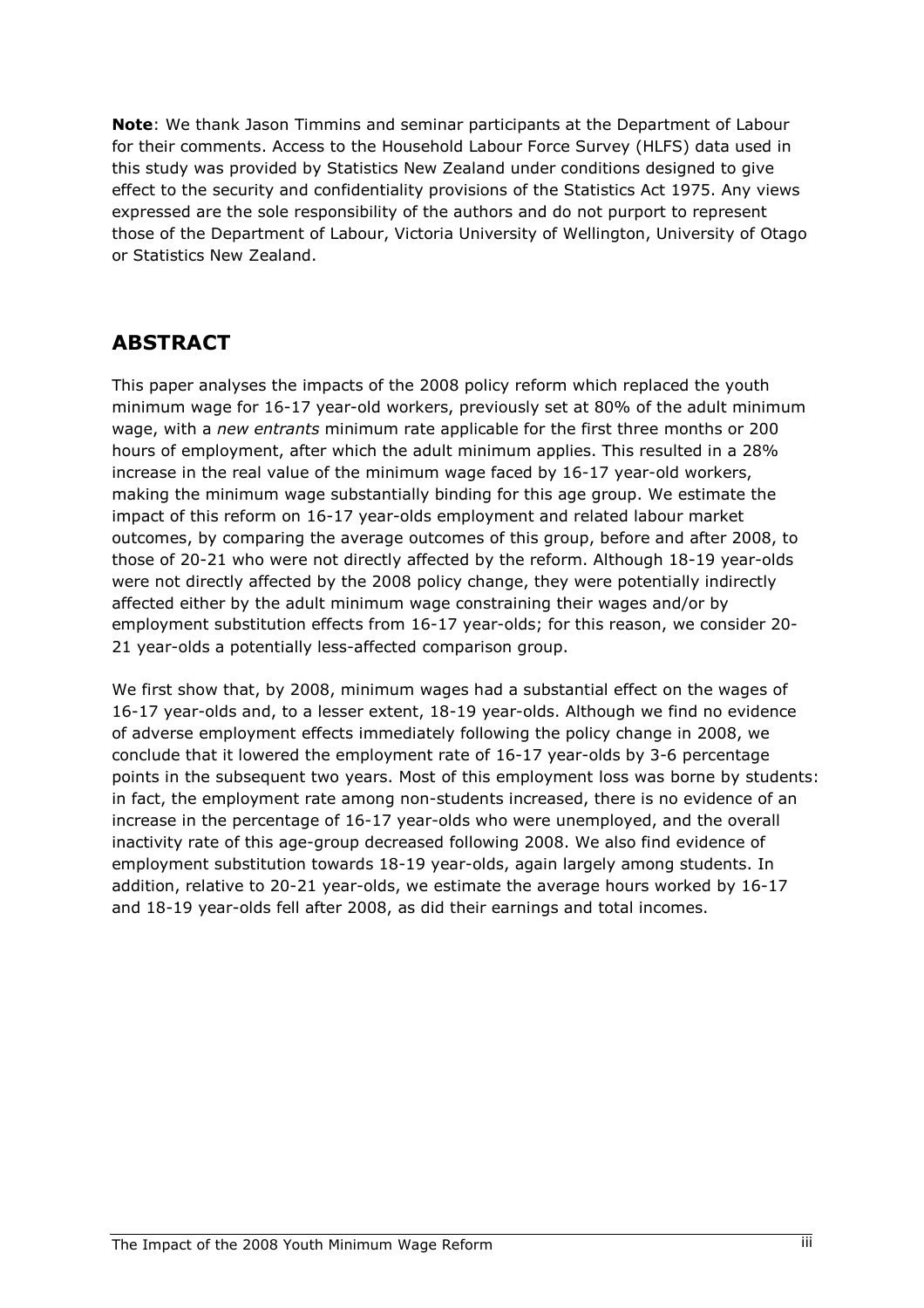# EXECUTIVE SUMMARY

# Key findings

The study found that the introduction of the New Entrants (NE) minimum wage was largely ignored by businesses and that most 16 and 17 year old workers were moved on to the adult minimum wage. Combined with a 75 cent increase in the adult minimum wage at the same time, this led to a 28.2 percent increase in the effective minimum wage for 16 and 17 year old workers.

This research found that this minimum wage increase accounted for approximately 20– 40 percent of the fall in the proportion of 16 and 17 year olds in employment by 2010. Overall, this implies that the introduction of the NE minimum led to a loss of 4,500- 9,000 jobs for 16 and 17 year olds (employment of 16 and 17 year olds fell from 61,400 to 39,500 between 2007 and 2010).

The introduction of the NE minimum wage did not have a significant impact on unemployment of 16 and 17 year olds, because employment losses occurred entirely among students who were combining study with part-time employment.

### Introduction

The study examined the impact of the 2008 youth minimum wage reform that replaced the youth minimum wage for 16 and 17 year old workers (set at 80 percent of the adult minimum wage) with a New Entrants (NE) minimum wage (also set at 80 percent of the adult minimum) applicable for the first three months or 200 hours of employment, after which the adult minimum applies.

The repealing of the youth minimum wage in 2008 had a significant impact on the wage distribution of 16 and 17 year olds. In 2007, approximately 70 percent of 16 and 17 year olds reported hourly wages below the adult minimum wage. After the introduction of the NE minimum wage, around 20 percent of 16 and 17 year olds reported hourly wages below the adult minimum wage and 40 percent reported receiving the adult minimum wage.

The NE minimum wage was largely ignored by businesses and most 16 and 17 year old workers were moved on to the adult minimum wage, which resulted in an increase in the effective minimum wage of 28.2 percent (adjusting for inflation) for this group. This led to a rise in average hourly earnings of 8.5 percent for this group. The adult minimum wage, in comparison, only increased by 2.5 percent in 2008.

#### Research methodology

The study used survey data from the quarterly Household Labour Force Survey (HLFS), and the annual June-quarter Income Supplement to the HLFS, also known as the NZ Income Survey (NZIS).

The focus of the analysis is on the impact of the 2008 youth minimum wage policy change on the employment and other labour market outcomes of 16 and 17 year olds. The HLFS is used to measure wage and salary employment, weekly hours worked, selfemployment, studying, unemployment, and inactivity and the NZIS provides measures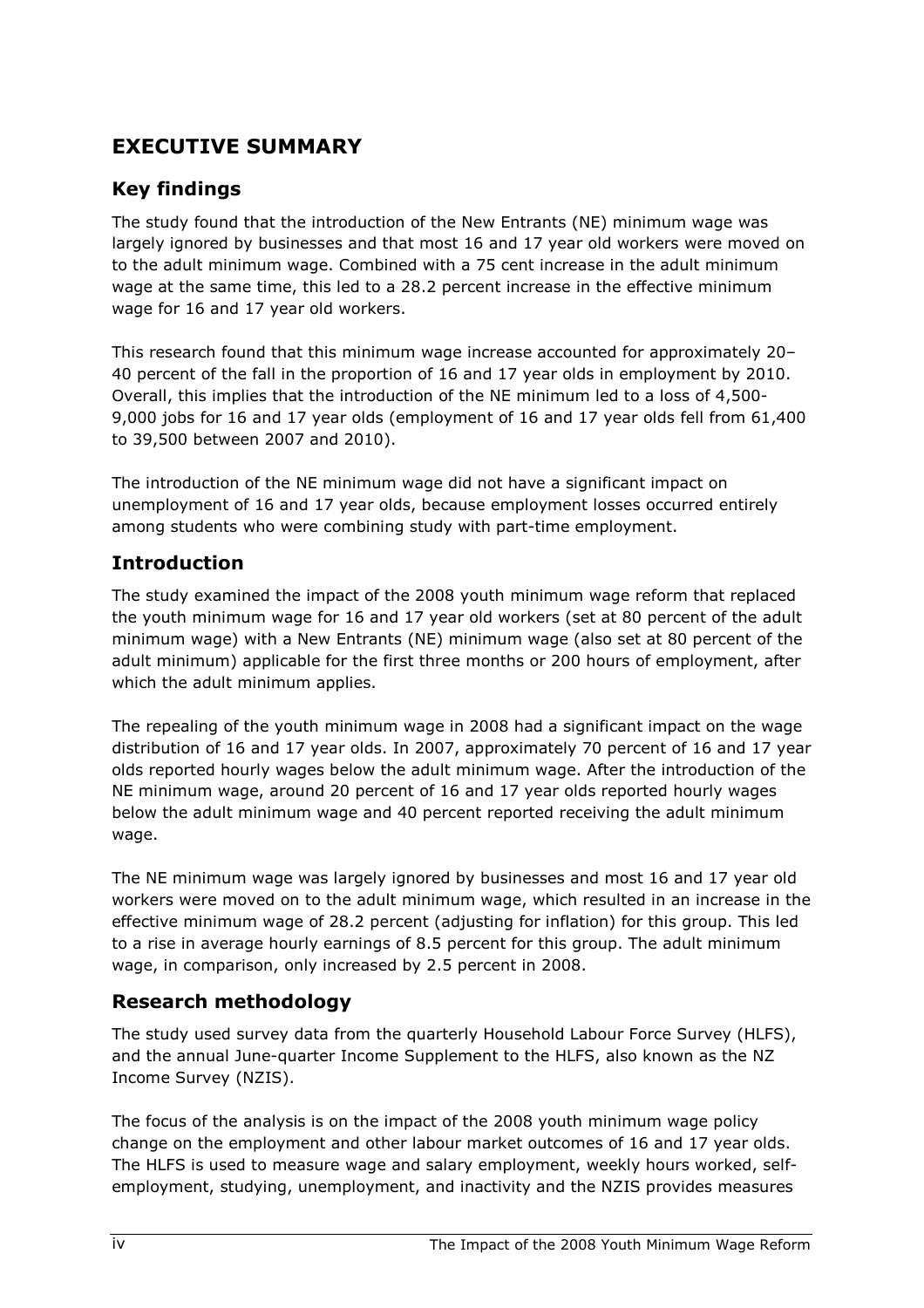of hourly wages, receipt of non-student benefits, weekly earnings, and weekly total income.

The analysis estimates the impact of the 2008 minimum wage reform on the labour market outcomes of 16 and 17 year olds by comparing their outcomes, before and after 2008, to a comparison group of 20 and 21 year olds. The comparison group was selected because they were not directly affected by the 2008 reform and are considered to have been less-affected by the policy change than 18 and 19 year olds.

While 18 and 19 year olds were not directly affected by the 2008 reform, it is possible they were indirectly affected by the adult minimum wage constraining their wages or by employers hiring them instead of 16 and 17 year olds.

A regression model is used to control for other factors that may be related to changes in labour market outcomes, such as differences in outcomes that exist between different age groups and because of differences in the demographic and socio-economic characteristics of individuals. The model also controls of changes in outcomes caused by seasonal changes in the labour market and the impact of a growing or declining economy, and allows these effects to differ by age.

#### Labour market impacts of the 2008 youth minimum wage reform

The research found that the minimum wage increase lowered the proportion of 16 and 17 year olds in employment by between 3 and 6 percentage points in the subsequent two years (there was no impact on employment immediately following the policy change), which accounted for between 20 and 40 percent of the fall in the proportion of 16 and 17 year olds in work over this period (a loss of 4,500–9,000 jobs). The remaining 60 to 80 percent of the fall in employment can be attributed to the deteriorating economic conditions.

The introduction of the NE minimum wage appears to have impacted primarily on the employment prospects of 16 and 17 year olds who were combining study with part-time employment (80 percent of 16 and 17 year olds are in part-time jobs).

The finding that the minimum wage increase adversely affected the employment of students is likely to explain why the study did not find a strong negative impact on unemployment. The study finds some evidence that the proportion of 16 and 17 year olds unemployed increased in 2009 by 1.4–2.6 percentage points because of the minimum wage increase, but the negative impact on unemployment was not evident a year later in 2010.

The NE minimum wage appears to have encouraged more 16 and 17 year olds to stay at school or continue their education (this effect is in addition to an increase in studying due to the economic downturn). This may explain why the impact on unemployment had disappeared by 2010 and why the minimum wage increase was associated with lowering inactivity among 16 and 17 year olds. The research also found that, relative to 20 and 21 year-olds, average hours worked by 16 and 17, and 18 and 19 year olds fell after 2008, as did their earnings and total incomes.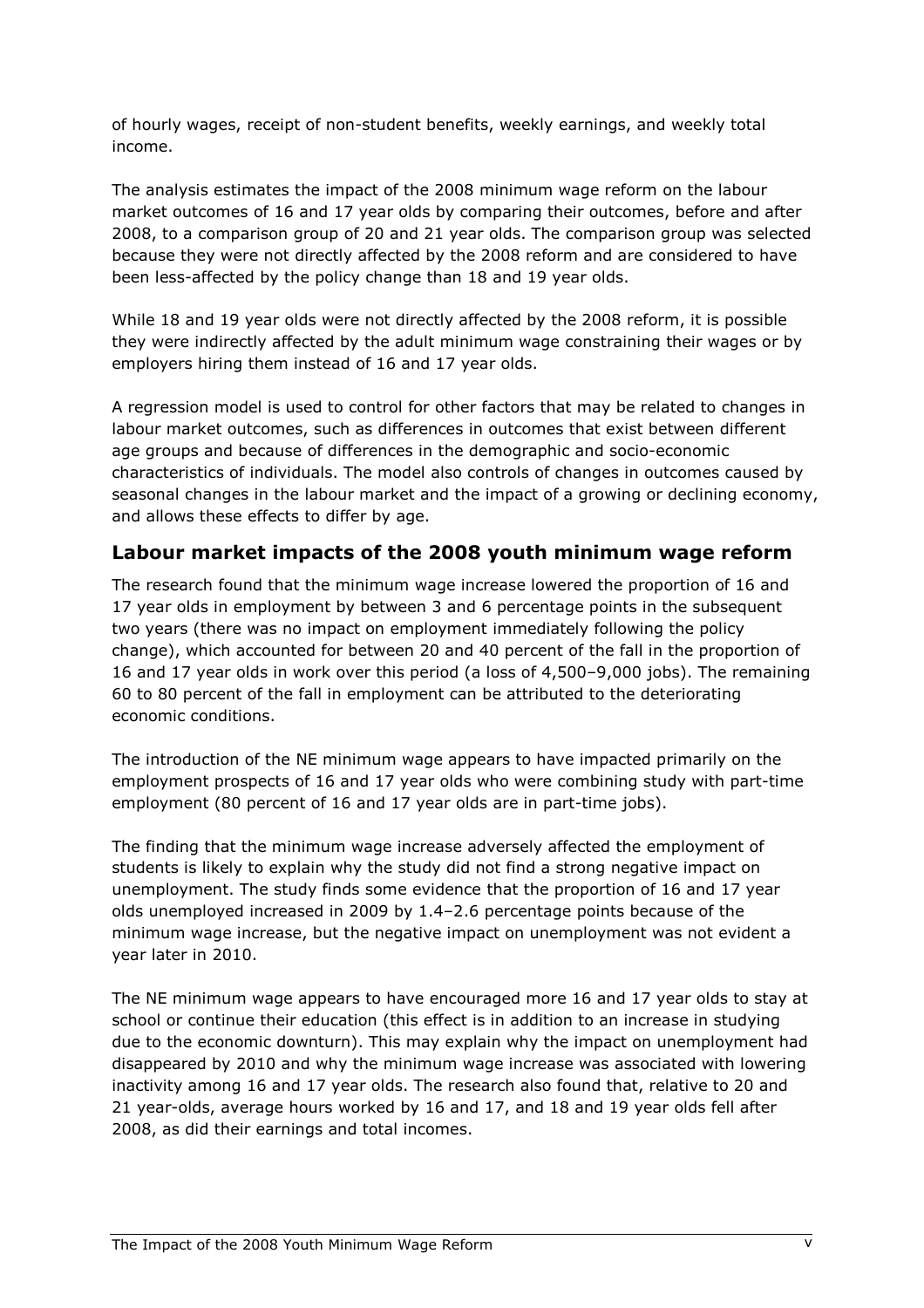### Comparison with the 2001 youth minimum wage reform

Compared with the 2001 youth minimum wage reform, repealing the youth minimum wage in 2008 resulted in a smaller increase in the effective minimum wage for 16 and 17 year olds (28.2 percent, compared with 41 percent in 2001/02), but had a larger negative impact on their employment prospects.

The study of the 2001 reform found no evidence of an adverse effect on youth employment immediately following the reform, but some weak evidence of employment loss two years later in 2003. Changes in hourly wages, hours, and employment led to significant increases in earnings from work and total income for teenagers relative to young adults.

The stronger fall in employment in 2008 can be attributed to a larger proportion of 16 and 17 year olds being impacted by the minimum wage increase (60–70 percent, compared with 10–20 percent in 2001) and that the 2008 reform occurred immediately prior to a downturn in the economy. The current analysis cannot judge the relative importance of these two effects. In addition, the 2008 reform moved 16 and 17 year olds onto the same minimum wage as adults, which could have encouraged employers to replace them with older more mature workers.

The 2001 reform study did find evidence of a decline in educational enrolment and an increase in unemployment, inactivity, and benefit receipt, which suggests that while the 2001 reform increased the labour supply of teenagers, this was not matched by as large an increase in the supply of jobs from employers.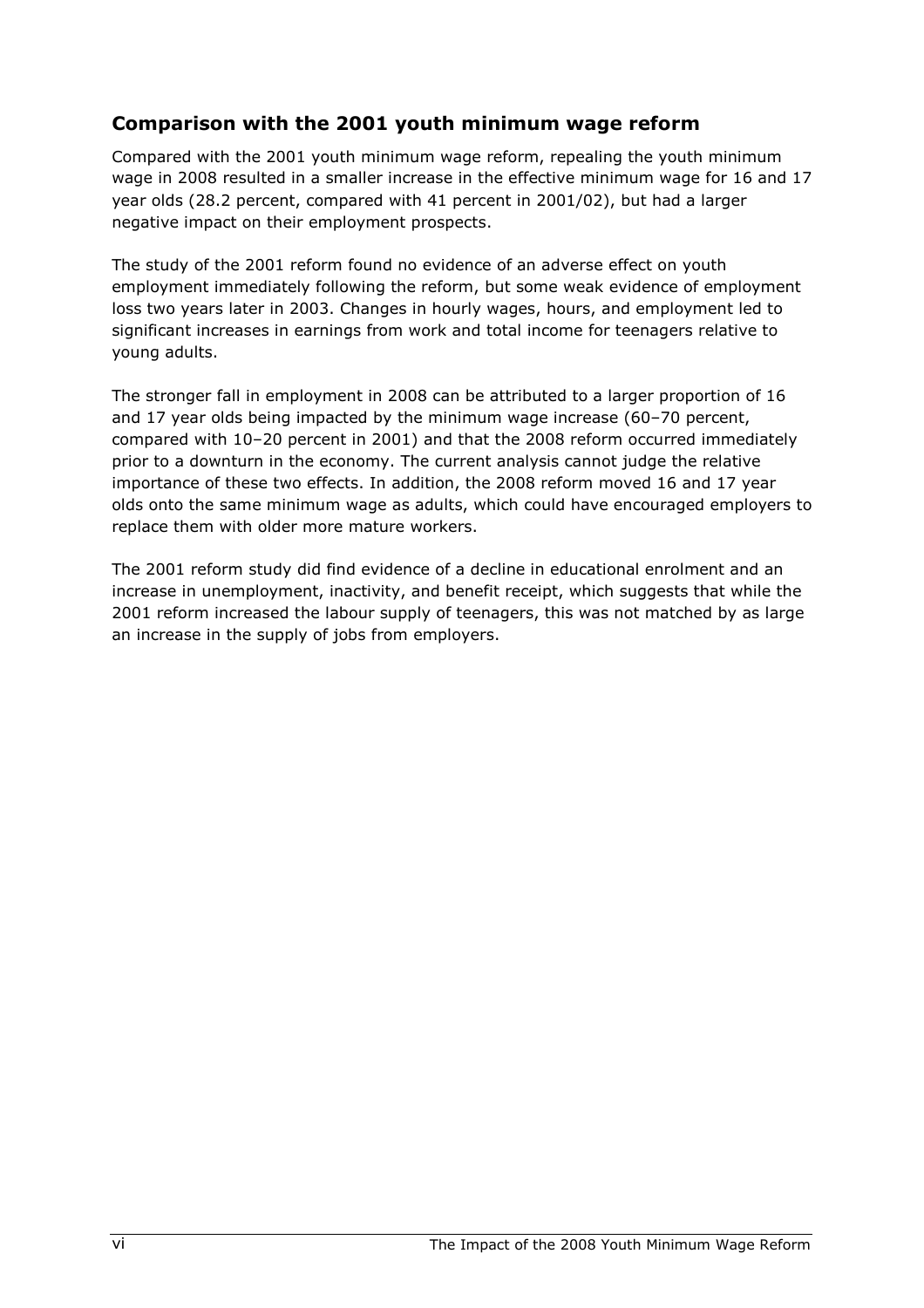# TABLE OF CONTENTS

| 1                 |                                                                         |
|-------------------|-------------------------------------------------------------------------|
| $\mathbf{2}$      |                                                                         |
| 2.1               |                                                                         |
| $2.2^{\circ}$     |                                                                         |
| 2.3               |                                                                         |
| 2.4               |                                                                         |
| 3                 | ANALYSIS OF THE IMPACT OF YOUTH MINIMUM WAGE CHANGES 11                 |
| 3.1               | Difference-in-differences' estimates of employment and hours worked  11 |
| 3.2               |                                                                         |
| 3.3               | Regression analysis of other outcomes from the quarterly HLFS 14        |
| 3.4               | Regression analysis of other outcomes from the annual HLFS-IS 15        |
| 4                 |                                                                         |
|                   |                                                                         |
| <b>APPENDIX 1</b> | . 33                                                                    |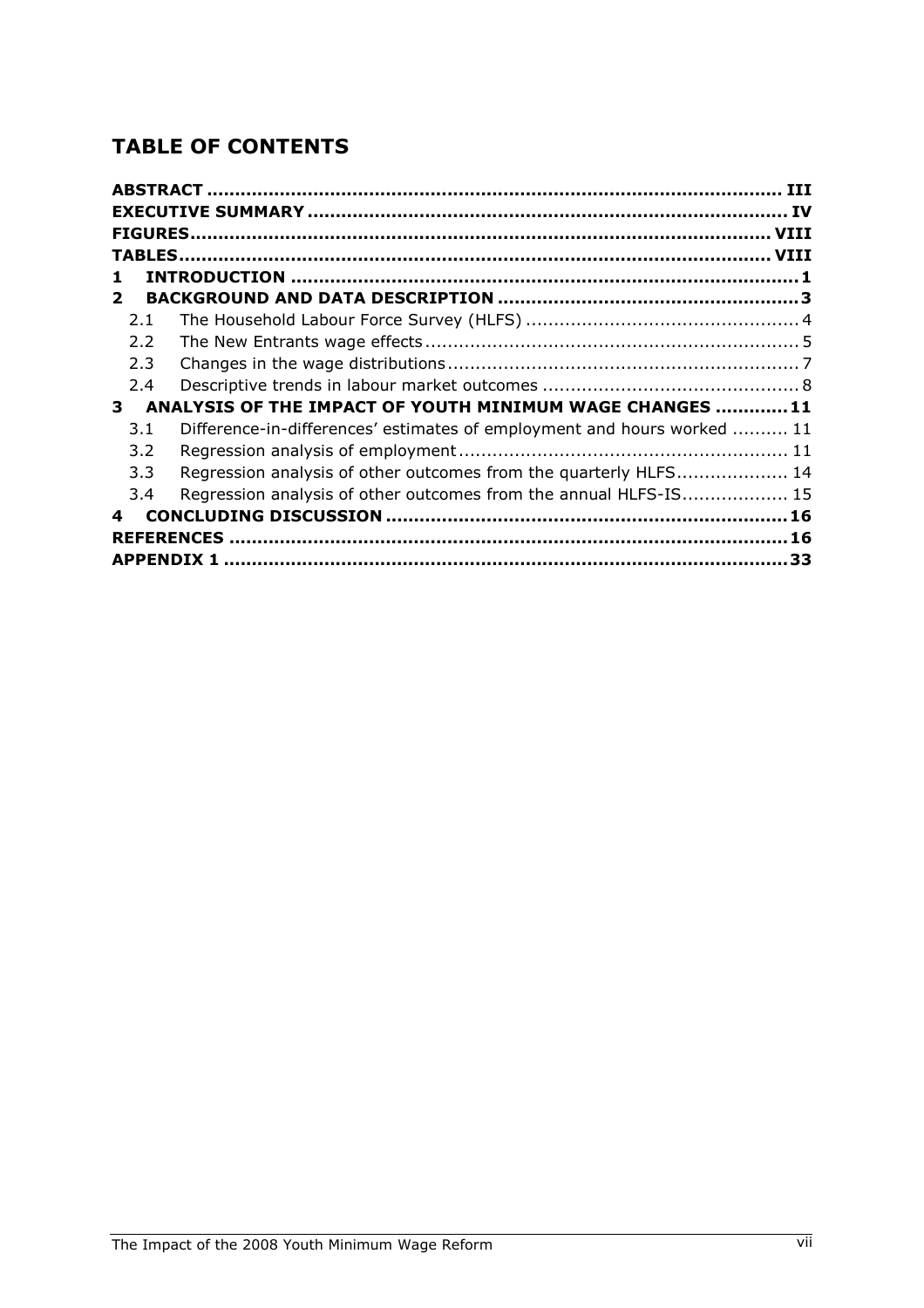# FIGURES

| Figure 3: Real wages (2006\$s) and the minimum wage, by Age group 28             |  |
|----------------------------------------------------------------------------------|--|
|                                                                                  |  |
|                                                                                  |  |
| Figure 6: Studying, Unemployment, and Inactivity, by Age group  31               |  |
| Figure 7: Benefit receipt, Earnings, and Total income, by Age group 32           |  |
| Figure 8: Histograms of Wages between Youth/New Entrant and Adult Minimum Wages, |  |
|                                                                                  |  |

# TABLES

| Table 5B: Estimated impacts of changes in youth minum wages on other HLFS quarterly |
|-------------------------------------------------------------------------------------|
|                                                                                     |
| Table 6: Effects on mutually exclusive employment, study & inactivity 24            |
|                                                                                     |
| Table 8: Estimated impacts on Quarterly outcomes, 1986-2010 samples  33             |
| Table 9A: Estimated impacts on Quarterly outcomes, 2004-2010 samples  34            |
| Table 9B: Estimated impacts on Quarterly outcomes, 2004-2010 samples  34            |
| Table 10: Estimated impacts on Annual outcomes, 2004-2010 samples 36                |
|                                                                                     |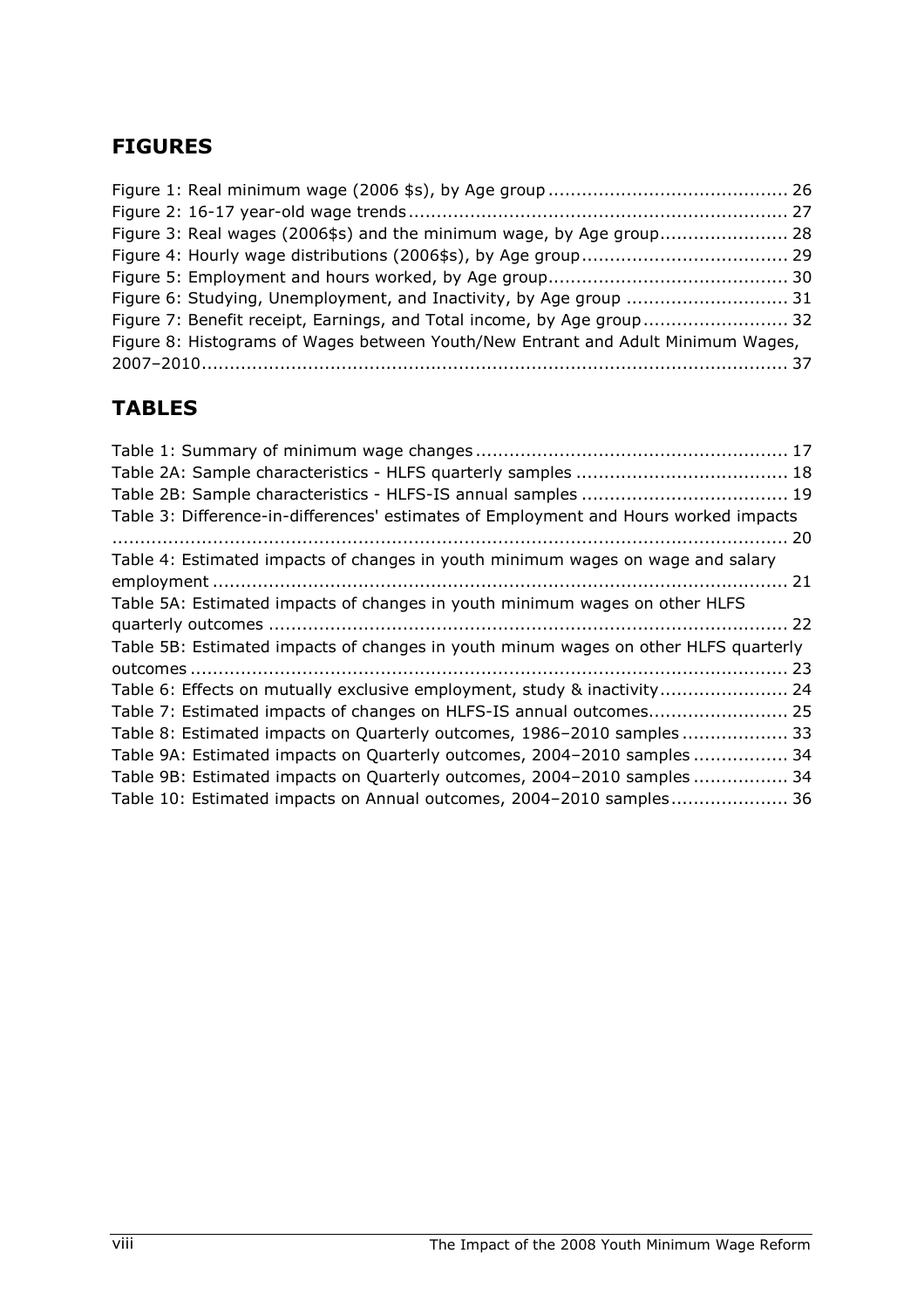# 1 INTRODUCTION

Prior to 2008, New Zealand's minimum wage legislation included an adult minimum wage rate that applied to workers aged 18 and over; and a youth minimum wage rate, set at 80% of the adult minimum wage, that applied to 16-17 year-old workers. In April 2008, the youth minimum wage was abolished and replaced with a new entrants minimum rate, set at 80% of the adult minimum wage, that applies to 16-17 year-olds for their first three months or 200 hours of employment, following which the adult minimum applies. At the same time, the adult minimum wage was increased from \$11.25 to \$12 per hour, or 2.5% in real terms. Together with this increase in the adult minimum wage, the 2008 youth minimum wage reform resulted a 28% increase in the real value of the minimum wage faced by 16-17 year-old workers who were not eligible for the new entrants rate.

In this paper, we analyse the impact this reform on labour market and associated outcomes for 16-17 year-olds. The reform provides a large and focused change in the minimum wage that had a large effect on the wages paid to the affected age group. We adopt a similar approach to that used by Hyslop and Stillman (2007) to analyse previous youth minimum wage reforms in 2001 and 2002. In particular, our analysis exploits the targeted nature of the policy change by comparing the outcomes of the directly affected 16-17 year-olds, before and after 2008, with the outcomes of 20-21 year-olds, who were not directly affected by the 2008 policy change. Although 18-19 year-olds were not directly affected by the reform, they were also potentially affected by firms substituting 18-19 year-old workers for 16-17 year-olds. For this reason, we consider 20-21 yearolds to be a better comparison group.

We first analyse trends in relevant summary statistics of the wages of these three age groups over the period since 1997, using data from the Household Labour Force Survey, June quarter Income Supplement (HLFS-IS). In the data, it is not possible to identify whether the new entrants or adult minimum rate applies to particular 16-17 year-old workers, but we show that the new entrants rate appears to be largely non-binding on 16-17 year-olds. Specifically, the fraction of 16-17 year-old workers reporting wages below the current youth minimum wage (prior to 2008) and new entrants (from 2008) declined noticeably after 2008, while the fraction paid exactly these rates are generally trivial.<sup>1</sup> In addition, while the trend in the fraction of 16-17 year-olds reporting wages less than the next year's youth minimum wage increased steadily to around 30% in 2007, since 2008 the fraction less than next year's new entrants' rate has been less than 10%. Based on these findings, we largely focus on the adult minimum rate as the relevant applicable minimum wage for 16-17 year-olds after 2008. By 2008, minimum wages were substantially binding on the wages of 16-17 year-olds and, to a lesser extent, 18-19 year-olds. For example, in 2007, 70% of 16-17 year-olds and 45% of 18- 19 year-olds had wages below the 2008 adult minimum wage, while in 2008, 43% of 16- 17 year-olds and 18% of 18-19 year-olds earned exactly the minimum wage.

<sup>&</sup>lt;sup>1</sup> Sub-minimum reported wages may be due to either exemptions for people with disabilities, non-compliance on the part of firms, or measurement errors in reported wages. Based on the results of a simulation exercise reported in Hyslop and Stillman (2007), we believe that measurement errors accounts for most, if not all, of the reported sub-minimum wages.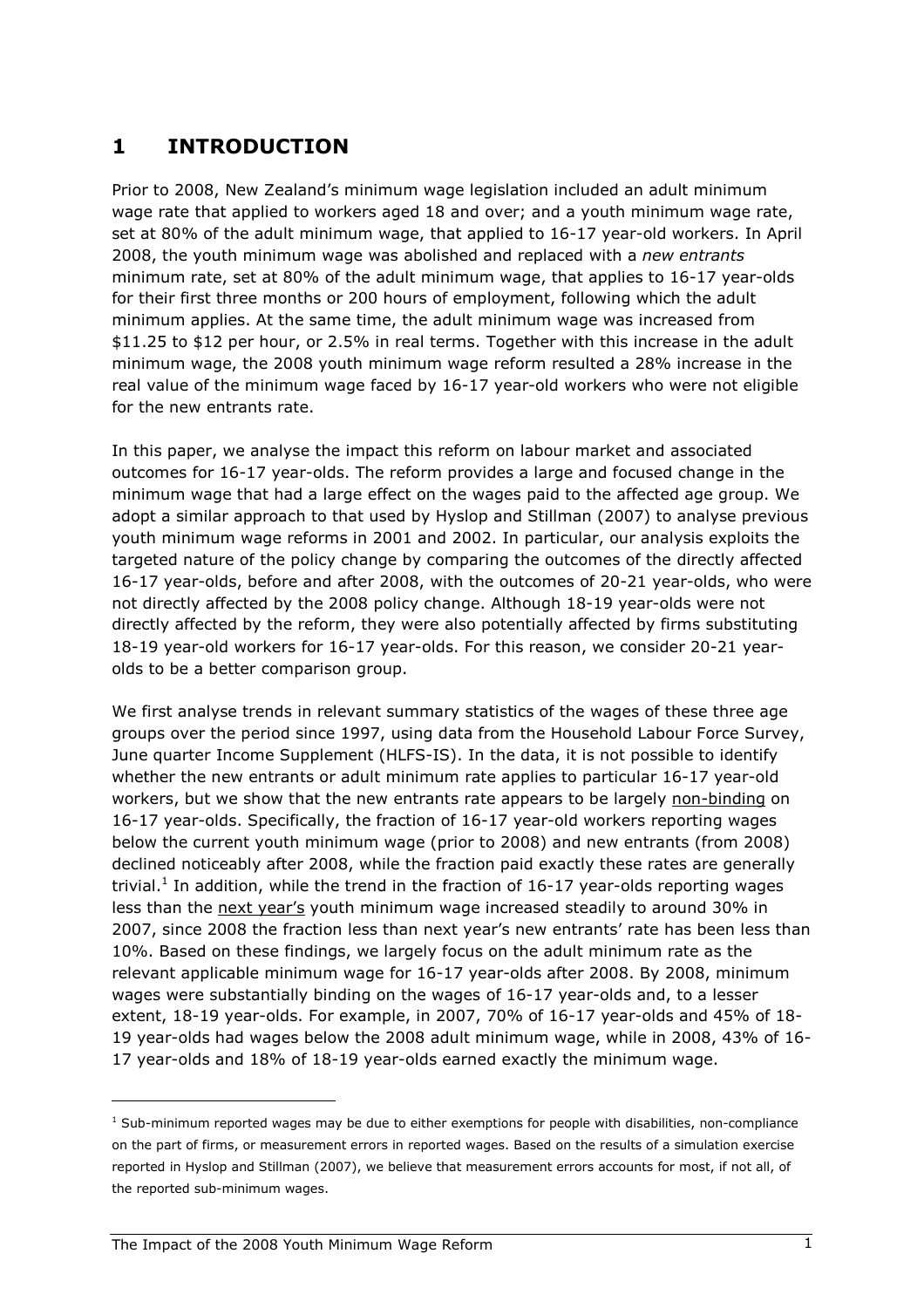We then analyse the impact of the policy change on employment and hours worked by 16-17 year-olds, using quarterly data from the main HLFS. We begin with simple difference-in-differences estimates of the impact on employment, that compare the change in the employment rate of 16-17 year-olds between the three years prior to the change (2005-07) and the three years after the change (2008-10) with the changes for both 18-19 and 20-21 year-olds. These estimates show that 16-17 year-olds' employment rate dropped by about 2.8 percentage points, or 6% of the pre-2008 45% employment rate, relative to that of 18-19 or 20-21 year-olds. Based on analogous difference-in-difference estimates of the average hours worked, we find no significant effect of the policy change.

We next use alternative regression specifications to control for various factors that may confound the estimated impact of the policy change. Based on such regression analysis, we find no evidence of adverse employment effects for 16-17 year-olds immediately following the policy change in 2008, but find that it lowered their employment rate by 3- 6 percentage points in the subsequent two years. Further analysis of related outcomes, including educational enrolment, unemployment and inactivity rates, indicates that most of the adverse employment effect was borne by students. In fact, the employment rate among non-students increased, there is no evidence of an increase in unemployment among 16-17 year-olds, and the overall inactivity rate of this age-group decreased following 2008. We also find evidence of employment substitution towards 18-19 yearolds, again largely among students. In addition, relative to 20-21 year-olds, we estimate the average hours worked by 16-17 and 18-19 year-olds fell after 2008, as did their earnings and total incomes.

The remainder of the paper is organised as follows. In the next section, we discuss the background to the 2008 policy changes, provide a description of the data used in the analysis, and describe the effects of minimum wage changes over the past decade on relevant aspects of the wage distributions of 16-21 year-old workers. In section 3, we present our analysis of the impact of the policy change on employment, hours worked and other related outcomes. The paper concludes with a discussion in section 4.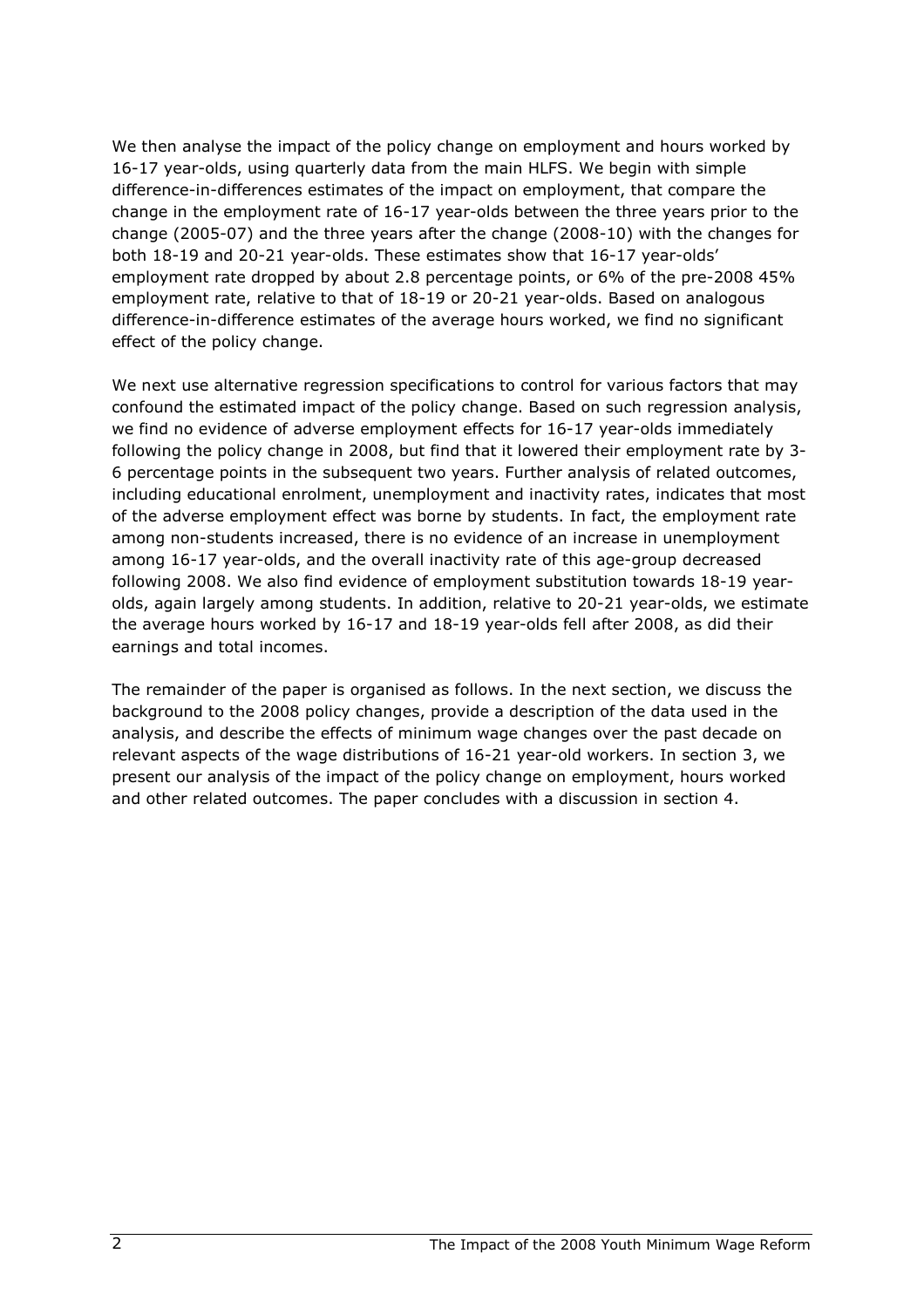# 2 BACKGROUND AND DATA DESCRIPTION

Following the 2005 general election, the Labour party entered into confidence and supply agreements with both New Zealand First and the Green party that included continuing to increase the (adult) "minimum wage, with a view to it being set at \$12.00 per hour by the end of 2008 if economic conditions permit" (New Zealand Labour Party's 2005 Confidence and Supply Agreement with New Zealand First). Progressive increases in the minimum wages during the 2000s resulted in the adult minimum wage being set at \$12 per hour effective 1 April 2008. In addition to these agreements, the Green party sponsored a Youth Minimum Wage Bill to abolish the lower youth minimum wage rate for 16-17 year-olds, effectively lowering the age at which the adult minimum wage comes into effect from 18 to 16 years. This Bill also introduced a new entrants minimum rate, set at 80% of the adult minimum wage, that applies to 16-17 year-olds' first three months or 200 hours of employment. This Bill was passed into law and also became effective on 1 April 2008.

Table 1 summarises the changes in the statutory minimum wage rates for different age groups since 1990.<sup>2</sup> The decade from 2000 witnessed significant changes in the minimum wages for all workers, especially teenagers. Between 2000 and 2009, the adult minimum wage was progressively increased at roughly twice the rate of inflation. In addition, the youth minmum wage, which was set at 60% of the adult rate and applied to 16-19 year-old workers prior to 2001, was first abolished for 18-19 year-olds in 2001 while the ratio was raised to 80% of the adult minimum in two steps in 2001 and 2002 for 16-17 year-olds; and then abolished for 16-17 year-olds in 2008.

The focus of this paper is on the 2008 policy change which replaced the youth minimum wage by the new entrants minimum hourly rate. Together with the increase in the adult minimum from \$11.25 to \$12.00 per hour (2.5% in real terms), the immediate effect of this change was to increase the minimum wage applying to 16-17 year old workers from \$9.00 to \$9.60 (a 2.5% real increase) per hour for new entrants, or \$12.00 per hour (a 28% real increase) for other 16-17 year-olds.

Figure 1 describes the trends in the real minimum wages (expressed in June 2006 dollar values), that applied to 16-17 and 18-19 year olds, and adult (aged 20 years and over) workers, and the new entrants rate since 1997. First, the figure shows that the real value of the adult minimum wage increased steadily between 2000 and 2009. In fact, the adult minimum wage increased 36% between 1999 and 2009 (3.1% annually), of which about one-half (19%) of the increase occurred between 2003 and 2007. Second, the three vertical lines in this figure highlight the increases in the minimum wage applying to teenage workers associated with youth minimum wage reforms in 2001 and 2002, and in 2008. Collectively, these reforms together with the adult minimum wage increases resulted in the minimum wage applying to teenagers increased by 126% in real terms between 1999 and 2009.

l

 $^2$  In addition to the minimum wages shown in Table 1, since 2003 there has been a training minmum wage, set at 80% of the adult minmum wage, that applies to workers aged at least 16 who are doing at least 60 credits annually of recognised industry training.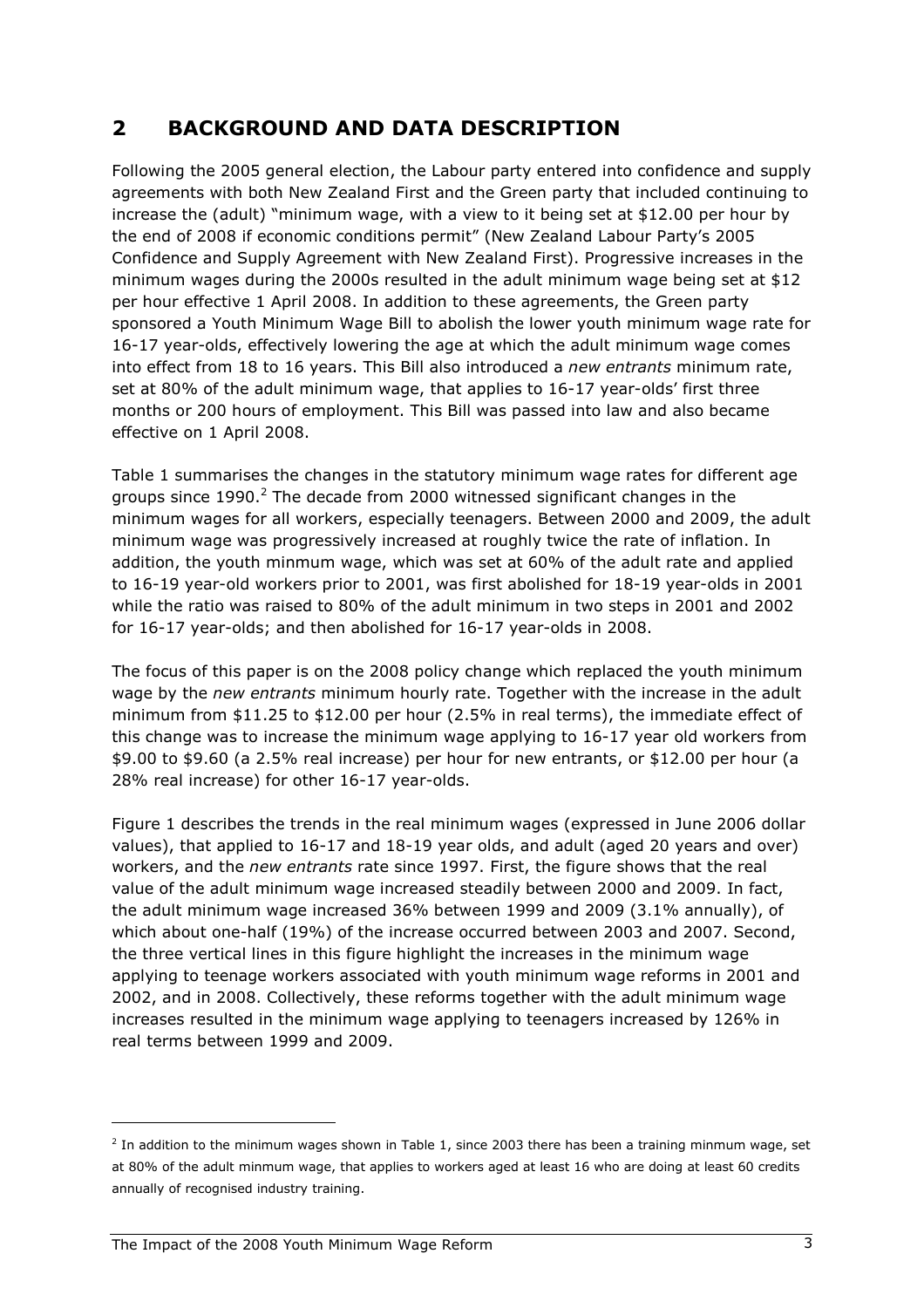Hyslop and Stillman's (2007) analysis of the youth minimum wage reforms in 2001 and 2002 relied on young adults (aged 20-25) being unaffected by the changes and providing a counterfactual for the labour market outcomes of teenagers that were affected by the reforms. The analogous preferred identification strategy for this study would be to treat the outcomes of 18-19 year olds as the counterfactual for the directly affected 16-17 year old age group. However, there are two potential issues with this counterfactual. First, given the significant increases in adult minimum wages over the period, by 2008 it is questionable whether 18-19 year olds are unaffected by minimum wages. Second, any adverse effects on 16-17 year olds employment may result in positive spill-over effects on 18-19 year olds employment. For these reasons we will largely treat the outcomes of 20-21 year olds as the counterfactual for measuring the impacts of the minimum wage changes on teenage outcomes.

# 2.1 The Household Labour Force Survey (HLFS)

Our analyses are based on survey data from the quarterly Household Labour Force Survey (HLFS), and the annual June-quarter Income Supplement (HLFS-IS, also known as the NZ Income Survey, NZIS). The HLFS began in 1986 and collects information on labour force status, hours worked, educational status together with sociodemographic information on individuals and their households. The core HLFS sample collects no information on wages or incomes but, since 1997, an annual supplement to the Junequarter HLFS collects information on wages and salaries, self-employment income, public transfers and other sources of income. The HLFS sample frame uses an eight-quarter rotating panel with about one-eighth of the sample rotating in/out each quarter, and consists of a representative sample of approximately 15,000 households and 30,000 individuals.

The focus of our analysis is on the impact of the 2008 youth minimum wage policy changes on 16-17 year-old employment and related outcomes. For this purpose, we construct samples of 16-21 year-olds from both the quarterly HLFS and the annual HLFS-IS samples. Our analysis of non-income related outcomes of interest – wage and salary employment, weekly hours worked, self-employment, studying, unemployment, and inactivity – uses the quarterly HLFS data; while our analysis of four income-related outcomes – hourly wages, receipt of non-student benefits, weekly earnings, and weekly total income – uses annual data from the HLFS-IS. We include in our samples all available data on individuals aged 16-21, including that collected by proxy interview and/or imputed when missing but, in our analysis, we include fully interacted controls for these observations, as such data is likely to contain significant measurement error.

Our main analyses use data pertaining to 16-21 year-olds from each of these sources over the period 1997–2010, but we also consider analyses over the full HLFS coverage period 1986–2010, and over the more recent sample period 2004–2010. There was a significant change in HLFS questionnaire in 2004 (June quarter) to collect consistent educational enrolment information from all respondents; prior to 2004, this was only systematically collected for those out of the labour force. Table 2 presents a summary of relevant sample characteristics over these periods for both the quarterly HLFS samples (Table 2A), and the annual HLFS-IS samples (Table 2B). For each sample, we summarise the characteristics of the full sample as well as the subsample of (wage and salary) workers. The summary statistics (and subsequent analyses) are weighted by the HLFS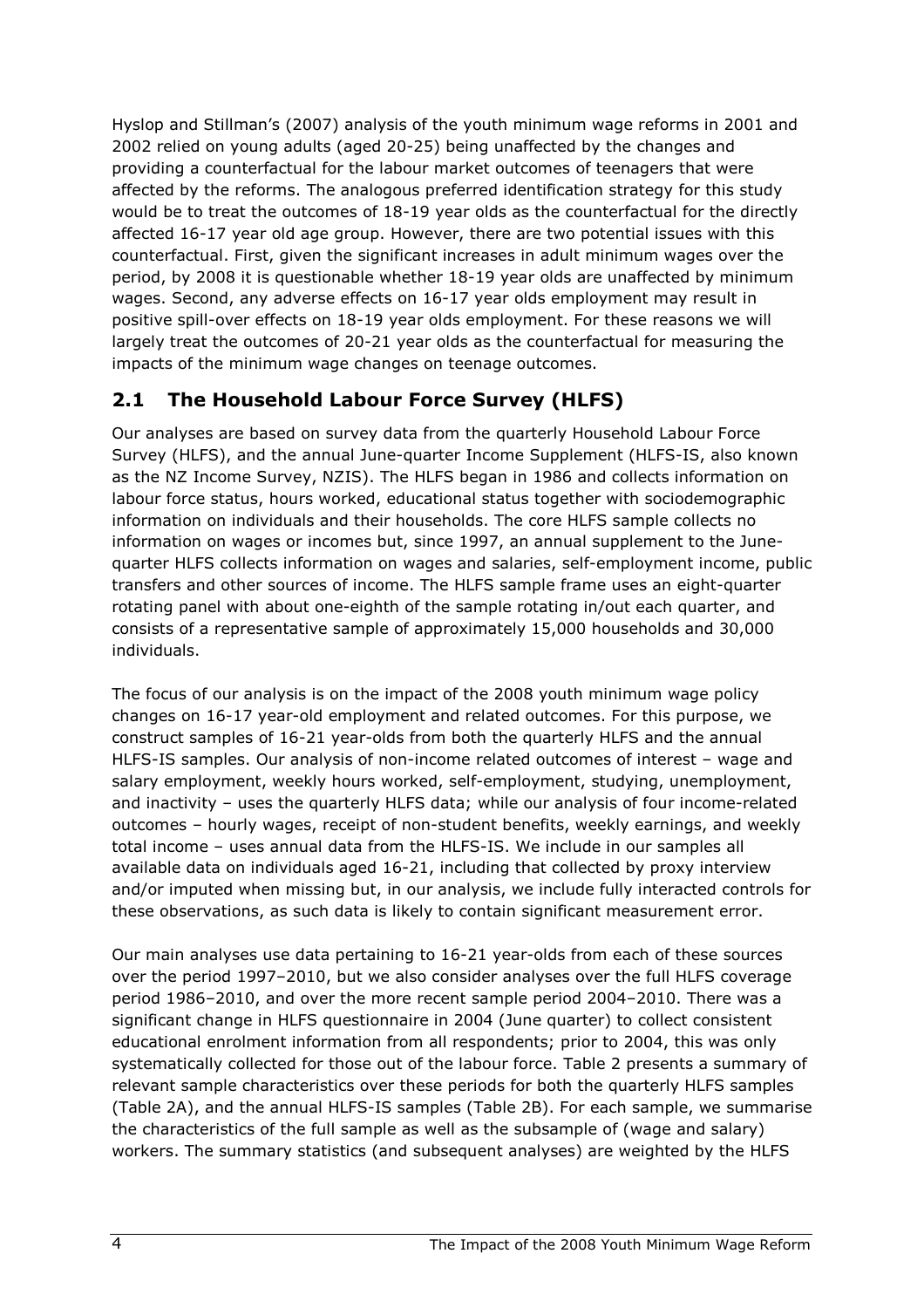sampling weights created by Statistics New Zealand that take account of the HLFS sample frame and non-random survey response and attrition.

Our 1997–2010 quarterly HLFS samples have 161,719 observations, and 83,469 (53%) wage and salary workers; and the 1997–2010 annual HLFS-IS samples have 38,885 observations, and 19,577 (51%) wage and salary workers.<sup>3</sup> Less than 1% of 16-21 yearolds were self-employed, 28% studying (based on the pre-2004 information collected), 9% were unemployed and 18% were inactive.  $4$  The summary statistics vary somewhat across the other sample periods, but are reasonably representative. The measured study rate is substantially higher (61% versus 29%) once additional data is collected on individuals who are in the labour force and studying starting in 2004. Comparing the full and worker-samples for each period, workers are, on average, older, more likely to be male, New Zealand born and Pakeha, and less likely to be studying, than non-workers. Wage and salary workers work about 26 hours per week on average, and earn \$11.89 per hour (2006 \$-values). Both the wage and salary employment rate, and average weekly hours worked, are slightly higher in the quarterly HLFS than the annual HLFS-IS samples, presumably reflecting seasonal differences, but otherwise the sample characteristics are very similar across the two samples.

Before we analyse the impact of the 2008 minimum wage changes on teenage outcomes, we first provide a description of the changes in the wage distributions of teenagers and young adults over the period before and after 2008. This provides a sense of how much the prevailing minimum wages affected teenage and young adult workers before the youth minimum was abolished in 2008, as well as how much the 2008 change affected 16-17 year olds wages.

#### 2.2 The New Entrants wage effects

l

We begin by considering the extent to which the new entrants minimum hourly rate appears to be a relevant minimum rate for 16-17 year-olds after 2008. This rate was set at 80% of the adult minimum wage, and applied to the first 200 hours or 3 months employment. In the HLFS data, it is not possible to identify whether the relevant minimum wage rate applicable to an individual 16-17 year-old is the new entrants rate or the adult minimum. However, in order to try to assess the extent to which employers may have paid 16-17 year-olds below the adult minimum wage, Figure 2 plot the trends in the fractions of 16-17 year-olds' wages in relation to each of the new entrants (or youth minimum wage prior to 2008) and the adult minimum wage.

 $3$  These samples imply age-specific average cell sizes of 481 (and 248 workers) per quarter in the HLFS, and 463 (and 233 workers) annually in the HLFS-IS.

<sup>4</sup> Individuals are coded as studying if they are i) out of the labour force and record study as their main activity or, ii) report that they are still in school when asked about their qualifications. The rate here is slightly lower than in Hyslop and Stillman (1997) because, in that paper, supplemental questions on why individuals left their last job and why they are not available for work are used to code some individuals who were not employed as studying. The information needed to do this is no longer available in the version of the data to which we have access. Our measure of unemployment is the percentage of the total population that is out of work and searching for a job as opposed to the standard unemployment rate defined as the percentage of the labour force. This is done so all our rate measures have the same denominator. Inactivity is defined is being neither employed nor studying. We do not exclude individuals taking care of children as is done in the official SNZ definition because we do not want to preclude this as a pathway out of employment.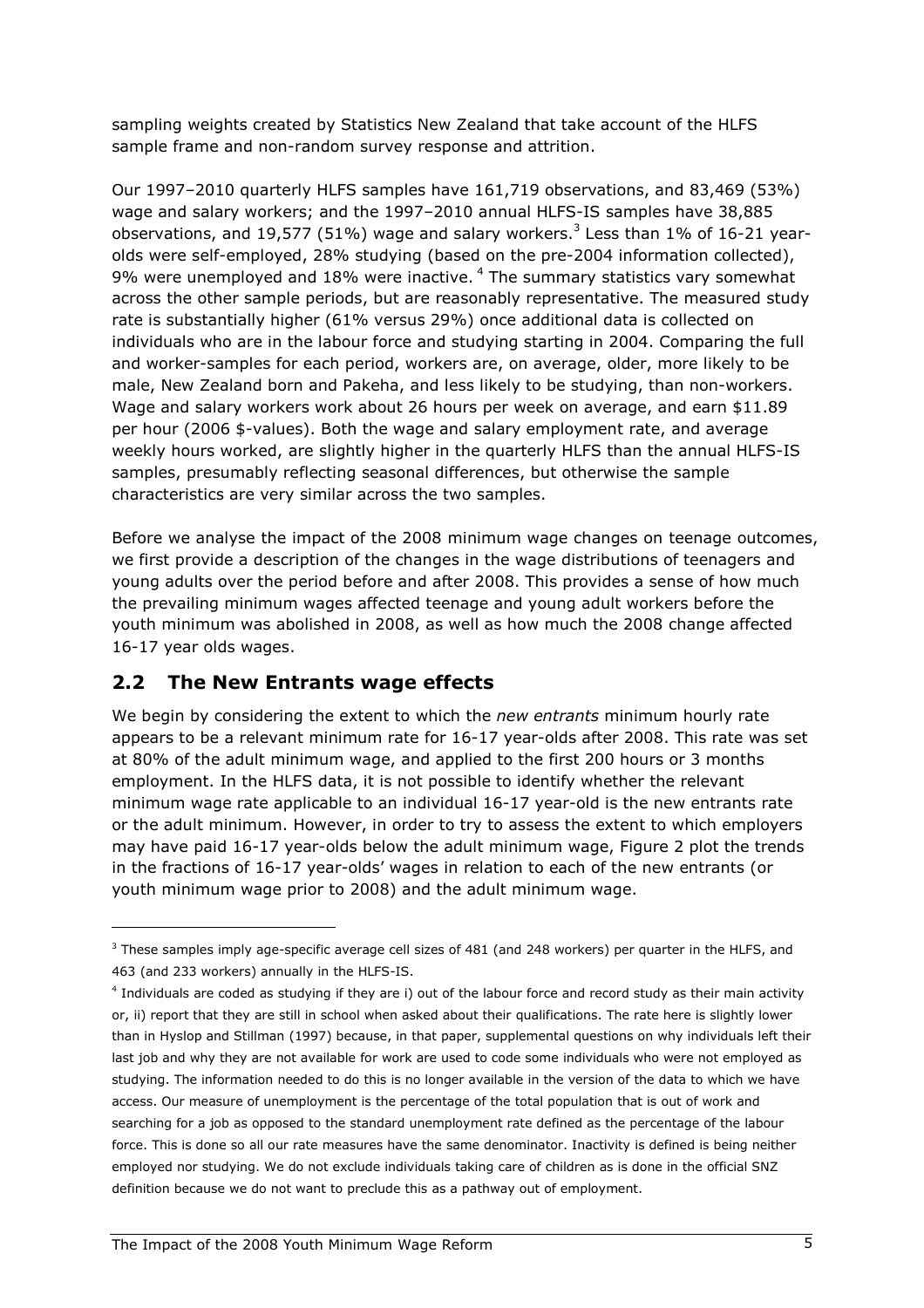First, Figure 2(a) shows the fraction of workers whose wage is respectively, below or exactly-at the current new entrants minimum wage, and below the next year's new entrants minimum wage. As the minimum wages increased during the 2000s, there was a steady increase in the fraction of 16-17 year-olds with current wages below the next year's youth minimum wage, peaking at 32% in 2007, before falling to less than 10% after the 2008 changes. The fraction of workers with reported wages below the current youth/new-entrants minimum was never more the 11%, and was lower after 2008 (4- 7%) than before (9-11% between 2003 and 2007). Also, except for 2007 when 13% of workers reported wages at exactly the youth minimum (presumably largely due to the minimum wage being exactly \$9 per hour in 2007), this fraction has been less than 3% since 2003, and less than 2% since 2008.

Figure 2(b) shows the corresponding fractions of 16-17 year-olds with wages in relation to adult minimum wage rates since 1997. More than 40% of 16-17 year-olds reported wages below the (current) adult minimum rate between 2003 and 2007, and this fraction dropped to 20% in 2008-09, before rising to 35% in 2010. There was also a dramatic increase in the fraction earning exactly the adult minimum from about 4% before 2008 (curiously more than the fraction earning the youth minimum), to around 40% in 2008-09 and 28% in 2010.

In Figure 2(c), we describe the trend in the fraction of 16-17 wages that lie between the Youth/New-entrant and adult minimum wages over the period, together with the subfraction that lies near (up to \$0.50 above) the youth/new-entrants minimum, and the fraction that lies near (within \$0.50 below) the adult minimum wage. This shows a generally declining trend in the fraction between the two minima bounds until 2007, and followed by a substantial drop in 2008, and a noticeable increase again in 2010. The fraction of 16-17 year-olds' wages that lie near the new entrant minimum wage is less than 5% after 2008 and, while the fraction near the adult rate is also low in 2008 and 2009, it is nearly 20% in 2010 and accounts for most of the fraction between the two bounds in that year.

Finally, Figure 8 in the appendix describes in detail the histograms of wages (rounded to the nearest \$0.10) between the youth/new-entrant and adult minimum wages for 16-17, 18-19, and 20-21 year-olds in each year since 2007. These histograms show the fraction of all wages at each \$0.10 value, and highlight several effects. First, the binding nature of the youth minimum on 16-17 year-olds' wages, and the adult minimum on 18-19 year-olds' wages, in 2007 (Figure 8(a)). Second, the huge clearing effect on wages below \$12 of the 2008 changes (Figure 8(b)). Third, the relative importance of round \$1 and \$0.50 reported wages, which are particularly noticeable at \$12 and \$12.50 for both teenage group in Figure 8(c) and (d). We believe such round-wage reporting contributes to the substantial fraction of wages at a minimum wage when it coincides with a round value. Also, given that about 10% of 18-19 year-olds also report \$12.50 wages in 2010, we suspect the prevalence of sub-adult minimum wages for 16-17 year-olds in 2010 may be largely due to reporting errors associated with such round wage values rather than firms paying such wages in accordance with the new entrants minimum wage floor.

Although not definitive, we believe these patterns suggest the new entrants wage was largely non-binding after 2008. In addition, we suspect that, in practice, there may be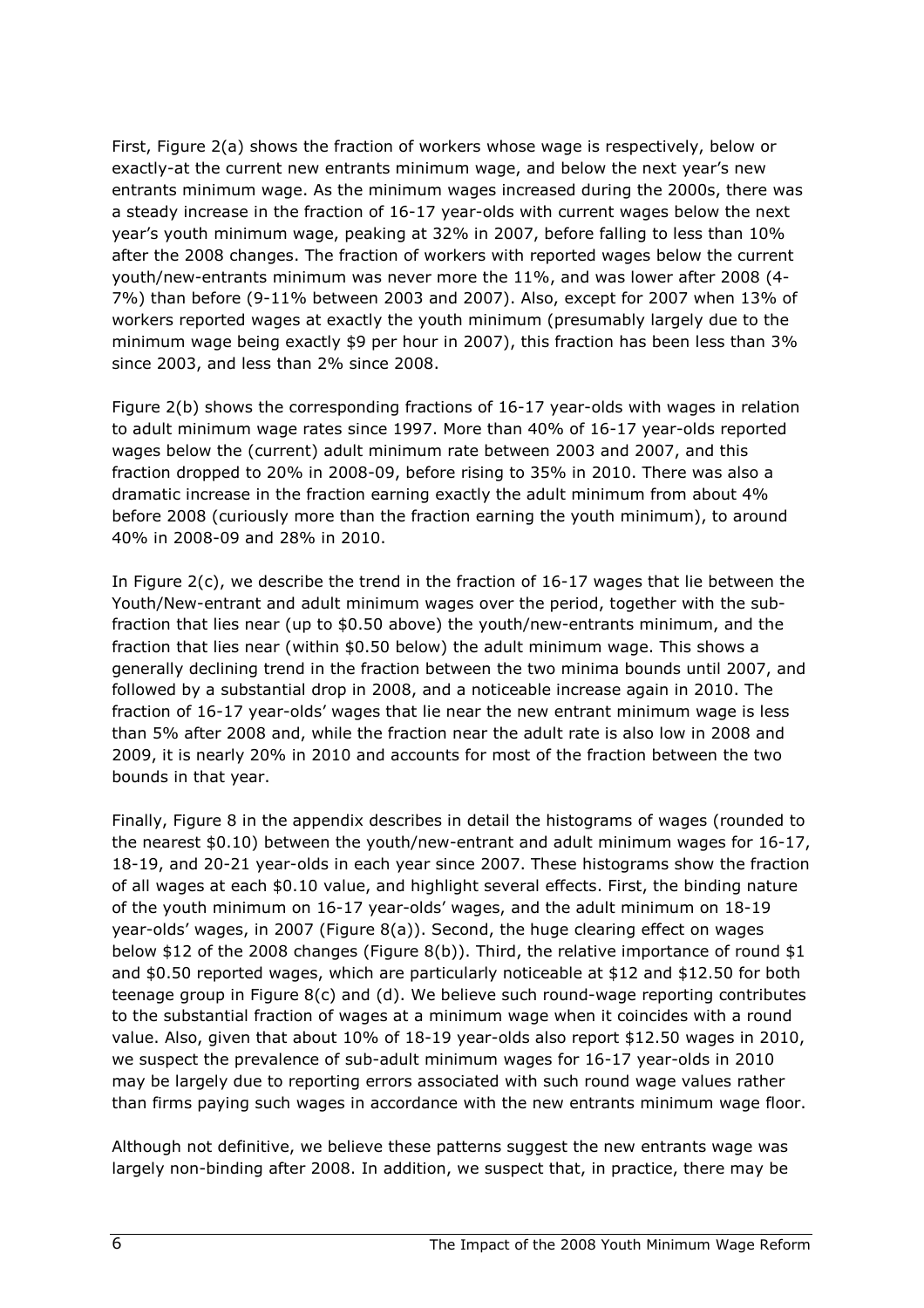significant issues associated with the information employers require on young workers employment experience and wage equity across their workers that inhibit employers using the new entrants rate. Below, we also show that, after 2008, the adult minimum wage appears to have a substantial binding effect on the wage distribution of 16-17 year-old workers. For these reasons, in our subsequent analysis we will assume that the adult minimum wage is the relevant minimum wage for all 16-17 year-olds after 2008.

#### 2.3 Changes in the wage distributions

We now turn to trends in the patterns of wage distribution summary statistics across the age groups. Figure 3 summarises relevant aspects of the hourly wage distributions of teenage and young adult workers estimated from the HLFS-IS over the period from 1997 to 2010. In each graph, we plot the annual trends for 16-17 year olds (dashed lines), 18-19 year olds (solid lines), and 20-21 year olds (dotted lines), and the vertical lines mark the dates of youth minimum wage reforms.

First, Figure 3(a) shows the fraction of wage and salary workers whose reported mainjob hourly wage is below the current minimum wage that applies to each age group.<sup>5</sup> Around 5% of 16-17 year old workers reported sub-minimum wages prior to the 2001 change; this fraction increased to about 10% in 2002 and stayed around that level through until 2007, before increasing to 20% in 2008 and 2009 and 35% in 2010. For 18-19 year olds, only 1-2% reported sub-minimum wages prior to 2001, while the fraction increased steadily from about 10% in 2001 to 23% in 2007, before falling to 14- 15% in 2008 and 2009 and rising to 27% in 2010. Although the fraction for 20-21 year olds workers reporting wages below the minimum wage appears to have increased over the period, this fraction was less than 10% over the entire period.

Second, Figure 3(b) shows the fraction of workers who report exactly minimum wage rates in each year. This provides one measure of the extent to which the minimum wage is binding. Prior to the 2001 changes, almost no workers (less than 1%) in any age group reported earning exactly the minimum wage. Between 2001 and 2006 there are noticeable increases for both teenage groups (up to 7% for 18-19 year olds) and a marginal increase for 20-21 year olds. However, these trends change dramatically from 2007. The fraction of 16-17 year-olds reporting exactly the minimum wage is 13% in 2007, 43% in 2008, 38% in 2009 and 28% in 2010. Less dramatic, but substantial increases also occur for 18-19 year-olds, from 11% in 2007 to 23% in 2009 and 13% in 2010, while the fraction of 20-21 year-olds increase to 10% in 2009 before also falling to 5% in 2010.

Third, Figure 3(c) shows the fraction of workers in each year who report wage rates below next year's (nominal) minimum wage. This provides a measure of the fraction of workers whose wages are directly affected by next year's minimum wage.<sup>6</sup> For all three age groups, this fraction tends to increase over the period from 2000. For 20-21 year-

l

 $^5$  Note that, in Figure 3, the relevant minimum wage for 18-19 year-olds changes from the youth minimum to the adult minimum wage in 2001, and for 16-17 year-olds from the youth minimum to the adult minimum wage in 2008.

<sup>&</sup>lt;sup>6</sup> Assuming the nominal wage distribution is increasing, and because it ignores any secular increases in wages that may occur before the minimum wage change, this should provide an upper bound estimate of the fraction of workers directly affected by next year's minimum wage.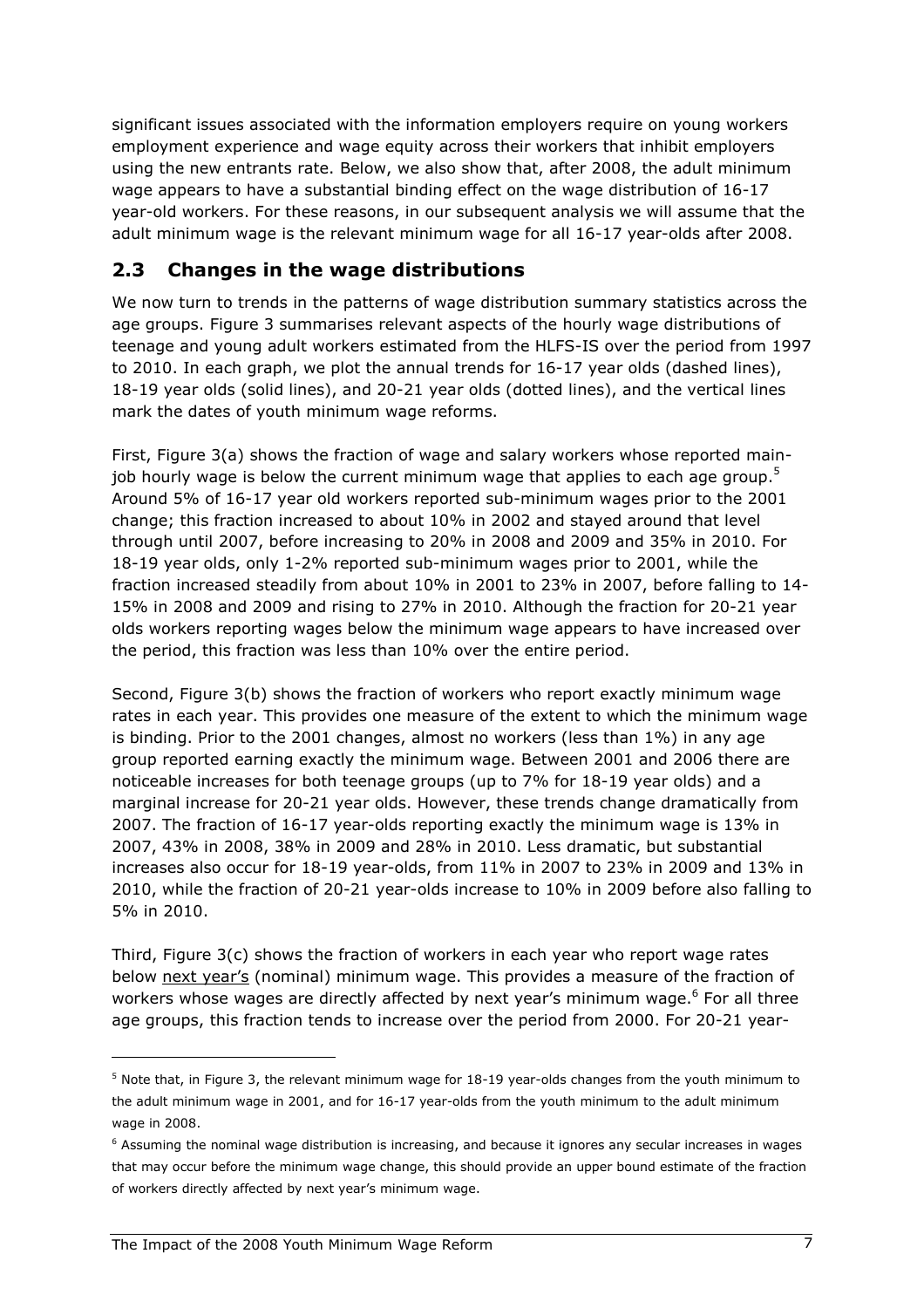olds, this presumably reflects the steadily increasing real value of the adult minimum wage, so that by 2006 around 20% of 20-21 year-old workers have wages less than the next year's minimum. The increases are more dramatic for the teenage groups. For 18- 19 year-olds, the fraction increases from less than 5% in 1999 to 17% in 2000 (in anticipation of the 2001 youth reforms), and continued to increase to around 45% in 2006 and 2007 before falling back to under 40% in 2008 and 2009. For 16-17 year-olds, the fraction increases steadily from about 10% in 1999 to 20-25% in 2005 and 2006, before jumping dramatically to around 70% in 2007 and 2008, and then falling to 60% in 2009. The 2007-8 fractions suggest that nearly three-quarters of 16-17 year-old workers were potentially affected by the abolition of the youth minimum wage in 2008.

Finally, Figure 3(d) shows the trends in the average real hourly wage of the three age groups (in 2006\$s). Although the real wages of each group show trend increases over the period, more importantly the average wages of 16-17 year-olds increases substantially (8.5%) in 2008, and shows significant convergence towards the average of 18-19 year olds after 2007. Between 1999 and 2009, the real average hourly wage of 16-17 year-old workers increases 35%, compared to 18% for 18-19 year-olds and 17% for 20-21 year-olds. Perhaps surprisingly, although the minimum wage increases over the period appear to have become increasingly binding on 18-19 year-olds, the average wage of this group has not increased noticeably more than for 20-21 year-olds.

Next, Figure 4 presents kernel density estimates of the distributions of log(real hourly wage) from workers' main-jobs, separately for 16-17, 18-19, and 20-21 year-old workers for the three year periods before and after the 2008 change – i.e. 2005-07 and 2008-10 respectively. In each figure, we have also included vertical lines corresponding to the 2006 and 2008 relevant age-group minimum wage levels. The changes in the wage distribution for these groups are consistent with the patterns of summary statistics shown in Figure 3. For example, Figure 4(a) shows a large drop in the density in the left hand tail of the distribution, together with a large spike around the adult minimum wage, for 16-17 year-olds after 2008. Also, Figure 4(a) provides further support to the notion that, after 2008, the adult minimum provides a more relevant minimum wage for 16-17 year-olds' than does the new entrant minimum rate. Analogous, although less extreme effects can be seen for 18-19 year-olds in Figure 4(b); and there are much smaller, albeit noticeable, changes in the distribution of 20-21 year-olds wages in Figure  $4(c)$ .

Taken together, the patterns of changes observed in Figure 3 and Figure 4 indicate that the 2008 youth minimum wage change clearly had a large impact on the wages of 16-17 year-olds. It appears that the changes in the adult minimum wages around this time also potentially had a significant impact on the wages of 18-19 year-olds, and these increases were affecting the wages of 20-21 year-olds by the end of the period.

#### 2.4 Descriptive trends in labour market outcomes

We now describe the trends in various labour market and related outcomes of teenagers and young adults for assessing the impacts of the abolition of the youth minimum wage in 2008. The key labour market outcomes are the wage and salary employment rate, which captures the extensive margin of employment, and the hours worked conditional of being employed, which captures the intensive margin. In addition to these outcomes, we also consider the related outcomes of self-employment, unemployment, studying, and inactivity (defined as neither employed nor studying), which are each measured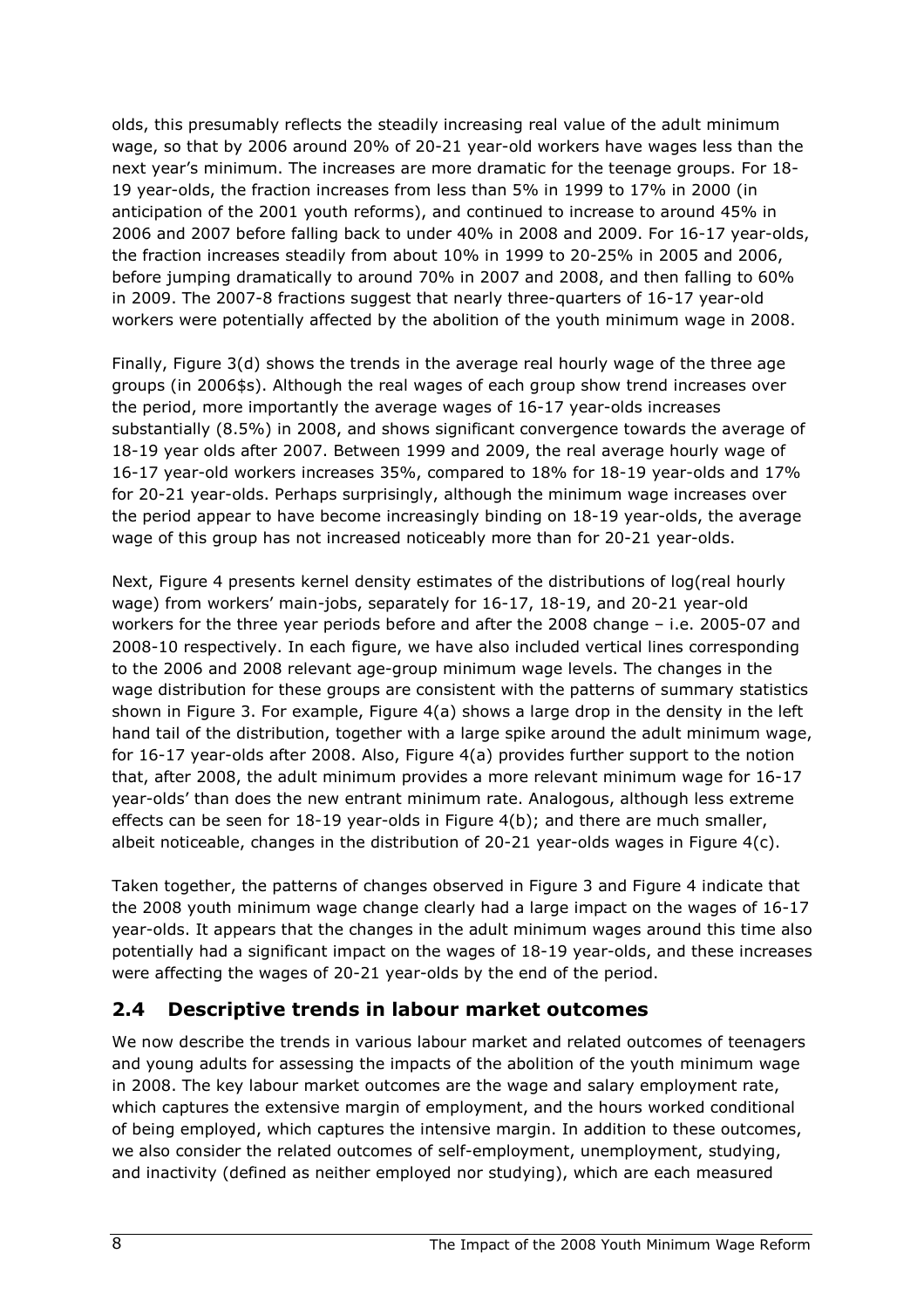quarterly in the HLFS; and welfare-benefit receipt, employment earnings, and total income, which are each measured annually in the HLFS-IS.<sup>7</sup>

Figure 5 graphs the trends in each age-group's wage and salary employment rate, selfemployment rate, and average weekly hours worked by wage and salary workers over the period 1986–2010. The three vertical lines in each graph correspond to the dates of the youth minimum wage reforms during the period – vis 2001, 2002, and 2008. Each of the three graphs show differences in both employment and hours worked across the age groups, particularly between 16-17 year-olds and the older two groups.<sup>8</sup> Also, prior to 2008 the employment and average hours patterns are procyclical over the business cycle, with a strong cyclical pattern from 1986 up until 1997 and a weaker cyclical pattern during the post-97 growth period. Reassuringly for our identification strategy, the impact of the last large recession in 1991 on employment was quite similar for 16-17 year-olds and the older two groups. If the same holds true for the current recession, then the impact of the business cycle on employment can be controlled for by comparing changes in outcomes for the different age groups.

Figure 5(a) also shows that the wage and salary employment rate of 16-17 year-olds dropped substantially after 2008, while there are smaller declines for 18-19 and 20-21 year-olds. For example, the employment rate of 16-17 year-olds fell by one-third (14.6 percentage points) from 43.1% in first quarter 2008 to 28.5% fourth quarter 2001. By comparison, the employment rate of 18-19 year-olds fell 4.1 percentage points from 57.3% to 53.1% over the same period, and that of 20-21 year-olds appears to have trended down also, although was 60.6% in both first quarter 2008 and fourth quarter 2010. Figure 5(b) shows the self-employment rates of these age-groups are both low and variable over the period, with little discernible difference.

Figure 5(c) also shows that the average hours worked by both teenage groups declined over the latter part of the period, although these trends appear to begin before 2008: from about 2007 for 16-17 year-olds, and perhaps from as early as 2004 for 18-19 yearolds. From the first quarter 2008 to the final quarter 2010, the average weekly hours worked of 16-17 year-olds fell 2.5 hours per week (14%) from 17.6 to 15.1 hours (from a high of 21.0 in the fourth quarter 2006); in comparison, 18-19 year-olds average hours worked fell 2.6 hours per week (10%) from 26.9 to 24.3 (from a high of 31.4 in the fourth quarter 2005), and 20-21 year-olds average hours worked were 30.8 and 30.9 in these quarters, respectively.

To the extent that business cycle effects are similar for each age-group, these comparative changes in employment rates and hours worked by the various age groups suggest the abolition of the youth minimum wage in 2008 had a potentially strong impact on both dimensions of employment for 16-17 year-olds. We will explore this more formally in a regression analysis since it is necessary to control for other potentially confounding differences to confirm this hypothesis.

l

 $7$  See footnote 4 for variable definitions.

 $8$  The average wage and salary employment rate over the period since 1997 for 16-17 year-olds is 41.7% versus 56.5% for 18-19 year-olds and 61.1% for 20-21 year-olds; while the self-employment rates are 0.4%, 0.7% and 1.4% respectively. Similarly, average hours worked per week are 17.7, 28.3 and 31.1 for 16-17, 18- 19, and 20-21 year-olds, respectively.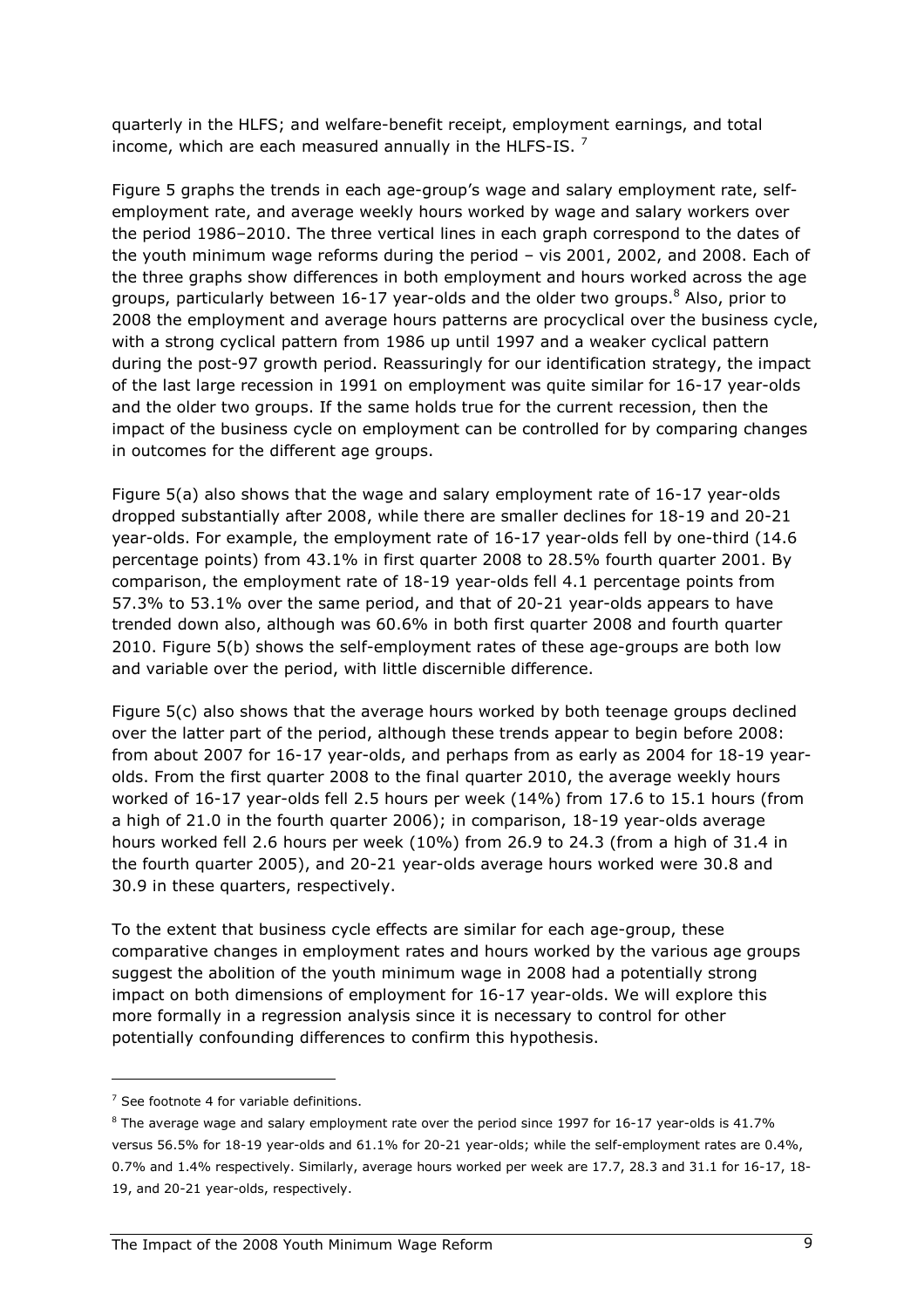We next consider the trends in the three related outcomes of unemployment, studying and inactivity, graphed in Figure 6 for the three age groups. Figure 6(a) shows the percentage unemployed of the three age-groups over the 1986–2010 period. This graph shows the unemployment is more strongly (counter)cyclical than the employment rate in Figure 5(a). The percentage unemployed for all three groups increases strongly during the recession period from first quarter 2008 until second quarter 2009, from 8.1% to 13.5% for 16-17 year-olds, 7.8% to 10.6% for 18-19 year-olds, and from 4.8% to 10.5% for 20-21 year-olds, and stay around these levels until the end of the period.

In Figure 6(b), we show the trend in the rate of studying for each age group over the 1986–2010 period, with additional information graphed for the 2004–2010 period when a more consistent measure of studying activity was measured in the HLFS survey. The rate of study activity trend upwards for each age group over most of the period and, if anything, the rates for teenagers appear to increase relative to that of 20-21 year-olds after 2008 regardless to which set of figures are examined. For example, between fourth quarters in 2007 and 2010, the study-activity rate of 16-17 year-olds using the more accurate study measure increased from 80.3% to 86.7%, compared to increases from 46.3% to 54.9% for 18-19 year-olds and from 45.3% to 45.5% for 20-21 year-olds. Figure  $6(c)$  shows the trends in inactivity rates for the three age groups since 1986, again with revised more accurate numbers available since 2004. The trends in this graph largely follow those of unemployment in Figure 6(a), except at relatively different levels across the age groups, reflecting that inactivity includes as well as the unemployed, those neither employed nor studying and not activity looking for work.

Finally, in Figure 7 we graph the annual trends in the fractions of individuals reporting non-student benefits (Figure 7(a)), average weekly main-job earnings conditional on employment (Figure 7(b)), and average weekly total income (Figure 7(c)) for the three age groups from the HLFS-IS over the period 1997–2010. The benefit receipt trend is quite strongly countercyclical for 20-21 year-olds, less so for 18-19 year-olds, and barely so for 16-17 year-olds, with the rates increasing after 2006, but no obvious break in trend around 2008.

The average real weekly earnings of 20-21 year-old workers is comparatively flat over the full period. In contrast, the average earnings of teenage workers increase up until 2006/7. For example, 18-19 year-olds average earnings increase 21% 2000 and 2007, and then decline 24% through to 2010; while, for 16-17 year-olds, average earnings increase 42% from 2000 to 2006, and then decline 18% though to 2010. Some of the difference between the relative declines in the teenage groups' average earnings is that the higher wages for 16-17 year-olds following 2008 acts to off-set their lower hours worked.

Figure  $7(c)$  presents the trends in average unconditional real total incomes for the three age groups. This measure is immune to non-random selection effects associated with employment, because individuals' total income aggregates their employment, hours worked and wages as well as any study or welfare benefit income received. The trends in average total income are similar to those for average earnings, but show relatively stronger decreases after 2007: average income declined 42% for 16-17 year-olds, versus 23% for 18-19 year-olds and 10% for 20-21 year-olds.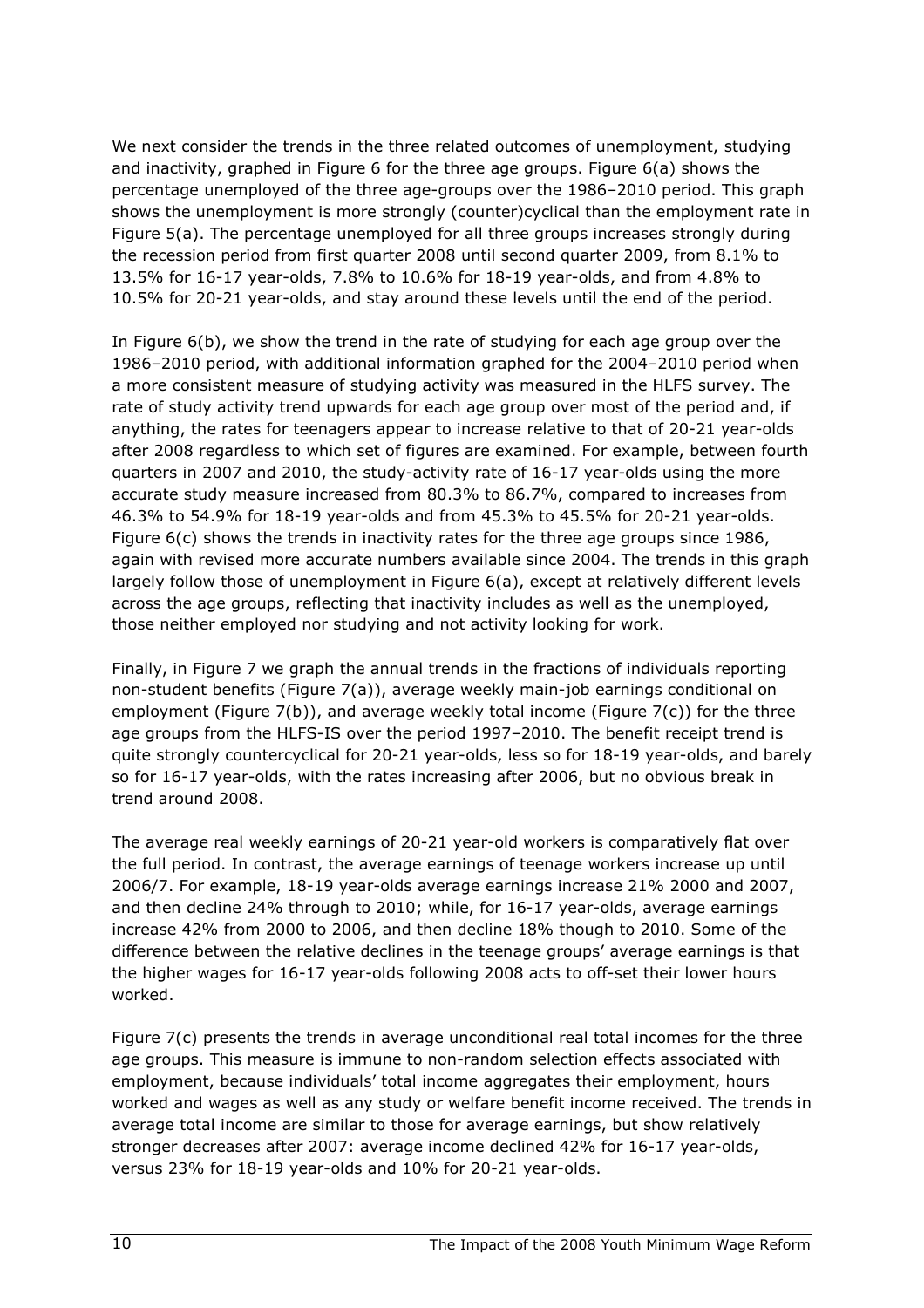# 3 ANALYSIS OF THE IMPACT OF YOUTH MINIMUM WAGE **CHANGES**

#### 3.1 Difference-in-differences' estimates of employment and hours worked

We being our analysis of the impact of the 2008 abolition of the youth minimum wage on labour market outcomes of 16-17 year-olds, with simple difference-in-differences estimates of the impact on their (wage and salary) employment rate and the average weekly hours worked conditional on being employed. While conceptually 18-19 year-olds provide the more natural comparison group for 16-17 year-olds outcomes than do 20-21 year-old, as shown in Figure 3 and Figure 4, by 2008 18-19 year-olds wages were also potentially significantly affected by the minimum wage. For example, any direct impact on 16-17 year-olds may resulted in employers substituting 18-19 year-old workers. Hence, we consider difference-in-difference estimates of 16-17 year-old outcomes relative to those of both 18-19 and 20-21 year-olds.

Table 3 summarises the levels and changes in employment and hours worked for 16-17, 18-19 and 20-21 year-olds during the two years (2006Q1–2007Q4) before the change was announced and two years (2008Q2–2010Q1) after it occurred. Panel (A) focuses on employment, and shows the employment rate before (row 1) and after (row 2) the change for each age-group, the change in employment rate between the two periods (row 3), as well as the differences in employment rates between 16-17 and 18-19 yearolds (column (4)) and between 16-17 and 20-21 year-olds (column (5)). The entries in bold in columns (4) and (5) or row 3, are the difference-in-differences estimates of the impact on 16-17 year-olds employment rate. Panel (B) presents analogous estimates for hours worked.

Consistent with the levels and trends shown in Figure 5, both the employment rate and average hours worked of 16-17 year-olds were substantially lower than those of 18-19 and 20-21 year-olds before 2008. The employment rate of each age-group dropped substantially after 2008: for 16-17 year-olds by 7.4 percentage points, and for 18-19 and 20-21 year-olds by 4.7 and 4.5 percentage points, respectively. The difference-indifferences estimates show statistically significant negative impacts of the 2008 youth minimum wage change on 16-17 year-olds employment rate: equal to -2.7 percentage points (p=0.06) and -2.8 percentage points (p=0.08) relative to 18-19 and 20-21 yearolds, respectively. Compared to the pre-2008 16-17 year-olds employment rate of 45%, these estimates imply the abolition of the youth minimum wage caused 16-17 year-olds employment to fall by about 6%.

Average hours worked also declined after 2008 for each of the three age-groups, by approximately 3 hours per week for 16-17 and 18-19 year-olds, and 2 hours per week for 20-21 year-olds. The implied difference-in-differences estimates of the change in 16- 17 year-olds average hours worked is +0.11 relative to 18-19 year-olds, and -1.03 relative to 20-21 year-olds, with neither estimate being statistically significant.

#### 3.2 Regression analysis of employment

We now consider estimates of the impact of the 2008 changes on 16-17 year-olds employment from regression specifications that control for various factors that may vary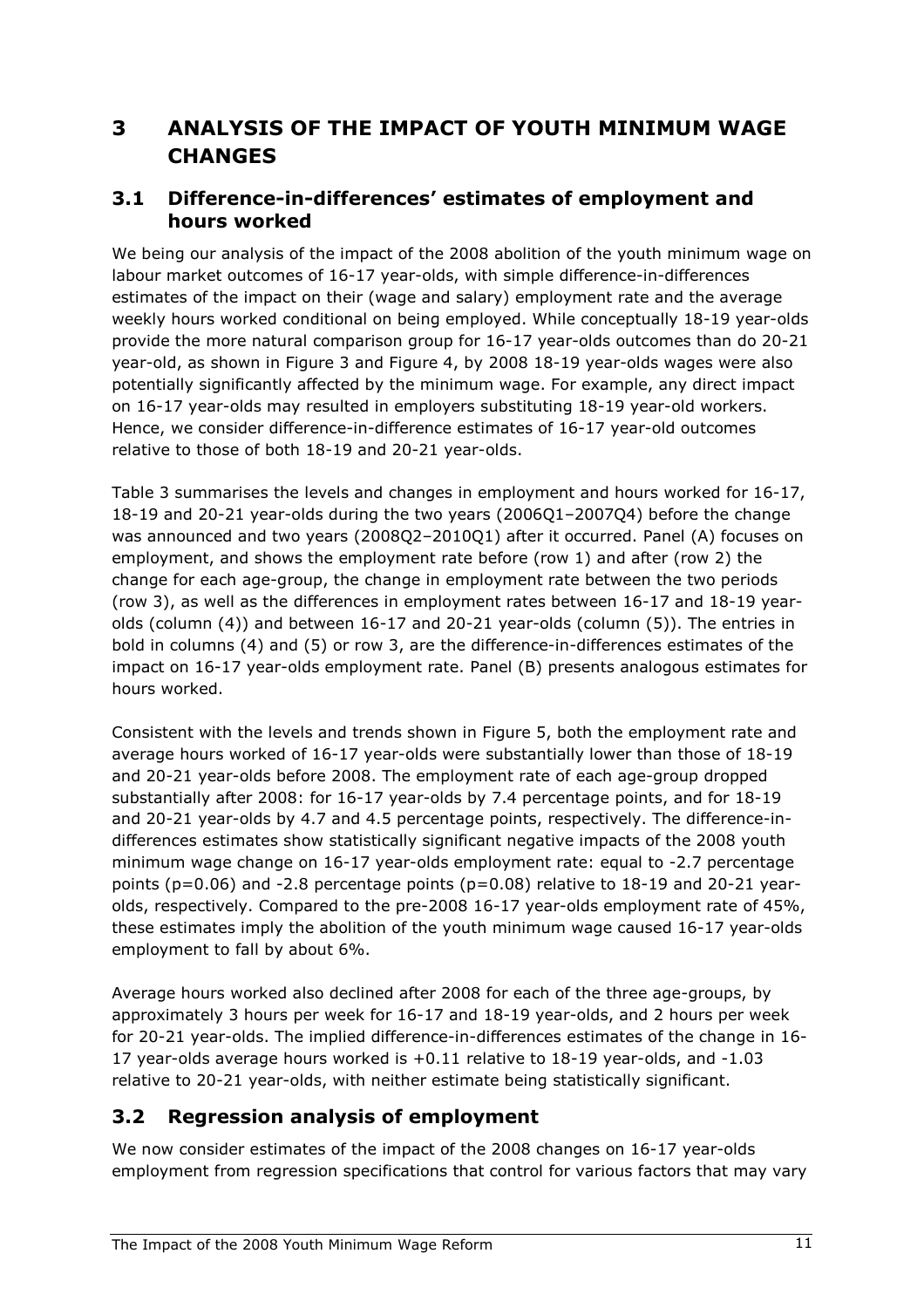either across the age groups and/or over time. Ignoring individual and time-subscripts, the basic regression specification we use is as follows:

$$
Y = \delta^* (Agel6\_17 * Post\_2008) + X'\beta + \varepsilon
$$
 (1)

where Y is the outcome of interest (e.g. employment); Age16\_17 and Post\_2008 are dummy variables equal to 1 for individuals aged 16-17, and for the observation occurs after the 2008 policy change (i.e. from 2008Q2 onwards) respectively;  $X$  is a vector of covariates that may also affect the outcome; and  $\delta$  and  $\beta$  are regression coefficients. Our primary focus of interest is on  $\delta$ , which is the effect on the outcome for 16-17 year-olds after the policy change conditional on the effects of the X-variables.

Table 4 reports results from alternative regressions, estimated over the 1997–2010 period. We first consider a simple specification that estimates a post-2008 effect on 16- 17 year-olds employment, controlling for single-year age effects that are constant over the period, quarter-specific effects that are constant across the age-groups, a pre-2003 indicator variable and an interaction between the pre-2003 indicator variable and being a 16-17 year-old. This approach effectively means that the minimum wage impacts are estimated by comparing the change in outcomes for 16-17 year-olds after 2008 to those from 2003-2008 to the same change for 18-21 year-olds, while the data from 1997- 2002 is only used to estimate long-run age differences in employment rates (and later possible seasonal and business cycle effects). We do this so our estimates will not be contaminated by the impact of the 2001 minimum wage reforms.

The estimated impact of the 2008 changes on 16-17 year-olds employment from this specification, presented in column (1), is -5.1 percentage points, which is substantially larger than the difference-in-difference estimates of -2.8 percentage points.

We next sequentially add control variables for; individual-specific demographic covariates, which include dummy variables for gender, marital status, ethnicity, New Zealand-born, and both rural/urban and region of residence, and the relative population size of each age group in each year to control for possible supply-side effects (column (2)); post-2008 effects on 18-19 year-olds employment to allow for possible impacts and/or spillovers (column (3)); and a dummy variable for whether a proxy interview was used in the HLFS survey (column (4)). The estimated impacts of the 2008 changes on the 16-17 year-old employment rate from these specifications vary between -3.9 percentage points and -5.1 percentage points, with each estimate being statistically significant. The estimated effects on the 18-19 year-old employment rate in columns (3) and (4) are small (0 and 0.2 percentage points) and statistically insignificant.

The subsequent specifications allow the policy effects on 16-17 year-olds employment to vary in each of the three years after 2008 (i.e. 2008Q2-2009Q1, 2009Q2-2010Q1, and 2010Q2-2010Q4) after the policy change, and also allow for analogous effects on 18-19 year-olds employment.

$$
Y = \sum_{t=2008}^{2010} \Big{\delta^t_{16}}_{-17} * (Age16 \_17 * Year_t) + \delta^t_{17}_{-19} * (Age18 \_19 * Year_t) \Big\} + X' \beta + \varepsilon
$$
 (2)

The results in column (5) for this specification suggest that the adverse employment effects for 16-17 year-olds increased over time: from a small and statistically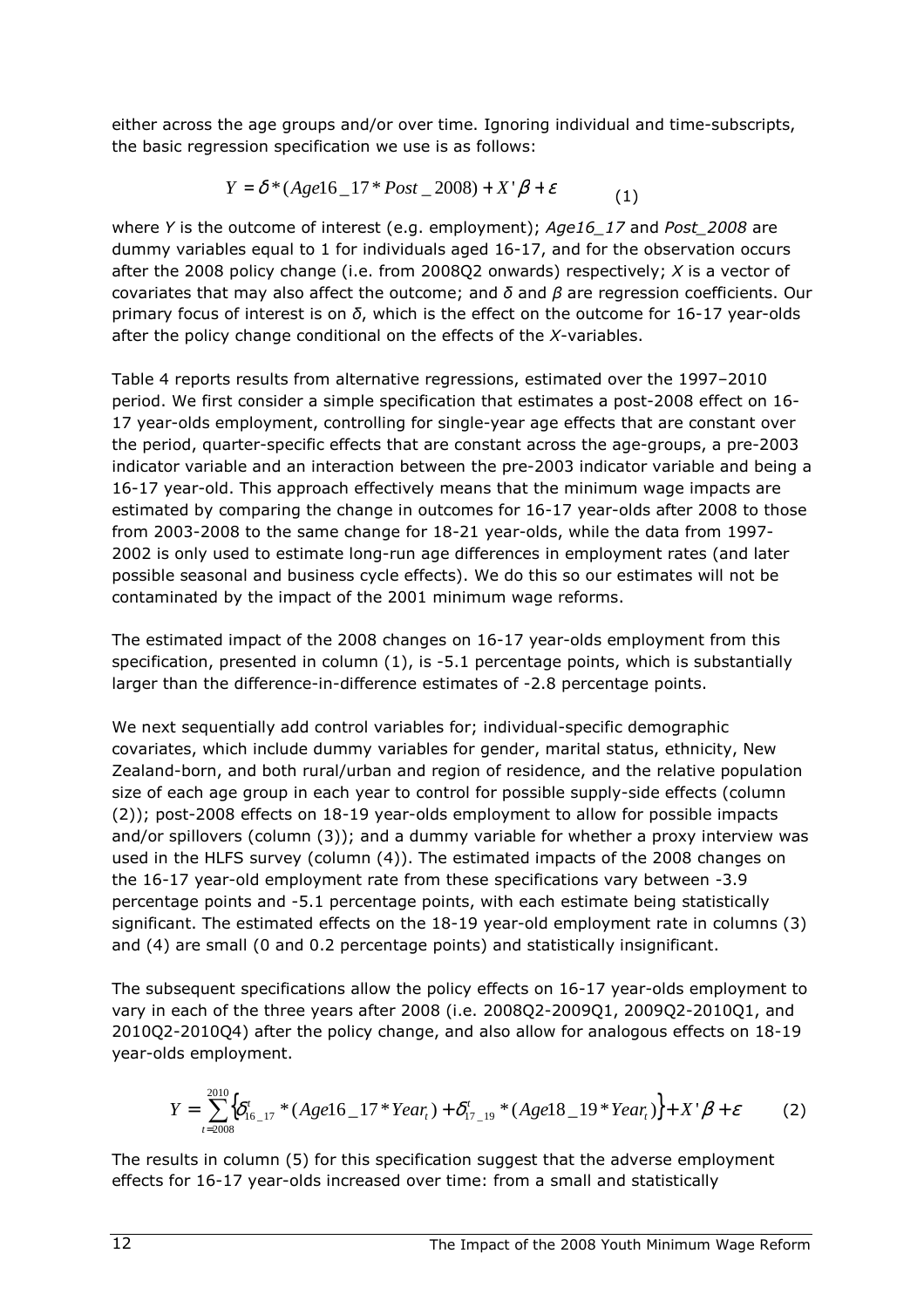insignificant positive effect (0.5 percentage points) on the 16-17 year-old employment rate in 2008, followed by statistically significant negative effects in 2009 and 2010 (of - 3.8 and -5.2 percentage points, respectively). In contrast, the effects on the 18-19 yearold employment rate are positive and statistically significant in 2008 (+3.3 percentage points), and negative and insignificant in 2009 and 2010.

In columns (6) and (7) of Table 4, we further control for possible effects associated with the announcement of the 2008 changes in December 2007 (column (6)); and agespecific quarter seasonal effects that are constant over time (column (7)), to allow for possibly different patterns associated (e.g.) different age-specific study patterns. Finally, columns (8) and (9) include alternative controls for possible business cycle and/or secular time effects. In column (8), we use the adult unemployment rate to characterise the (aggregate) business cycle, and allow for single-age dummy variable interactions to allow the business cycle employment impacts to vary by age. Finally, as an alternative to the business cycle effects, in column (9) we control for age-specific linear trends that will control for any age-specific secular (linear) trends in employment.<sup>9</sup>

The year-specific estimated policy effects on 16-17 and 18-19 year-olds employment rates shown in column (5) are qualitatively robust to these alternative specifications. In particular, we consistently find insignificantly positive estimates on the 16-17 year-old employment rate in 2008, followed by increasingly negative effects in 2009 and 2010, which are statistically significant except for the estimated 2009 effect in the final specification. Similarly, the estimated 18-19 year-old employment rate effects are consistently positive and statistically significant in 2008, and insignificant in 2009 and 2010.

Based on the results in Table 4, we conclude that the 2008 changes to the youth minimum wages had little effect on the 16-17 year-old employment rate in 2008, but increasingly negative effects subsequently on the order of 3-4 percentage points in 2009, and 5-6 percentage points in 2010. There also appears to have been an increase in the employment rate of 18-19 year-olds in 2008 relative to that of 20-21 year-olds, on the order of 3-4 percentage points. The estimated effects on 16-17 year-olds employment implies increasing minimum wage impacts over time, although we are not sure of an adequate explanation for such a profile. One explanation may be that, rather than laying off existing workers, firms adjusted gradually by reducing their hiring of new 16-17 yearold workers in favour of 18-19 year-olds. If this occurred then we might expect to see an increase in the average age of workers among those 16-17 year-olds employed, however there is little evidence to suggest this. $^{10}$  Alternatively, if employers increasingly substitute 18-19 for 16-17 year-old workers, we might expect to find increasingly

<sup>&</sup>lt;sup>9</sup> Given the absence of any obvious employment rate trends in Figure 5 over the 1997 - 2008 period, we expect the specification in column (8) will be more robust. However, the specification in column (9) provides a robustness test for the results.

<sup>&</sup>lt;sup>10</sup> Using detailed information in the HLFS data extract on respondents' month of birth and the month of survey to estimate the average age of employed workers, we observe a slight increase in the average age of 16-17 year-olds in 2008 – e.g., the average age of employed 16-17 year-olds was 17.0 years in 2007 and 17.1 years in 2010. However, similar increases occur also for 18-19 and 20-21 year olds.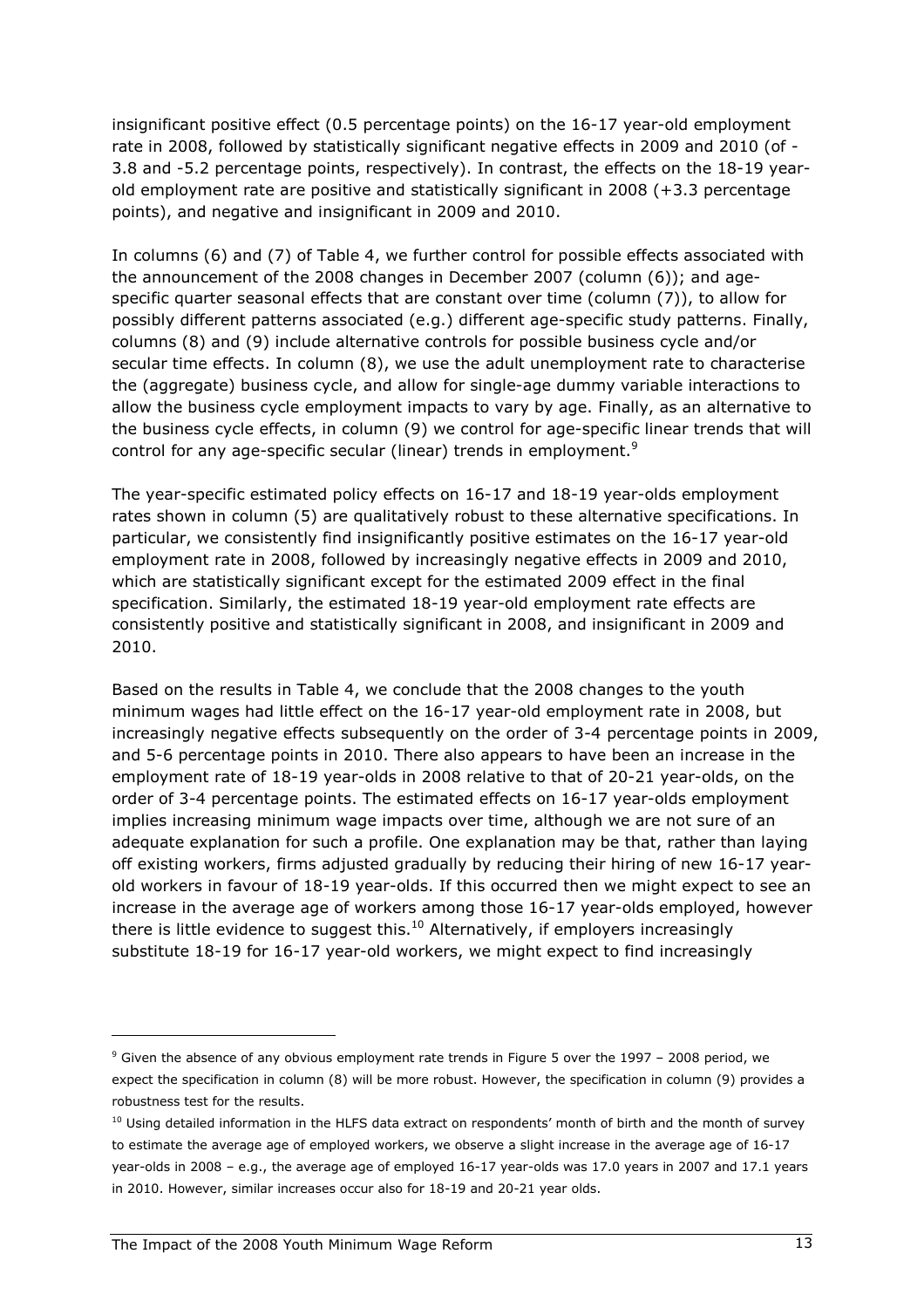positive effects on 18-19 year-olds employment after 2008, while the estimates suggest the opposite. $11$ 

#### 3.3 Regression analysis of other outcomes from the quarterly **HLFS**

We now consider the impact of the 2008 youth minimum wage policy changes on other relevant outcomes. First, Table 5 contains results for weekly hours worked conditional on being (wage and salary) employed, self-employment, whether studying, unemployed, and inactive, each of which are measured quarterly in the HLFS. Given the robustness of the employment results across the various specifications considered, we present results based on the specifications in columns (7) and (8) of Table 4, that exclude and include age-specific business cycle controls, respectively, for each of the various outcomes. These results are presented in Table 5A and Table 5B respectively, together with the wage and salary employment outcome results presented in Table 4.

First, column (2) contains the estimated policy impacts on weekly hours worked, which find statistically insignificant effects for 16-17 year-olds in 2008, and significantly negative effects in 2009 and 2010 on the order of 2.5 (panel A) and 1.2 (panel B) hours per week. Compared to the 18.8 average hours worked of 16-17 year-olds in the two years before the change, these estimates imply a fall of 6-14%. There is also some evidence of a statistically significant decline of 1.4-2.8 hours in 18-19 year-olds average weekly hours in 2009 and 2010, or 5-10% compared to the 2006-07 average of 29.3 hours per week. Column (3) presents the results for the self-employment rate, which show no effects for 16-17 year-olds, and a statistically significant 0.7% lower selfemployment for 18-19 year-olds in 2008.

The remainder of the table contains results for studying (columns (4) and (5), using the alternative study measures from the HLFS), unemployment (column (6)), and inactivity (columns (7) and (8), also using the alternative measures of studying). There is some evidence that the percent of 16-17 year-old unemployed increased after 2008, particularly in 2009 by 1.4-2.6 percentage points, but the evidence is relatively weak. Using the standard questions on studying that have been asked throughout the HLFS history, there appears to have been a strong increase in the fraction of 16-17 year-olds studying in 2010 of 4-6 percentage points (column (5)), and little evidence of any impact on inactivity (column (8)). Using the more complete study information that has been collected since 2004, the results show smaller, but still significant, effects of the policy change on study rates of 16-17 year-olds (column (4)), but stronger negative effects on the inactivity rates after 2008 (column  $(7)$ ).<sup>12</sup>

<sup>&</sup>lt;sup>11</sup> However, if the 18-19 year-old impacts confound positive substitution effects and negative direct minimum wage effects the estimate will be difficult to interpret.

<sup>&</sup>lt;sup>12</sup> We have examined the robustness of the estimated impacts using samples covering different periods, and present the results in the appendix. In particular, Table 8 contains the results estimated over the full 1986– 2010 HLFS sample period for the same outcomes presented in Table 5 (except for the study and inactivity outcomes using the more complete study information collected from 2004 onwards); and Table 9 contains the results estimated over the 2004–2010 period. The estimated impacts of the policy changes are generally qualitatively robust across these three periods. The main exception is in regards to the effects on the wage and salary employment rates of teenagers for the specification that controls for age-specific business cycle factors over the 2004–2010 sample: for this case, the estimated effects on 16-17 year-olds employment rate is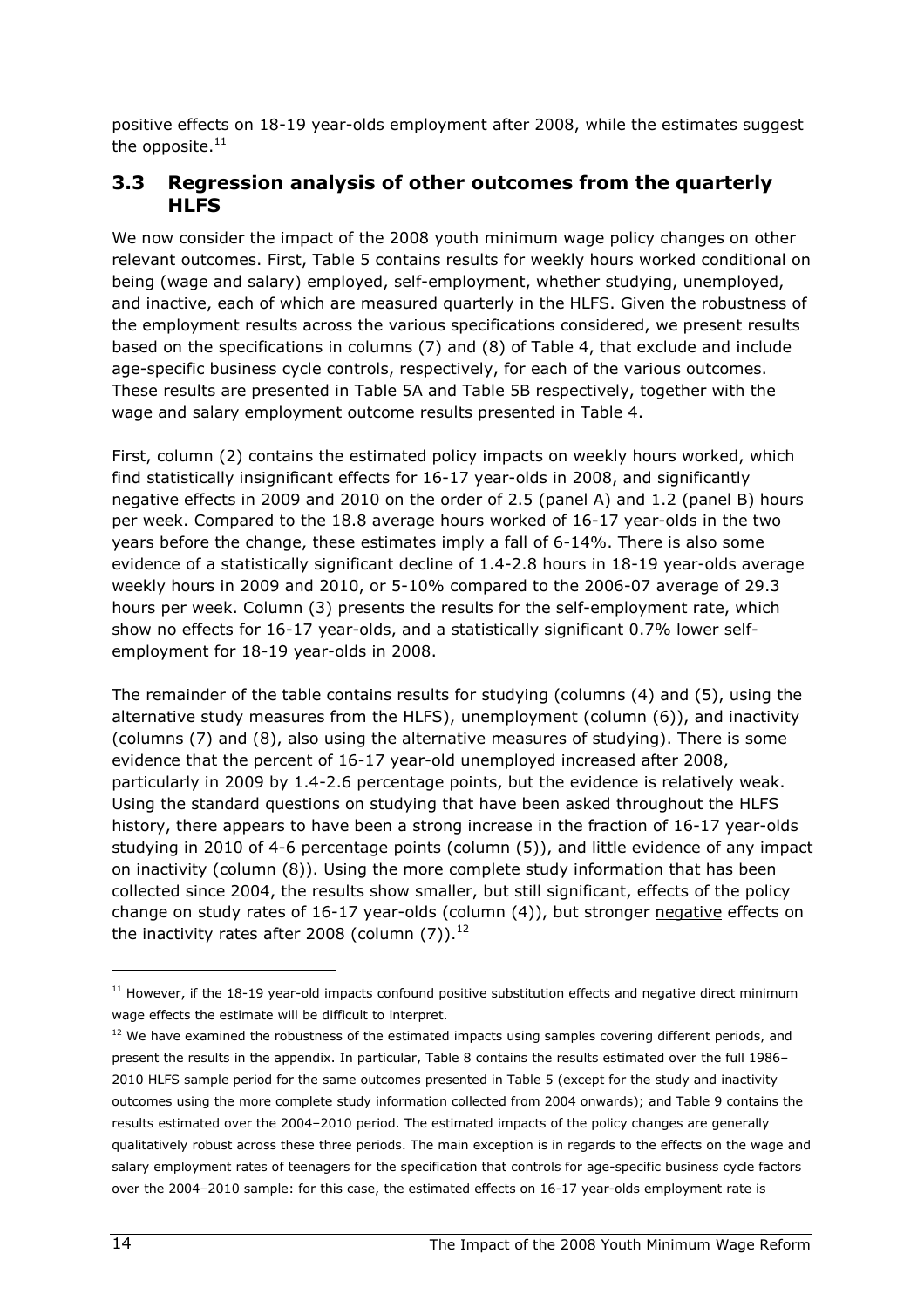In order to investigate the contrasting effects of the policy change on the study and inactivity outcomes depending on the measure of study adopted, we have reestimated various related effects using data from 2004 onwards. In particular, Table 6 contains the estimated effects for wage and salary employment, and studying in columns (1) and (2), and, in columns  $(3) - (6)$ , the results for the mutually exclusive (and exhaustive) measures of work-only (including both wage and salary, and self-employment), workstudy, study-only, and inactivity (i.e. neither work nor study) based on the more complete measure of studying. The results in panel A, which control for seasonal effects, tend to be stronger than those in panel B, which control for business cycle effects. Again, because of the difficulty of identifying business cycle patterns over the 2004-10 period, we focus on the former estimates. These results show that most of the impact of the 2008 minimum wage change on 16-17 year-olds employment and study fell on individuals who were both studying and working, while the impact on 18-19 year-olds employment was among those also studying. This suggests there may have been a substitution of employment opportunities away from younger (16-17 year-old) towards older (18-19 year-old) students. In fact, the results in column (3) show that the employment rate of 16-17 year-olds not studying increased by 3-4 percentage points in 2008 and 2009. In contrast, the increase in the 2008 employment rate of 18-19 yearolds appears to have been largely among those also studying (column (4)). The workstudy (column (4)), and study-only (column (5)) results suggest that the employment rate of 16-17 year-olds studying fell by 5-6 percentage points in 2009 and 2010, which was more than matched by an increase in the fraction only-studying.

#### 3.4 Regression analysis of other outcomes from the annual HLFS-IS

Finally, we consider the impact of the 2008 minimum wage changes on outcomes measured annually in the HLFS-IS: i.e. the receipt of non-student benefits, weekly mainjob earnings, and weekly total income. Our main set of results for this analysis, estimated over the 1997–2010 period, are presented in Table 7, while Table 10 in the appendix contains the equivalent results estimated over the 2004–2010 period. Each table contains two sets of results: the specification in panel (A) controls for age-specific and year-specific factors, analogously to the specification in column (8) of Table 4, and the specification in panel (B) additionally controls for age-specific business cycle effects. The results are generally qualitatively robust across the two sample periods.

Controlling for age- and year-specific effects, we estimate the fraction of 16-17 and 18- 19 year-olds receiving benefits fell significantly relative to that of 20-21 year-olds after the 2008 policy changes. The estimates controlling for business cycle effects, in panel (B), are weaker. The impacts on main-job earnings, as measured by log(weekly earnings), are also generally negative and largely reflect the decline in hours worked shown in Table 4, although they are somewhat sensitive to the specification estimated. The estimates in panel (A) imply 16–17 year-olds earning fell by around 15% in 2009, but increased by about 10% in 2010: the latter perhaps reflecting a combination of non-

positive but not statistically significant in each year after 2008, and the estimated effects on 18-19 year-olds employment rates are also positive and significant in 2010 (as well as 2008). We are inclined to discount these findings because the limited variation in the adult unemployment rate between 2004 and 2008 makes it difficult to accurately control for business cycle effects using this approach in this sample.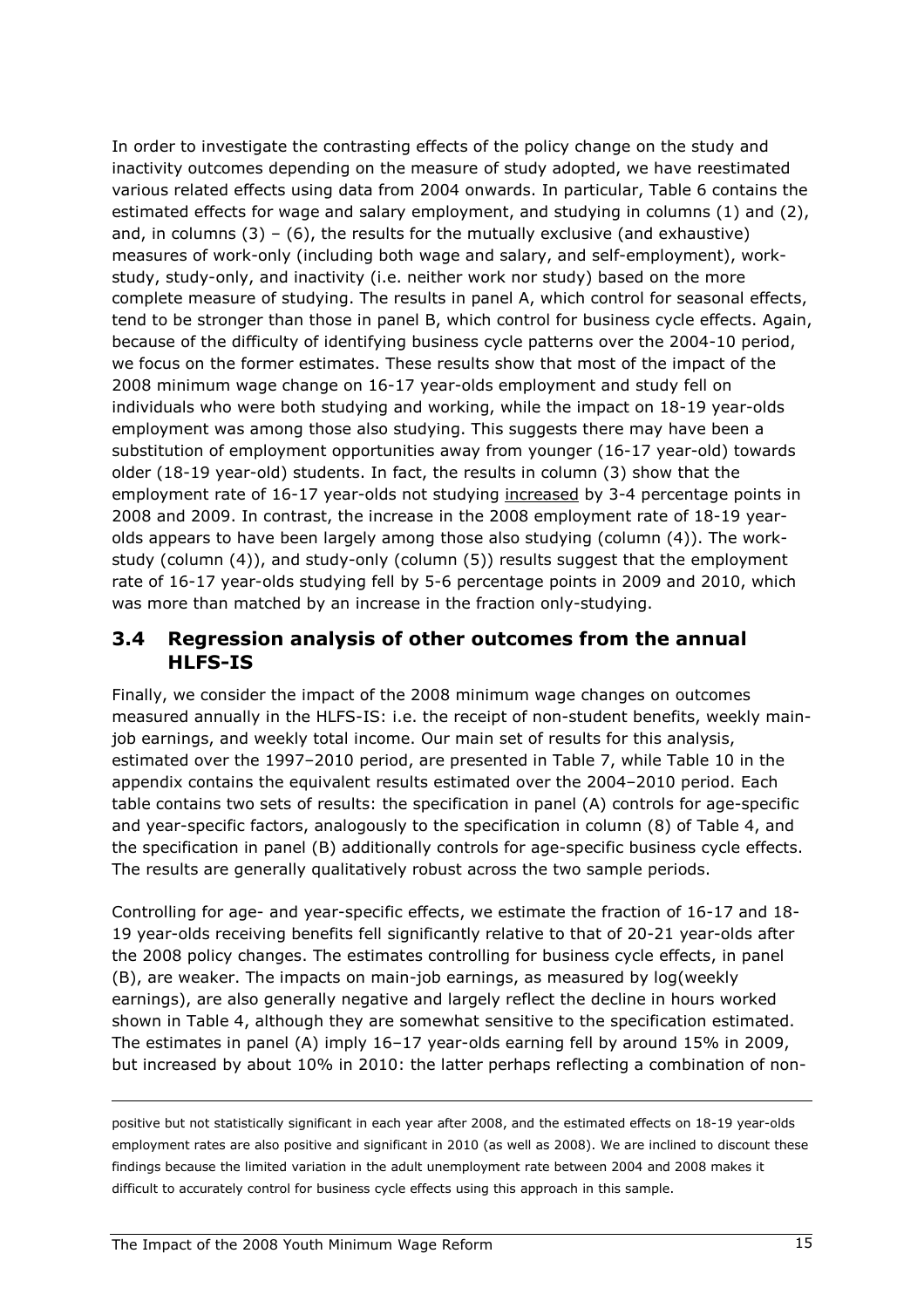random selection into (non)employment and higher wages among those employed. The estimates in panel (A) imply 18-19 year-olds earnings fell by 10-15% in 2009 and 2010. Finally, the estimates of the impacts on 16-17 year-olds total weekly income suggest generally negative but rather muted effects, on the order of 5–10% decline in 2009 and 2010 (panel (A)), but these again depend on the particular specification adopted.

# 4 CONCLUDING DISCUSSION

In this paper, we have analysed the effects of the large increase in the minimum wage for 16-17 year-old workers that occurred in 2008 on employment and related labour market outcomes. First, we showed that the abolishment of the statutory youth minimum wage in 2008 had a substantively large and binding impact on the wage distribution of 16-17 year-olds. For instance, in 2007 and 2008, about 70% of 16-17 year-olds' wages were below the following year's (2008 and 2009) adult minimum wage. Subsequently, about 40% of 16-17 year-olds' wages in 2008 and 2009 were exactly equal to, while 20% remained below, the prevailing minimum wages in those years. Although the 2010 fraction exactly at the minimum was lower (28%) and the fraction below the minimum was higher (35%), likely reflecting that the round-dollar and 50-cent value of the minimum wage in 2008 and 2009 was a contributing factor, we believe most employers now pay 16-17 year-olds according to the adult minimum wage rather than the new entrants rate. The progressive increases in the adult minimum wage during the 2000s have also resulted in the adult minimum wage binding on 18-19 year-olds' wages, with 13-23% being paid exactly minimum wages since 2008.

Second, our analysis finds consistent evidence of adverse employment effects of the 2008 policy change for 16-17 year-olds. Although the estimates vary some according to the specification adopted, we conclude that the minimum wage increase for this group, lowered the employment rate by 3-6 percentage points in 2009 and 2010. However, this adverse effect appears to be entirely due to lower employment among students, with the employment rate of non-students increasing by around 3 percentage points. Perhaps associated with these effects, we also find evidence of a substitution towards 18-19 year-old student employment, and significant declines in the average weekly hours worked by both groups of teenagers after 2008.

Third, we find some evidence that both the education enrolment and unemployment rates of 16-17 year-olds increased, but stronger evidence of a decline in the inactivity rate. Finally, our analysis also suggests there was a decline in the average weekly earnings and income of both groups of teenagers, although this evidence is less conclusive.

# **REFERENCES**

Hyslop, Dean and Steven Stillman. 2007. "Youth Minimum Wage Reform and the Labour Market." Labour Economics 14 (April). no. 2: 201-30.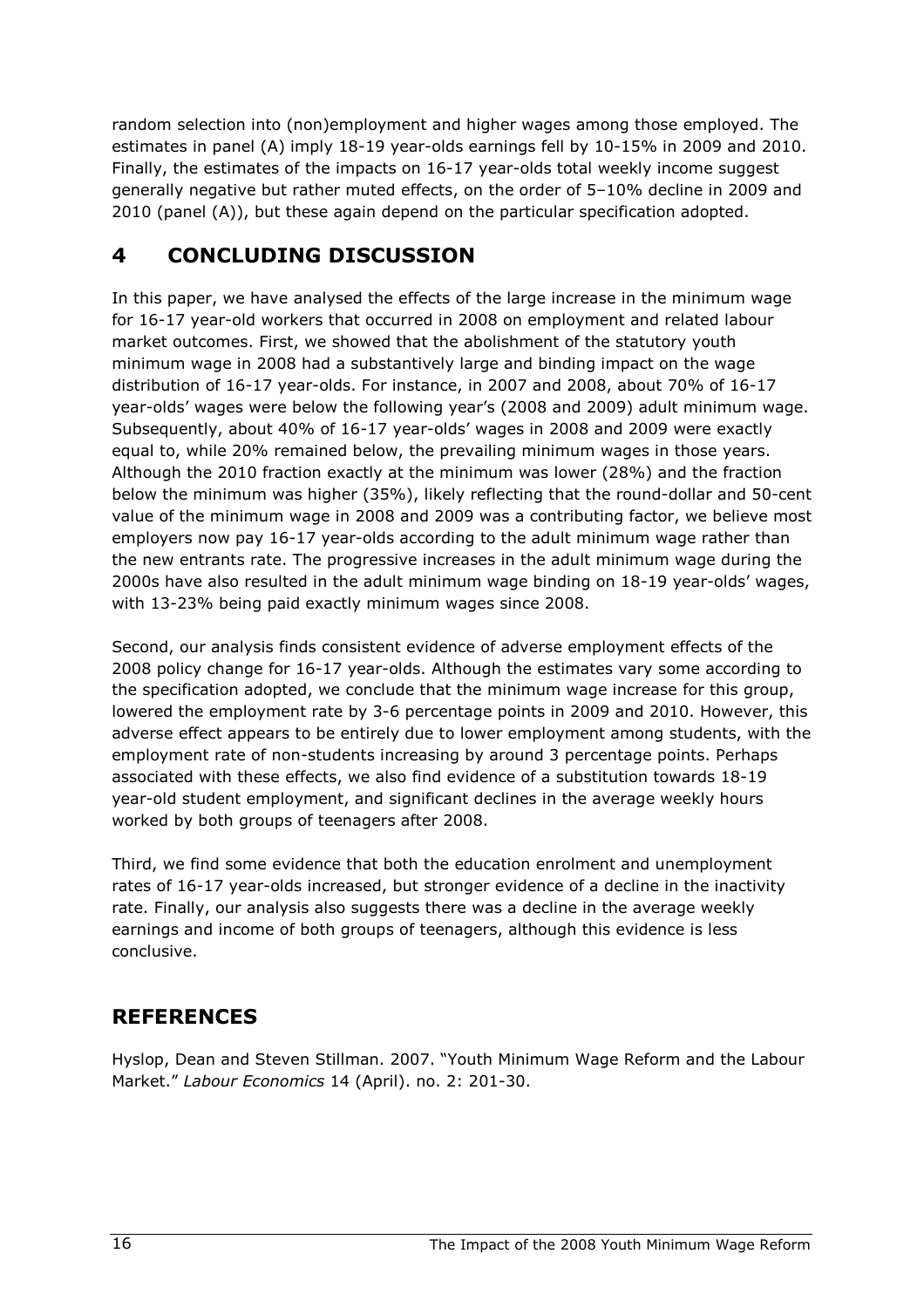| Announcement              | <b>Effective</b>  | Nominal minimum wage affecting |           |           |           |  |  |
|---------------------------|-------------------|--------------------------------|-----------|-----------|-----------|--|--|
| <b>Date</b>               | <b>Date</b>       | <b>Adults</b>                  | $18 - 19$ | $16 - 17$ | Entrants' |  |  |
|                           |                   | (Aged 20+)                     | year olds | year olds | wage      |  |  |
|                           |                   |                                |           |           |           |  |  |
|                           | 17 September 1990 | 6.13                           |           |           |           |  |  |
|                           | 31 March 1994     |                                | 3.68      | 3.68      |           |  |  |
|                           | 22 March 1995     | 6.25                           | 3.75      | 3.75      |           |  |  |
|                           | 18 March 1996     | 6.38                           | 3.83      | 3.83      |           |  |  |
|                           | 1 March 1997      | 7.00                           | 4.20      | 4.20      |           |  |  |
|                           | 6 March 2000      | 7.55                           | 4.55      | 4.55      |           |  |  |
| 14 December 2000          | 5 March 2001      | 7.70                           | 7.70      | 5.40      |           |  |  |
| 30 January 2002           | 18 March 2002     | 8.00                           | 8.00      | 6.40      |           |  |  |
| 19 December 2002          | 24 March 2003     | 8.50                           | 8.50      | 6.80      |           |  |  |
| 23 February 2004          | 1 April 2004      | 9.00                           | 9.00      | 7.20      |           |  |  |
| 21 December 2004          | 21 March 2005     | 9.50                           | 9.50      | 7.60      |           |  |  |
| 21 December 2005          | 27 March 2006     | 10.25                          | 10.25     | 8.20      |           |  |  |
| 18 December 2006          | 1 April 2007      | 11.25                          | 11.25     | 9.00      |           |  |  |
| 19 December 2007          | 1 April 2008      | 12.00                          | 12.00     | 12.00     | 9.60      |  |  |
| 9 February 2009           | 1 April 2009      | 12.50                          | 12.50     | 12.50     | 10.00     |  |  |
| 27 January 2010           | 1 April 2010      | 12.75                          | 12.75     | 12.75     | 10.20     |  |  |
|                           |                   |                                |           |           |           |  |  |
| 2007-2008 Change $^{(1)}$ |                   | 2.5%                           | 2.5%      | 28.2%     |           |  |  |

#### Table 1: Summary of minimum wage changes

Notes: <sup>(1)</sup> Real change, adjusted for increases in the CPI inflation.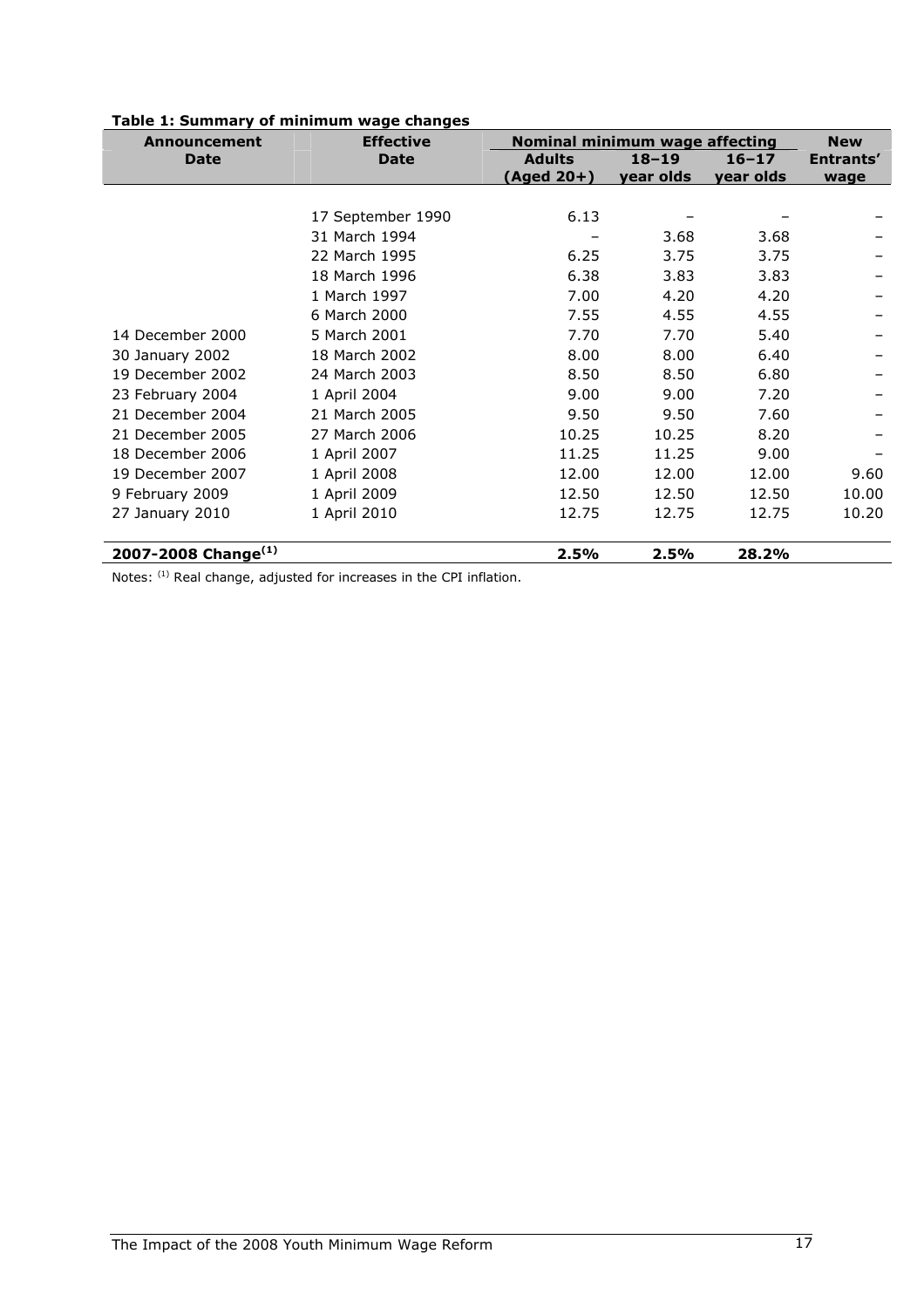|                         | 1986-2010        |                | 1997-2010   |                  |             | 2004-2010      |
|-------------------------|------------------|----------------|-------------|------------------|-------------|----------------|
|                         | <b>Full</b>      |                | <b>Full</b> |                  | <b>Full</b> |                |
|                         | sample           | <b>Workers</b> | sample      | <b>Workers</b>   | sample      | <b>Workers</b> |
|                         | 18.5             |                |             | 18.7             |             |                |
| Age                     |                  | 18.7           | 18.4        |                  | 18.4        | 18.7           |
|                         | (0.003)<br>0.495 | (0.004)        | (0.004)     | (0.006)          | (0.006)     | (0.008)        |
| Female                  |                  | 0.481          | 0.490       | 0.477            | 0.490       | 0.475          |
|                         | (0.001)          | (0.001)        | (0.001)     | (0.002)          | (0.002)     | (0.002)        |
| Married                 | 0.083            | 0.090          | 0.084       | 0.095            | 0.088       | 0.101          |
|                         | (0.000)          | (0.001)        | (0.001)     | (0.001)          | (0.001)     | (0.002)        |
| NZ born                 | 0.819            | 0.860          | 0.814       | 0.866            | 0.794       | 0.846          |
|                         | (0.001)          | (0.001)        | (0.001)     | (0.001)          | (0.001)     | (0.002)        |
| Pakeha                  | 0.503            | 0.559          | 0.612       | 0.714            | 0.589       | 0.693          |
|                         | (0.001)          | (0.001)        | (0.001)     | (0.002)          | (0.002)     | (0.002)        |
| Maori                   | 0.147            | 0.111          | 0.190       | 0.156            | 0.193       | 0.159          |
|                         | (0.001)          | (0.001)        | (0.001)     | (0.001)          | (0.001)     | (0.002)        |
| Pacific Islander        | 0.054            | 0.037          | 0.073       | 0.053            | 0.075       | 0.053          |
|                         | (0.000)          | (0.000)        | (0.001)     | (0.001)          | (0.001)     | (0.001)        |
| Asian                   | 0.053            | 0.030          | 0.082       | 0.049            | 0.099       | 0.065          |
|                         | (0.000)          | (0.000)        | (0.001)     | (0.001)          | (0.001)     | (0.001)        |
| Wage & salary worker    | 0.543            | 1              | 0.527       | 1                | 0.528       | 1              |
|                         | (0.001)          |                | (0.001)     |                  | (0.002)     |                |
| Weekly hours            | 28.2             | 28.2           | 26.4        | 26.4             | 26.2        | 26.2           |
|                         | (0.041)          | (0.041)        | (0.059)     | (0.059)          | (0.085)     | (0.085)        |
| Self employed           | 0.010            | 0.000          | 0.008       | 0.000            | 0.007       | 0.000          |
|                         | (0.000)          | (0.000)        | (0.000)     | (0.000)          | (0.000)     | (0.000)        |
| Studied (standard Qs)   | 0.252            | 0              | 0.281       | 0                | 0.288       | 0              |
|                         | (0.001)          |                | (0.001)     |                  | (0.002)     |                |
| Studied (all sources)   |                  |                |             |                  | 0.609       | 0.490          |
|                         |                  |                |             |                  | (0.002)     | (0.002)        |
| Unemployed              | 0.095            | $\mathbf 0$    | 0.088       | $\boldsymbol{0}$ | 0.085       | 0              |
|                         | (0.001)          |                | (0.001)     |                  | (0.001)     |                |
| Inactive (standard Qs)  | 0.190            | $\mathbf 0$    | 0.180       | 0                | 0.173       | $\mathsf 0$    |
|                         | (0.001)          |                | (0.001)     |                  | (0.001)     |                |
| Inactive (all sources)  |                  |                |             |                  | 0.116       | $\pmb{0}$      |
|                         |                  |                |             |                  | (0.001)     |                |
|                         |                  |                |             |                  |             |                |
| <b>No. Observations</b> | 328,110          | 173,563        | 161,719     | 83,469           | 77,198      | 40,032         |

Table 2A: Sample characteristics - HLFS quarterly samples

Notes: Samples are restricted to individuals aged 16-21 years. Estimated standard errors are in parentheses. All summary statistics are weighted by the HLFS sampling weights. Hours worked are conditional on wage and salary employment.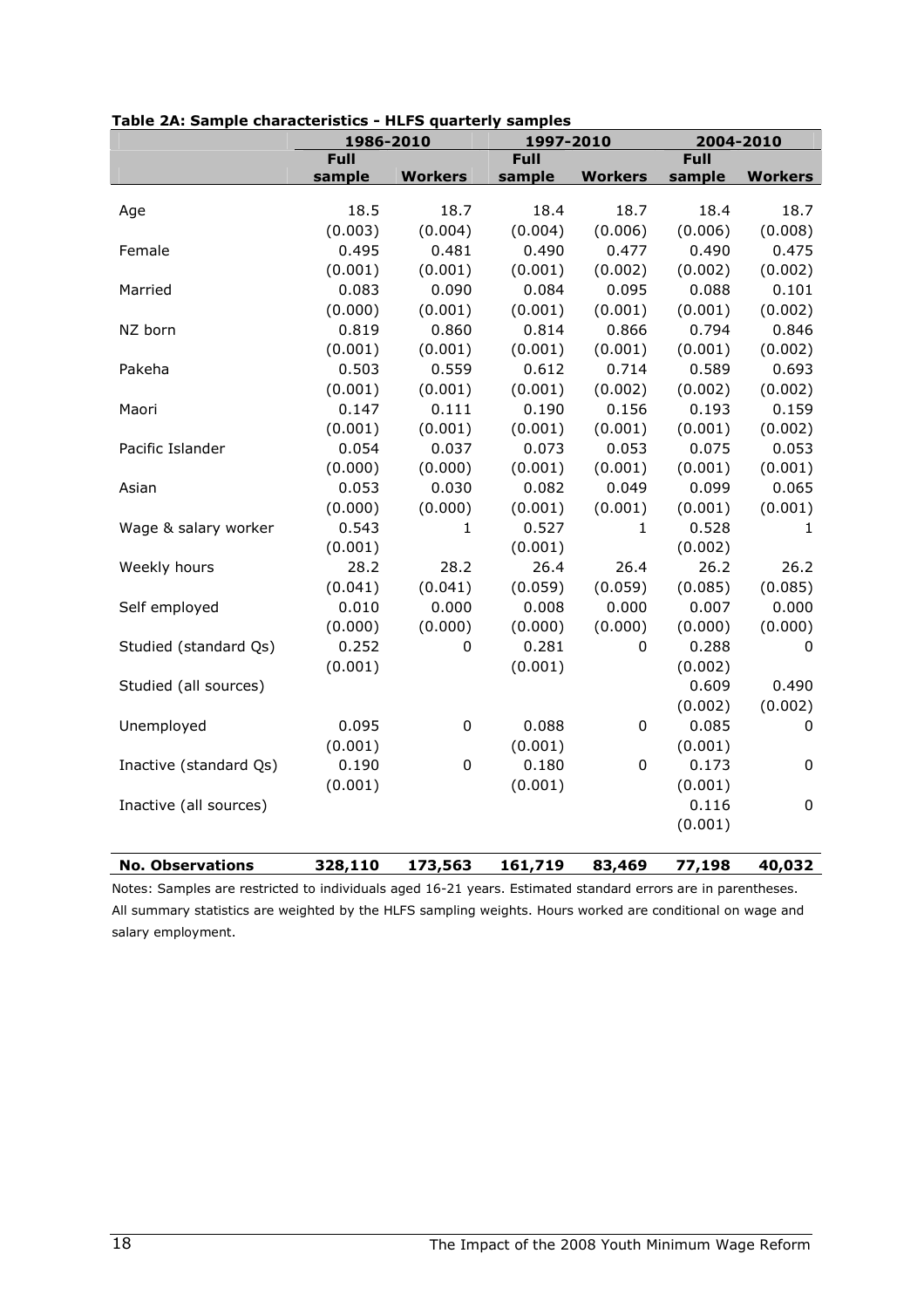|                              | 1997-2010          |                | 2004-2010          |                |  |  |
|------------------------------|--------------------|----------------|--------------------|----------------|--|--|
|                              | <b>Full sample</b> | <b>Workers</b> | <b>Full sample</b> | <b>Workers</b> |  |  |
| Age                          | 18.4               | 18.7           | 18.4               | 18.7           |  |  |
|                              | (0.009)            | (0.012)        | (0.012)            | (0.017)        |  |  |
| Female                       | 0.490              | 0.478          | 0.491              | 0.474          |  |  |
|                              | (0.003)            | (0.004)        | (0.004)            | (0.005)        |  |  |
| Married                      | 0.082              | 0.093          | 0.086              | 0.099          |  |  |
|                              | (0.001)            | (0.002)        | (0.002)            | (0.003)        |  |  |
| NZ born                      | 0.811              | 0.865          | 0.792              | 0.845          |  |  |
|                              | (0.002)            | (0.002)        | (0.003)            | (0.004)        |  |  |
| Pakeha                       | 0.611              | 0.711          | 0.586              | 0.691          |  |  |
|                              | (0.002)            | (0.003)        | (0.004)            | (0.005)        |  |  |
| Maori                        | 0.189              | 0.157          | 0.193              | 0.158          |  |  |
|                              | (0.002)            | (0.003)        | (0.003)            | (0.004)        |  |  |
| Pacific Islander             | 0.072              | 0.051          | 0.074              | 0.051          |  |  |
|                              | (0.001)            | (0.002)        | (0.002)            | (0.002)        |  |  |
| Asian                        | 0.083              | 0.052          | 0.098              | 0.068          |  |  |
|                              | (0.001)            | (0.002)        | (0.002)            | (0.003)        |  |  |
| Wage & salary worker         | 0.514              | $\mathbf{1}$   | 0.516              | 1              |  |  |
|                              | (0.003)            |                | (0.004)            |                |  |  |
| Weekly hours                 | 25.7               | 25.7           | 25.5               | 25.5           |  |  |
|                              | (0.119)            | (0.119)        | (0.168)            | (0.168)        |  |  |
| Self employed                | 0.007              | 0.000          | 0.006              | 0.000          |  |  |
|                              | (0.000)            | (0.000)        | (0.001)            | (0.000)        |  |  |
| Studying (incl student bens) | 0.473              | 0.250          | 0.476              | 0.251          |  |  |
|                              | (0.003)            | (0.003)        | (0.004)            | (0.004)        |  |  |
| Unemployed                   | 0.086              | 0              | 0.084              | 0              |  |  |
|                              | (0.001)            |                | (0.002)            |                |  |  |
| Inactive (incl student bens) | 0.133              | $\pmb{0}$      | 0.130              | $\pmb{0}$      |  |  |
|                              | (0.002)            |                | (0.002)            |                |  |  |
| Received benefits            | 0.110              | 0.040          | 0.095              | 0.033          |  |  |
|                              | (0.002)            | (0.001)        | (0.002)            | (0.002)        |  |  |
| Real hourly wage             |                    | 11.89          |                    | 12.42          |  |  |
|                              |                    | (0.048)        |                    | (0.052)        |  |  |
| Real weekly earnings         |                    | 334.6          |                    | 349.6          |  |  |
|                              |                    | (1.8)          |                    | (2.6)          |  |  |
| Real total weekly income     | 213.0              | 352.1          | 218.3              | 366.2          |  |  |
|                              | (1.2)              | (1.7)          | (1.8)              | (2.5)          |  |  |
| <b>No. Observations</b>      | 38,885             | 19,577         | 19,173             | 9,719          |  |  |

#### Table 2B: Sample characteristics – HLFS-IS annual samples

Notes: Samples are restricted to individuals aged 16-21 years. Estimated standard errors are in parentheses. All summary statistics are weighted by the HLFS sampling weights. Hours worked and earnings are conditional on wage and salary employment. Earnings and incomes are in constant (2006) \$-values.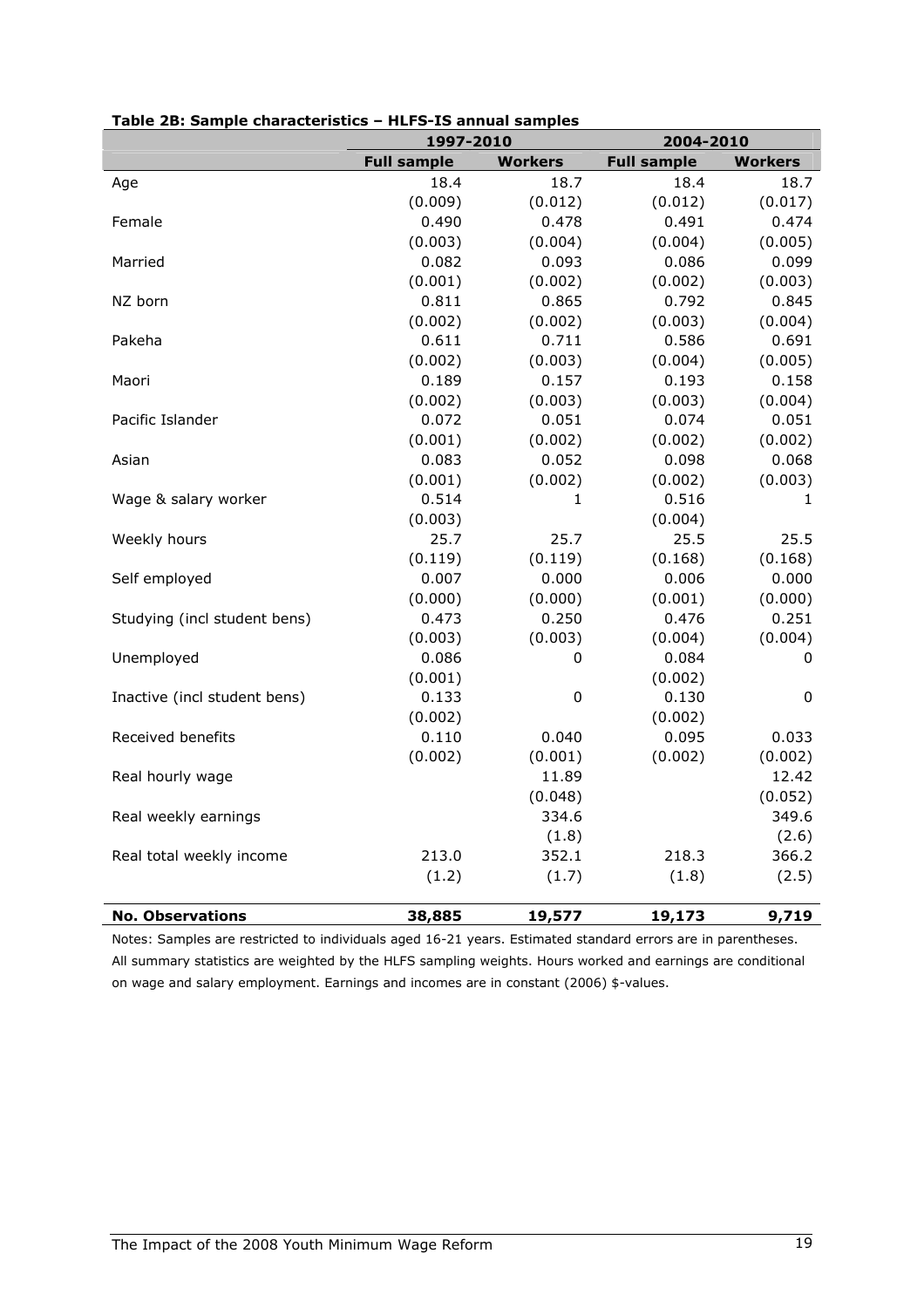|                              | Age group                        |           |           | Difference (16-17 from) |           |
|------------------------------|----------------------------------|-----------|-----------|-------------------------|-----------|
|                              | $16 - 17$                        | $18 - 19$ | $20 - 21$ | $18 - 19$               | $20 - 21$ |
|                              | (1)                              | (2)       | (3)       | (4)                     | (5)       |
|                              | (A) Wage and salary employment   |           |           |                         |           |
| 1. Before (2006Q1 - 2007Q4)  | 0.449                            | 0.604     | 0.644     | $-0.154$                | $-0.195$  |
|                              | (0.007)                          | (0.008)   | (0.010)   | (0.010)                 | (0.012)   |
|                              | [8, 725]                         | [6,853]   | [6, 398]  |                         |           |
| 2. After (2008Q2 - 2010Q1)   | 0.376                            | 0.557     | 0.599     | $-0.181$                | $-0.223$  |
|                              | (0.006)                          | (0.008)   | (0.008)   | (0.010)                 | (0.010)   |
|                              | [9, 419]                         | [7,805]   | [7, 149]  |                         |           |
| 3. Difference (After-Before) | $-0.074$                         | $-0.047$  | $-0.045$  | $-0.027$                | $-0.028$  |
|                              | (0.009)                          | (0.011)   | (0.013)   | (0.014)                 | (0.016)   |
|                              |                                  |           |           |                         |           |
|                              | (B) Main-job Actual Hours worked |           |           |                         |           |
| 1. Before (2006Q1 - 2007Q4)  | 18.77                            | 29.32     | 31.31     | $-10.55$                | $-12.55$  |
|                              | (0.31)                           | (0.28)    | (0.31)    | (0.41)                  | (0.44)    |
|                              | [3,910]                          | [4,069]   | [4, 126]  |                         |           |
| 2. After (2008Q2 - 2010Q1)   | 15.79                            | 26.23     | 29.36     | $-10.44$                | $-13.57$  |
|                              | (0.29)                           | (0.37)    | (0.37)    | (0.47)                  | (0.47)    |
|                              | [3,534]                          | [4,160]   | [4,208]   |                         |           |
| 3. Difference (After-Before) | $-2.98$                          | $-3.09$   | $-1.96$   | 0.11                    | -1.03     |
|                              | (0.42)                           | (0.46)    | (0.49)    | (0.63)                  | (0.65)    |

Table 3: Difference-in-differences' estimates of Employment and Hours worked impacts

Notes: Estimated standard errors are in parentheses, and number of observations are in square brackets. The numbers in bold are the difference-in-differences estimates of the impact of the abolition of the youth minimum wage on 16-17 year-olds employment and hours worked.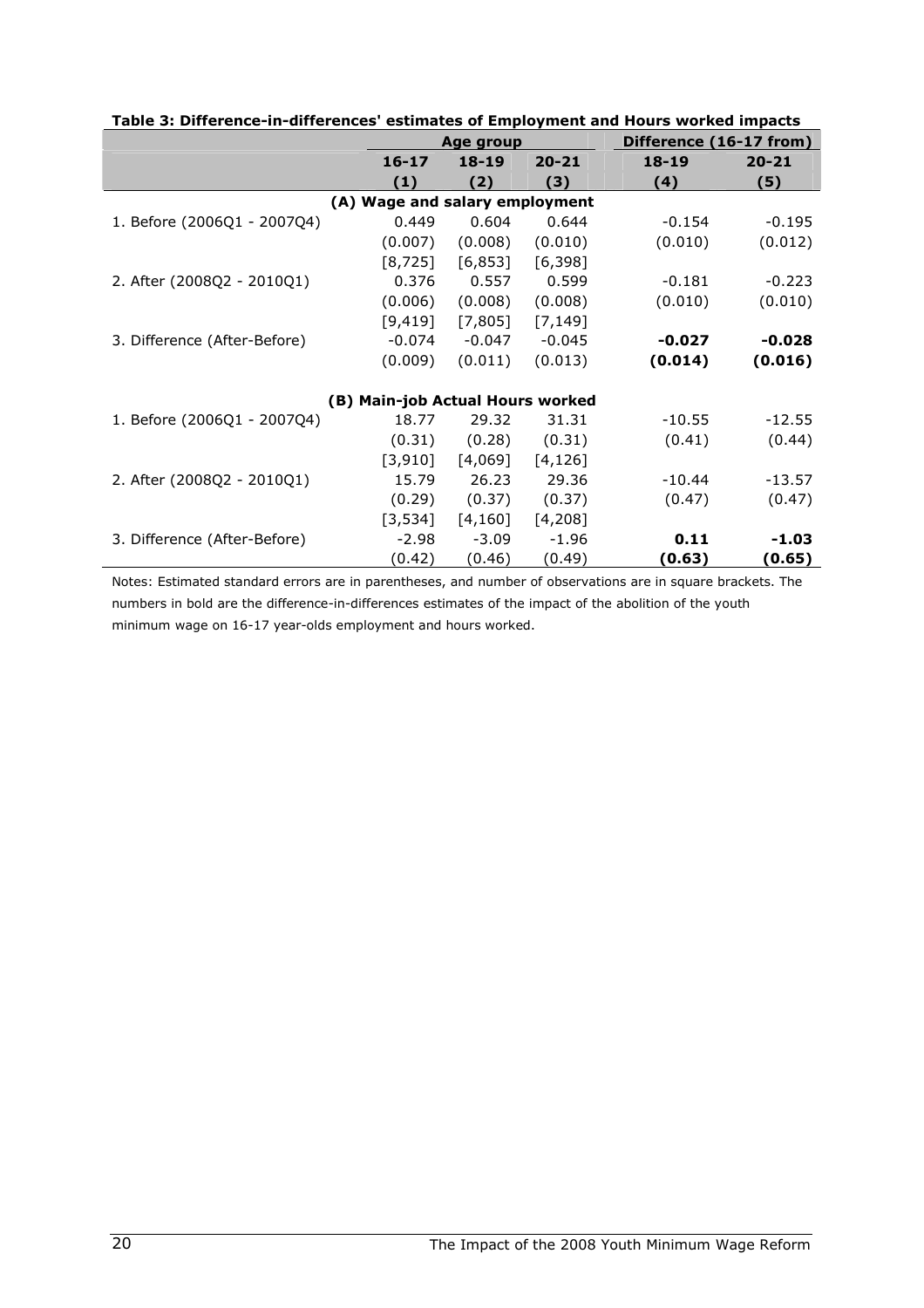|              | <b>No</b><br><b>Covariates</b> | <b>Covariates</b> | $18 - 19$<br>spillover | <b>Proxy</b><br>controls | <b>Separate</b><br><b>Year effects</b> | <b>Announce</b><br>effects | Age-<br><b>Seasonals</b> | Age<br>U-rate | Age<br>trends |
|--------------|--------------------------------|-------------------|------------------------|--------------------------|----------------------------------------|----------------------------|--------------------------|---------------|---------------|
|              | (1)                            | (2)               | (3)                    | (4)                      | (5)                                    | (6)                        | (7)                      | (8)           | (9)           |
| age16_17     |                                |                   |                        |                          |                                        |                            |                          |               |               |
| Post-2008    | $-0.0510**$                    | $-0.0463**$       | $-0.0456**$            | $-0.0388**$              |                                        |                            |                          |               |               |
|              | (0.010)                        | (0.010)           | (0.012)                | (0.012)                  |                                        |                            |                          |               |               |
| 2008         |                                |                   |                        |                          | 0.0054                                 | 0.0115                     | 0.0094                   | 0.0091        | 0.0228        |
|              |                                |                   |                        |                          | (0.017)                                | (0.020)                    | (0.019)                  | (0.018)       | (0.019)       |
| 2009         |                                |                   |                        |                          | $-0.0384*$                             | $-0.0369*$                 | $-0.0383*$               | $-0.0332+$    | $-0.0209$     |
|              |                                |                   |                        |                          | (0.016)                                | (0.016)                    | (0.017)                  | (0.020)       | (0.019)       |
| 2010         |                                |                   |                        |                          | $-0.0524**$                            | $-0.0578**$                | $-0.0641**$              | $-0.0587**$   | $-0.0419+$    |
|              |                                |                   |                        |                          | (0.019)                                | (0.017)                    | (0.017)                  | (0.019)       | (0.024)       |
| age18_19     |                                |                   |                        |                          |                                        |                            |                          |               |               |
| Post-2008    |                                |                   | 0.0003                 | 0.0020                   |                                        |                            |                          |               |               |
|              |                                |                   | (0.011)                | (0.011)                  |                                        |                            |                          |               |               |
| 2008         |                                |                   |                        |                          | $0.0330*$                              | $0.0385*$                  | $0.0371*$                | $0.0365*$     | $0.0497**$    |
|              |                                |                   |                        |                          | (0.016)                                | (0.018)                    | (0.018)                  | (0.016)       | (0.018)       |
| 2009         |                                |                   |                        |                          | $-0.0114$                              | $-0.01$                    | $-0.0127$                | $-0.0171$     | 0.0032        |
|              |                                |                   |                        |                          | (0.016)                                | (0.016)                    | (0.015)                  | (0.017)       | (0.016)       |
| 2010         |                                |                   |                        |                          | $-0.0080$                              | 0.0070                     | 0.0039                   | $-0.0008$     | 0.0237        |
|              |                                |                   |                        |                          | (0.019)                                | (0.018)                    | (0.018)                  | (0.019)       | (0.021)       |
| R-squared    | 0.04                           | 0.11              | 0.11                   | 0.11                     | 0.11                                   | 0.11                       | 0.11                     | 0.11          | 0.11          |
| Observations | 161,719                        | 161,574           | 161,574                | 161,574                  | 161,574                                | 161,574                    | 161,574                  | 161,574       | 161,574       |

Table 4: Estimated impacts of changes in youth minimum wages on wage and salary employment

Notes: Huber-White standard errors, that allow for arbitrary correlation in individual errors within age-quarter cells, are in parentheses; coefficients followed by +,  $*$ , and \*\* are significantly different from zero at the 10%, 5% and 1% level respectively. All specifications are estimated by OLS. The covariates include dummy variables for individual-age and quarter, gender, marital status, ethnicity, New Zealand born, rural/urban, region of residence, and the relative population size in each age group in each year.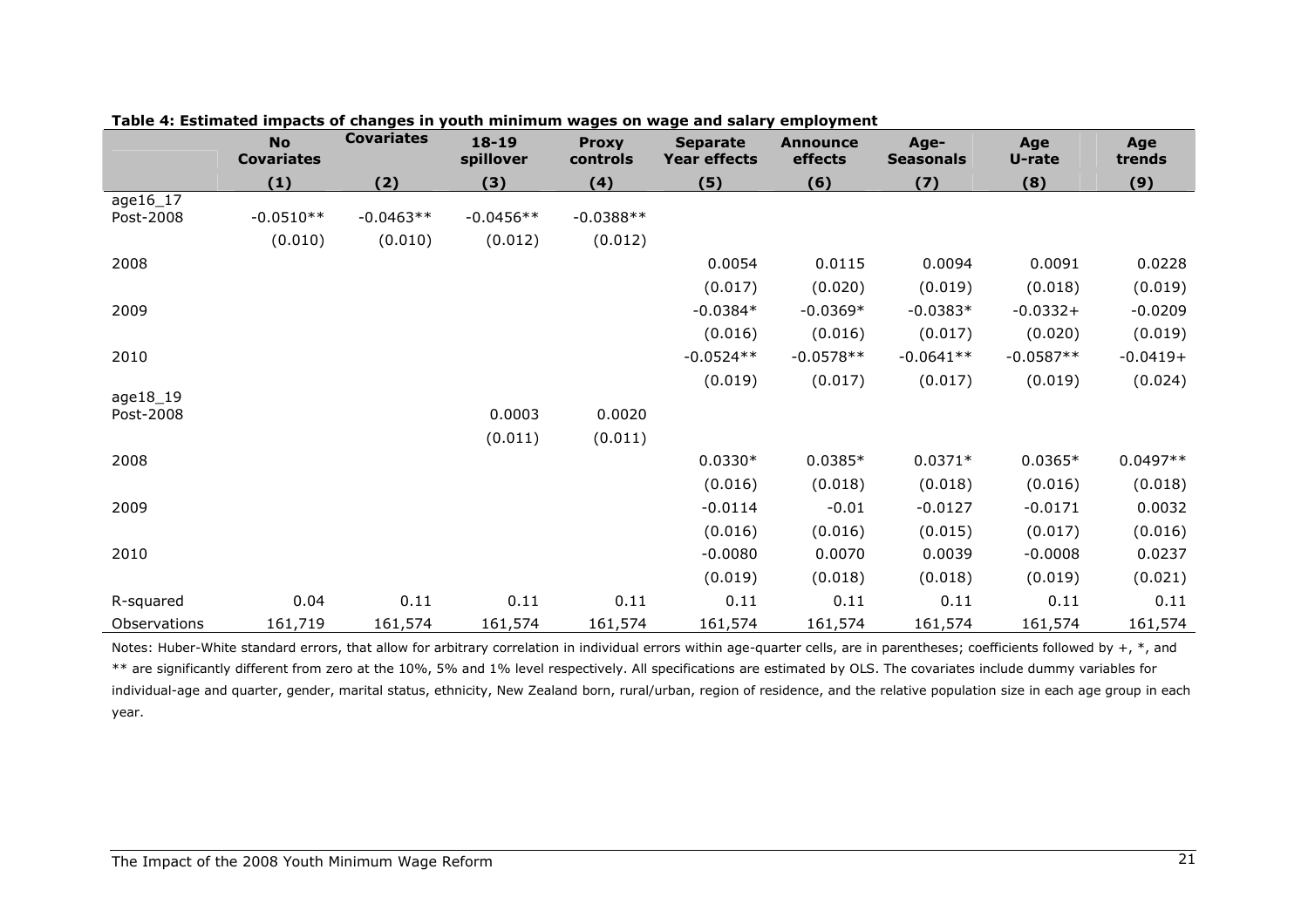|              | Wage &          | <b>Weekly</b> |                 | <b>Studied</b> |                 |                   | <b>Inactive</b> |                  |
|--------------|-----------------|---------------|-----------------|----------------|-----------------|-------------------|-----------------|------------------|
|              | <b>Salary</b>   | <b>Hours</b>  | Self-           | <b>All</b>     | <b>Standard</b> | <b>Unemployed</b> | <b>All</b>      | <b>Standard</b>  |
|              | <b>Employed</b> | <b>Worked</b> | <b>Employed</b> | <b>Sources</b> | Questions       |                   | <b>Sources</b>  | <b>Questions</b> |
|              | (1)             | (2)           | (3)             | (4)            | (5)             | (6)               | (7)             | (8)              |
| age16_17     |                 |               |                 |                |                 |                   |                 |                  |
| 2008         | 0.0094          | $-0.876$      | $-0.0031$       | $-0.0163$      | $-0.0066$       | $-0.0002$         | $-0.0202**$     | 0.0015           |
|              | (0.019)         | (0.622)       | (0.002)         | (0.016)        | (0.017)         | (0.008)           | (0.006)         | (0.010)          |
| 2009         | $-0.0383*$      | $-2.434**$    | 0.0021          | 0.0013         | 0.0193          | $0.0138 +$        | $-0.0321**$     | 0.0157           |
|              | (0.017)         | (0.404)       | (0.002)         | (0.011)        | (0.012)         | (0.008)           | (0.008)         | (0.011)          |
| 2010         | $-0.0641**$     | $-2.579**$    | 0.0002          | $0.0313**$     | $0.0631**$      | 0.0066            | $-0.0430**$     | 0.0023           |
|              | (0.017)         | (0.617)       | (0.003)         | (0.012)        | (0.013)         | (0.013)           | (0.008)         | (0.014)          |
| age18_19     |                 |               |                 |                |                 |                   |                 |                  |
| 2008         | $0.0371*$       | $-0.119$      | $-0.0071**$     | $-0.0045$      | $-0.0261*$      | $-0.0002$         | $-0.0011$       | $-0.0016$        |
|              | (0.018)         | (0.472)       | (0.002)         | (0.019)        | (0.013)         | (0.010)           | (0.008)         | (0.013)          |
| 2009         | $-0.0127$       | $-1.425**$    | 0.0009          | 0.0069         | 0.0036          | 0.0034            | $-0.0091$       | 0.0077           |
|              | (0.015)         | (0.422)       | (0.003)         | (0.011)        | (0.013)         | (0.009)           | (0.008)         | (0.012)          |
| 2010         | 0.0039          | $-2.831**$    | $-0.0005$       | $0.0295*$      | $-0.0135$       | 0.0093            | $-0.0009$       | 0.0116           |
|              | (0.018)         | (0.679)       | (0.003)         | (0.014)        | (0.015)         | (0.014)           | (0.007)         | (0.010)          |
| R-squared    | 0.11            | 0.20          | 0.01            | 0.21           | 0.15            | 0.02              | 0.08            | 0.06             |
| Observations | 161,574         | 82,961        | 161,574         | 77,101         | 161,574         | 161,574           | 77,101          | 161,574          |

Notes: Huber-White standard errors, that allow for arbitrary correlation in individual errors within age-quarter cells, are in parentheses; coefficients followed by +, \*, and \*\* are significantly different from zero at the 10%, 5% and 1% level respectively. All specifications are estimated by OLS and include the same set of control variables, including age-specific quarterly seasonal effects, as in the specification in Table 4, column (7).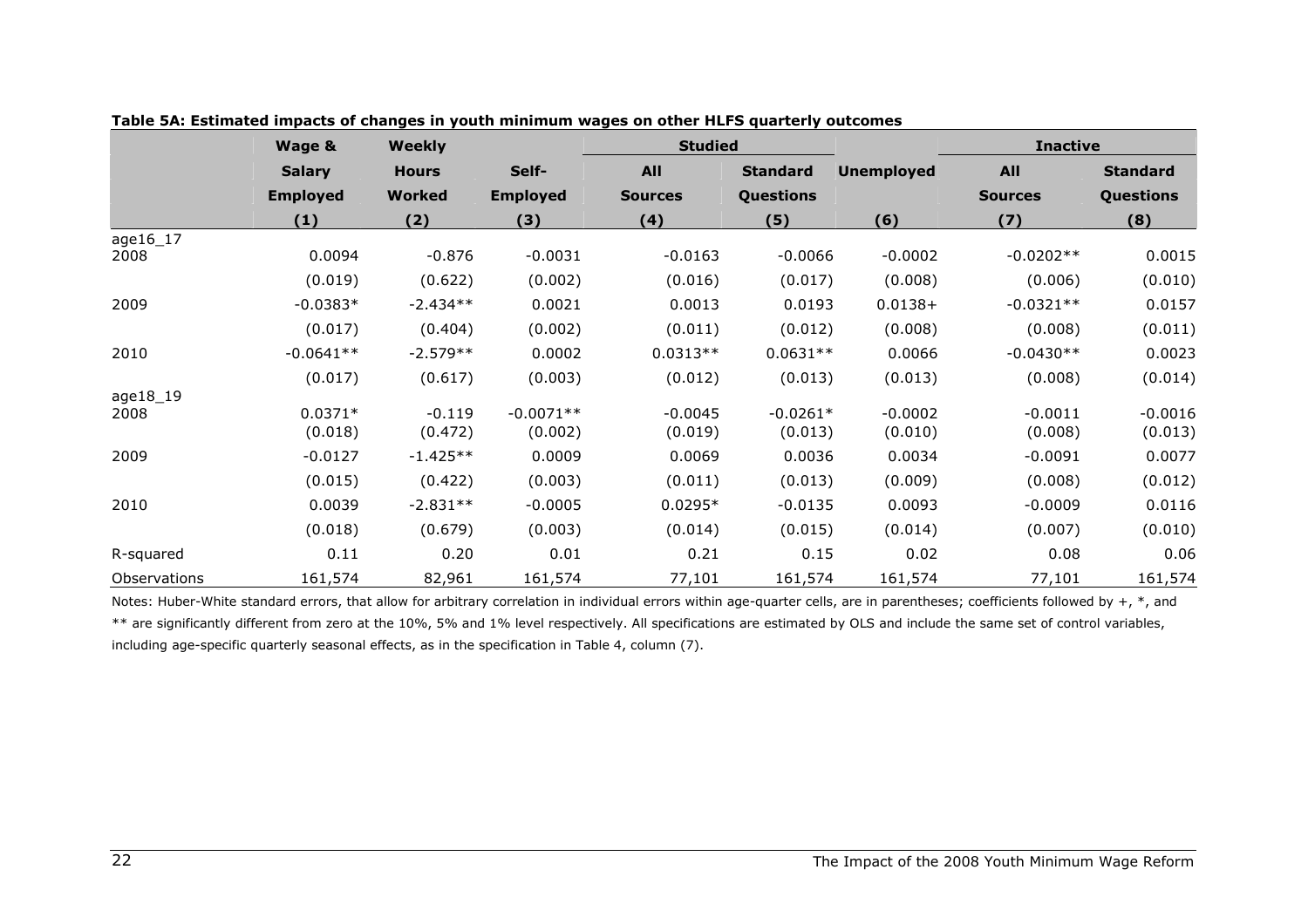|              | Wage &          | <b>Weekly</b> |                 | <b>Studied</b> |                 |                   | <b>Inactive</b> |                  |
|--------------|-----------------|---------------|-----------------|----------------|-----------------|-------------------|-----------------|------------------|
|              | <b>Salary</b>   | <b>Hours</b>  | Self-           | <b>All</b>     | <b>Standard</b> | <b>Unemployed</b> | <b>All</b>      | <b>Standard</b>  |
|              | <b>Employed</b> | <b>Worked</b> | <b>Employed</b> | <b>Sources</b> | Questions       |                   | <b>Sources</b>  | <b>Questions</b> |
|              | (1)             | (2)           | (3)             | (4)            | (5)             | (6)               | (7)             | (8)              |
| age16_17     |                 |               |                 |                |                 |                   |                 |                  |
| 2008         | 0.0091          | $-0.818$      | $-0.0033$       | $-0.0196$      | $-0.0059$       | $-0.0005$         | $-0.0199**$     | 0.0013           |
|              | (0.018)         | (0.625)       | (0.002)         | (0.016)        | (0.017)         | (0.007)           | (0.005)         | (0.010)          |
| 2009         | $-0.0332+$      | $-1.192*$     | 0.0032          | $-0.019$       | 0.0027          | $0.0255**$        | $-0.0149$       | $0.0246+$        |
|              | (0.020)         | (0.509)       | (0.003)         | (0.018)        | (0.014)         | (0.010)           | (0.010)         | (0.013)          |
| 2010         | $-0.0587**$     | $-1.201+$     | 0.0014          | 0.0086         | $0.0445**$      | 0.0199            | $-0.0248*$      | 0.0127           |
|              | (0.019)         | (0.726)       | (0.003)         | (0.021)        | (0.014)         | (0.014)           | (0.010)         | (0.015)          |
| age18_19     |                 |               |                 |                |                 |                   |                 |                  |
| 2008         | $0.0365*$       | $-0.0915$     | $-0.0071**$     | $-0.0053$      | $-0.0254*$      | $-0.0005$         | $-0.0041$       | $-0.0017$        |
|              | (0.016)         | (0.465)       | (0.002)         | (0.019)        | (0.012)         | (0.009)           | (0.007)         | (0.012)          |
| 2009         | $-0.0171$       | $-0.202$      | 0.0015          | $-0.0054$      | $-0.0026$       | 0.0128            | $-0.0182+$      | 0.0171           |
|              | (0.017)         | (0.515)       | (0.003)         | (0.016)        | (0.014)         | (0.010)           | (0.009)         | (0.014)          |
| 2010         | $-0.0008$       | $-1.382+$     | 0.0003          | 0.0138         | $-0.0217$       | 0.0211            | $-0.0107$       | $0.0232*$        |
|              | (0.019)         | (0.757)       | (0.003)         | (0.021)        | (0.016)         | (0.014)           | (0.010)         | (0.012)          |
| R-squared    | 0.11            | 0.20          | 0.01            | 0.21           | 0.15            | 0.02              | 0.08            | 0.06             |
| Observations | 161,574         | 82,961        | 161,574         | 77,101         | 161,574         | 161,574           | 77,101          | 161,574          |

Notes: Huber-White standard errors, that allow for arbitrary correlation in individual errors within age-quarter cells, are in parentheses; coefficients followed by  $+$ ,  $*$ , and \*\* are significantly different from zero at the 10%, 5% and 1% level respectively. All specifications are estimated by OLS and include the same set of control variables, including age-specific business cycle effects captured by age-specific interactions with the adult unemployment rate, as in the specification in Table 4, column (8).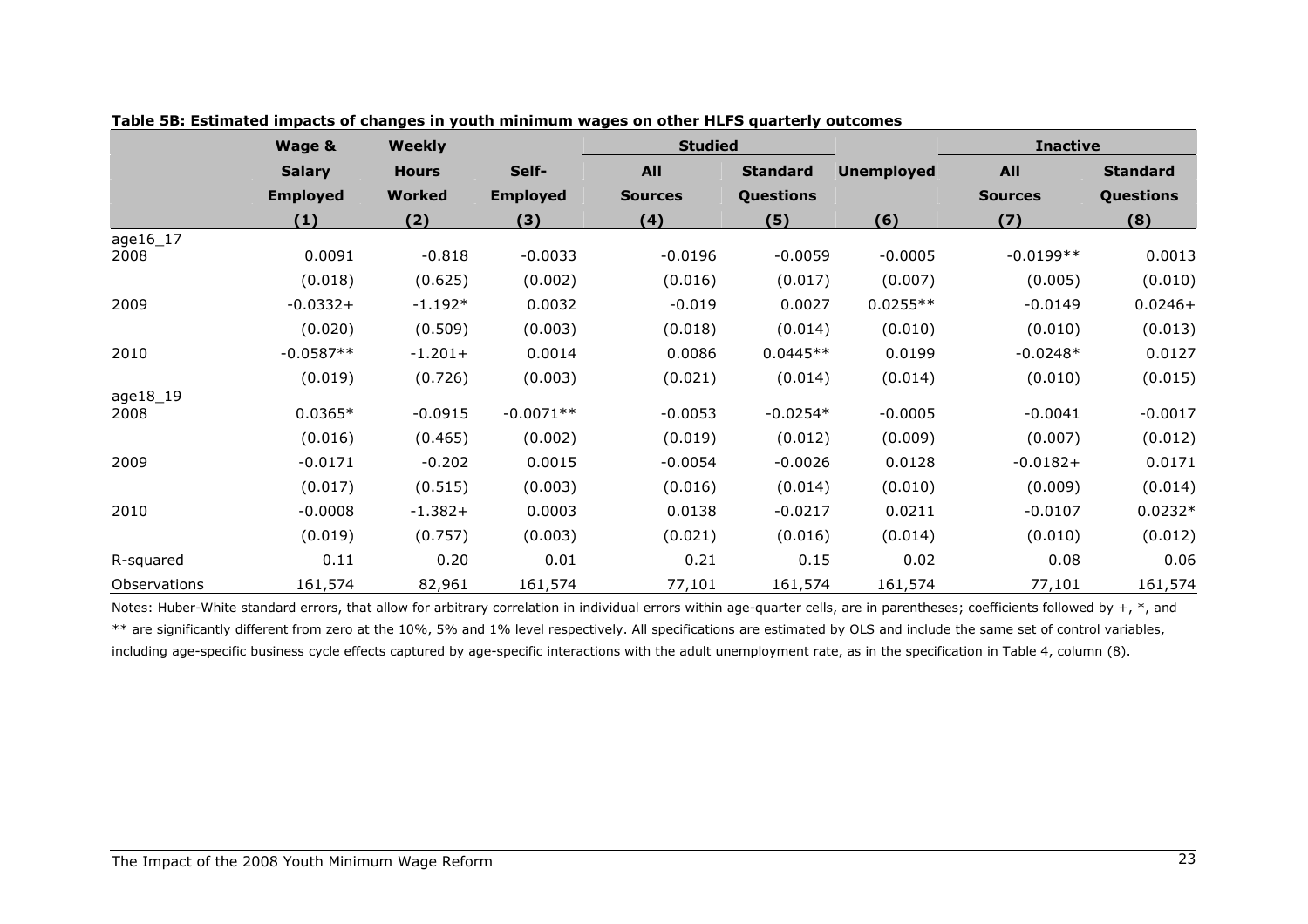|              | Wage &               | <b>Study</b>                                                  |                   |                      |                   | <b>Mutually exclusive &amp; exhaustive outcomes</b> |  |  |
|--------------|----------------------|---------------------------------------------------------------|-------------------|----------------------|-------------------|-----------------------------------------------------|--|--|
|              | <b>Salary</b>        | (All                                                          | <b>Work</b>       | Work &               | <b>Study</b>      | <b>Inactive</b>                                     |  |  |
|              | <b>Employed</b>      | Sources)                                                      | Only              | <b>Study</b>         | Only              |                                                     |  |  |
|              | (1)                  | (2)                                                           | (3)               | (4)                  | (5)               | (6)                                                 |  |  |
|              |                      |                                                               |                   |                      |                   |                                                     |  |  |
| age16_17     |                      | A: Controlling for Age-specific seasonal factors              |                   |                      |                   |                                                     |  |  |
| 2008         | 0.0206               | $-0.0163$                                                     | $0.0365*$         | $-0.0191$            | 0.0026            | $-0.0200**$                                         |  |  |
|              | (0.017)              | (0.016)                                                       | (0.014)           | (0.014)              | (0.019)           | (0.006)                                             |  |  |
| 2009         | $-0.0264$            | 0.0013                                                        | $0.0309*$         | $-0.0524**$          | $0.0534**$        | $-0.0319**$                                         |  |  |
|              | (0.018)              | (0.011)                                                       | (0.012)           | (0.015)              | (0.020)           | (0.008)                                             |  |  |
| 2010         | $-0.0483*$           | $0.0313**$                                                    | 0.0116            | $-0.0581**$          | $0.0891**$        | $-0.0426**$                                         |  |  |
|              | (0.020)              | (0.012)                                                       | (0.013)           | (0.016)              | (0.019)           | (0.008)                                             |  |  |
| age18_19     |                      |                                                               |                   |                      |                   |                                                     |  |  |
| 2008         | $0.0401*$            | $-0.0045$                                                     | 0.0056            | $0.0243+$            | $-0.0290+$        | $-0.0009$                                           |  |  |
| 2009         | (0.018)<br>$-0.0130$ | (0.019)<br>0.0069                                             | (0.018)<br>0.0022 | (0.012)<br>$-0.0145$ | (0.017)<br>0.0210 | (0.007)<br>$-0.0086$                                |  |  |
|              | (0.014)              | (0.011)                                                       | (0.015)           | (0.012)              | (0.014)           | (0.008)                                             |  |  |
| 2010         | 0.0062               | $0.0295*$                                                     | $-0.0285*$        | $0.0318 +$           | $-0.0027$         | $-0.0006$                                           |  |  |
|              | (0.019)              | (0.014)                                                       | (0.014)           | (0.018)              | (0.014)           | (0.007)                                             |  |  |
| R-squared    | 0.12                 | 0.21                                                          | 0.14              | 0.06                 | 0.18              | 0.08                                                |  |  |
|              |                      |                                                               |                   |                      |                   |                                                     |  |  |
|              |                      | <b>B: Controlling for Age-specific business cycle factors</b> |                   |                      |                   |                                                     |  |  |
| age16_17     |                      |                                                               |                   |                      |                   |                                                     |  |  |
| 2008         | 0.0262               | $-0.0196$                                                     | $0.0395**$        | $-0.0159$            | $-0.0040$         | $-0.0196**$                                         |  |  |
|              | (0.017)              | (0.016)                                                       | (0.014)           | (0.014)              | (0.018)           | (0.005)                                             |  |  |
| 2009         | 0.0279               | $-0.0190$                                                     | $0.0339+$         | 0.0040               | $-0.0234$         | $-0.0145$                                           |  |  |
|              | (0.026)              | (0.018)                                                       | (0.018)           | (0.023)              | (0.026)           | (0.010)                                             |  |  |
| 2010         | 0.0127               | 0.0086                                                        | 0.0162            | 0.0042               | 0.0039            | $-0.0243*$                                          |  |  |
|              | (0.030)              | (0.021)                                                       | (0.021)           | (0.025)              | (0.028)           | (0.010)                                             |  |  |
| age18_19     |                      |                                                               |                   |                      |                   |                                                     |  |  |
| 2008         | $0.0406*$            | $-0.0053$                                                     | 0.0094            | $0.0209 +$           | $-0.0265+$        | $-0.0038$                                           |  |  |
|              | (0.017)              | (0.019)                                                       | (0.018)           | (0.012)              | (0.016)           | (0.007)                                             |  |  |
| 2009         | 0.0164               | $-0.0054$                                                     | 0.0236            | $-0.0052$            | $-0.0008$         | $-0.0177+$                                          |  |  |
|              | (0.013)              | (0.016)                                                       | (0.017)           | (0.018)              | (0.014)           | (0.009)                                             |  |  |
| 2010         | $0.0424*$            | 0.0138                                                        | $-0.0032$         | $0.0447*$            | $-0.0312+$        | $-0.0103$                                           |  |  |
|              | (0.019)              | (0.021)                                                       | (0.021)           | (0.022)              | (0.017)           | (0.010)                                             |  |  |
| R-squared    | 0.12                 | 0.21                                                          | 0.14              | 0.06                 | 0.18              | 0.08                                                |  |  |
| Observations | 77101                | 77101                                                         | 77101             | 77101                | 77101             | 77101                                               |  |  |

#### Table 6: Effects on mutually exclusive employment, study & inactivity

Notes: Huber-White standard errors, that allow for arbitrary correlation in individual errors within age-quarter cells, are in parentheses; coefficients followed by  $+$ ,  $*$ , and  $**$  are significantly different from zero at the 10%, 5% and 1% level respectively. All specifications are estimated by OLS over the sample period 2004–2010, and include the same set of control variables, including age-specific quarterly seasonal effects (panel A), and agespecific business cycle effects (panel B), as in the specifications in Table 4, columns (7) and (8).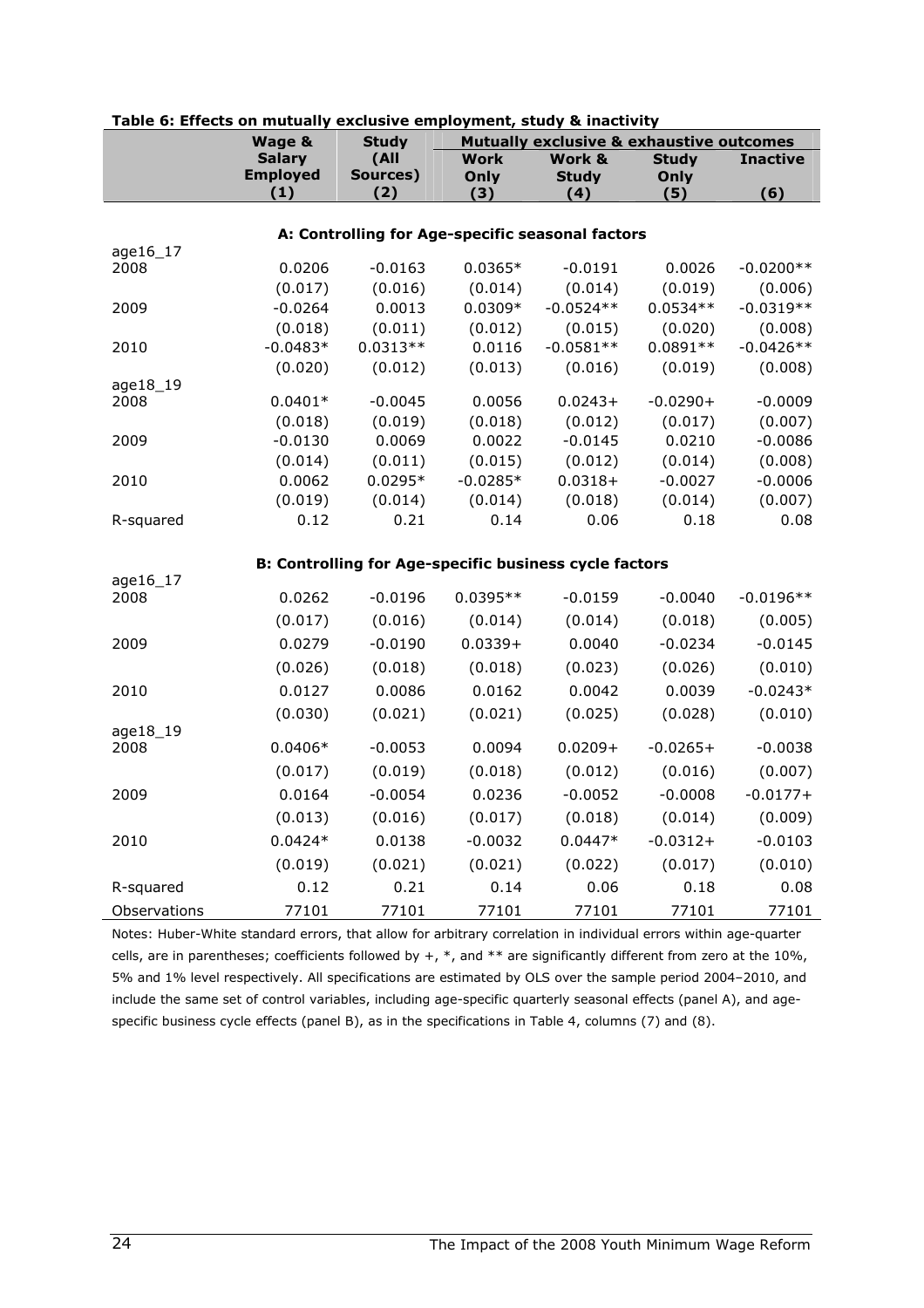|                  | <b>Received</b>                                               | Log(weekly | Log(weekly |
|------------------|---------------------------------------------------------------|------------|------------|
|                  | <b>Benefits</b>                                               | earnings)  | income)    |
|                  |                                                               |            |            |
| age16_17         | A: Controlling for age-specific and year-specific factors     |            |            |
| 2008             | $-0.022$                                                      | 0.0073     | 0.0441     |
|                  | (0.015)                                                       | (0.052)    | (0.077)    |
| 2009             | $-0.0172+$                                                    | $-0.164**$ | $-0.0445$  |
|                  | (0.009)                                                       | (0.040)    | (0.047)    |
| 2010             | $-0.0364*$                                                    | $0.0934+$  | $-0.0662+$ |
|                  | (0.014)                                                       | (0.051)    | (0.035)    |
| age18_19<br>2008 | $-0.0261$                                                     | $-0.0265$  | 0.0768     |
|                  | (0.018)                                                       | (0.035)    | (0.073)    |
| 2009             | $-0.0177+$                                                    | $-0.117**$ | $-0.0087$  |
|                  | (0.010)                                                       | (0.042)    | (0.046)    |
| 2010             | $-0.0144$                                                     | $-0.144*$  | 0.0164     |
|                  | (0.009)                                                       | (0.059)    | (0.034)    |
| R-squared        | 0.11                                                          | 0.32       | 0.29       |
|                  | <b>B: Controlling for Age-specific business cycle factors</b> |            |            |
| age16_17         |                                                               |            |            |
| 2008             | $-0.0221+$                                                    | 0.0054     | 0.045      |
|                  | (0.013)                                                       | (0.051)    | (0.065)    |
| 2009             | $-0.0098$                                                     | $-0.084$   | 0.0096     |
|                  | (0.012)                                                       | (0.054)    | (0.048)    |
| 2010             | $-0.0232$                                                     | $0.230**$  | 0.0177     |
|                  | (0.021)                                                       | (0.070)    | (0.053)    |
| age18_19<br>2008 | $-0.0243$                                                     | $-0.0287$  | 0.0765     |
|                  | (0.015)                                                       | (0.039)    | (0.066)    |
| 2009             | $-0.0087$                                                     | $-0.0661$  | 0.0201     |
|                  | (0.013)                                                       | (0.052)    | (0.047)    |
| 2010             | $-0.0033$                                                     | $-0.0581$  | 0.0617     |
|                  | (0.020)                                                       | (0.072)    | (0.053)    |
| R-squared        | 0.11                                                          | 0.33       | 0.29       |
| Observations     | 36,764                                                        | 18,169     | 36,764     |

#### Table 7: Estimated impacts of changes on HLFS-IS annual outcomes

Notes: Huber-White standard errors, that allow for arbitrary correlation in individual errors within age-year cells, are in parentheses; coefficients followed by  $+$ ,  $*$ , and  $**$  are significantly different from zero at the 10%, 5% and 1% level respectively. All specifications are estimated by OLS. The specifications in panel (A) include the same set of control variables as in the specification in Table 4, column (7), including age-specific and yearspecific effects; while the specifications in panel (B), age-specific business cycle effects captured by agespecific interactions with the adult unemployment rate.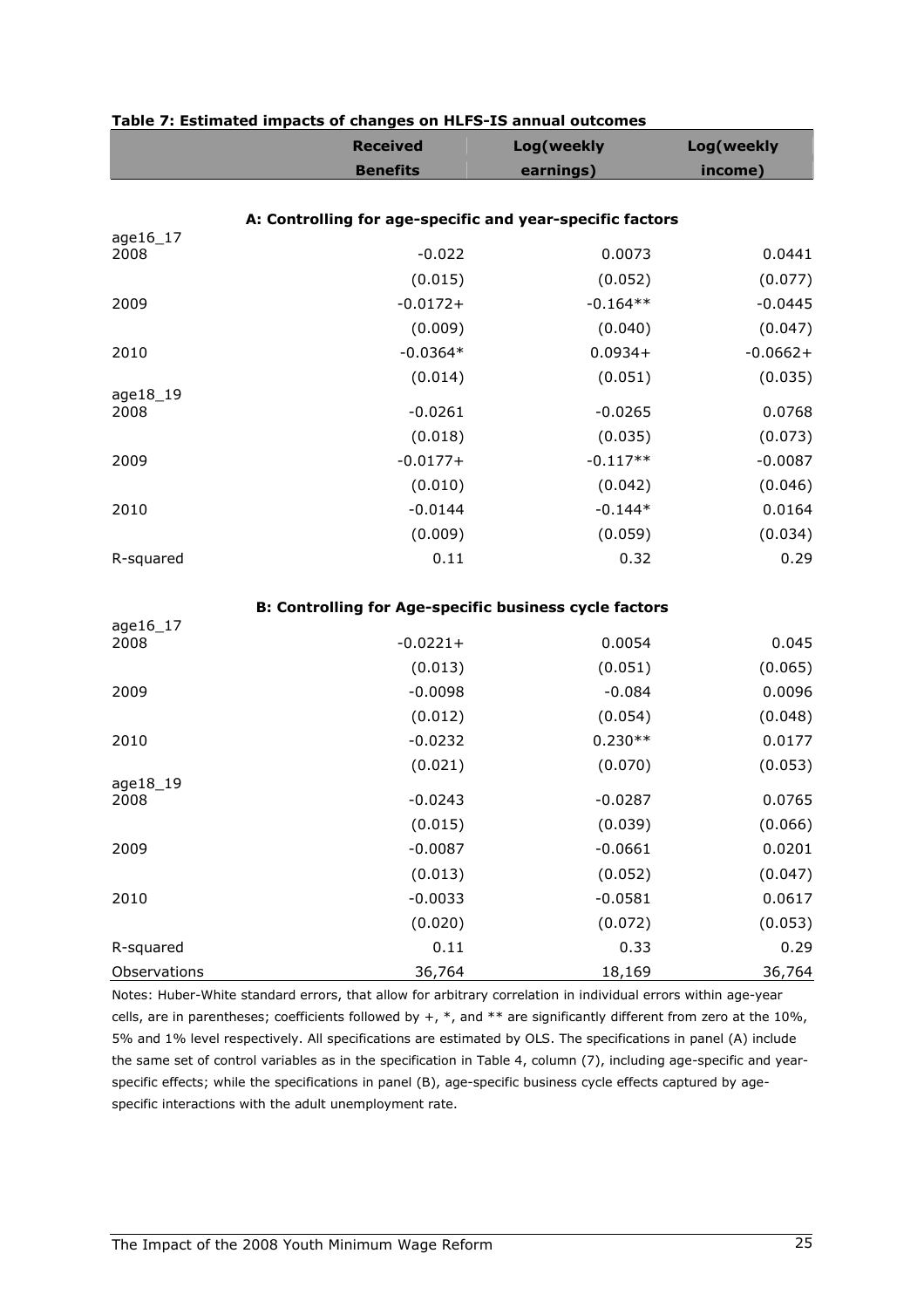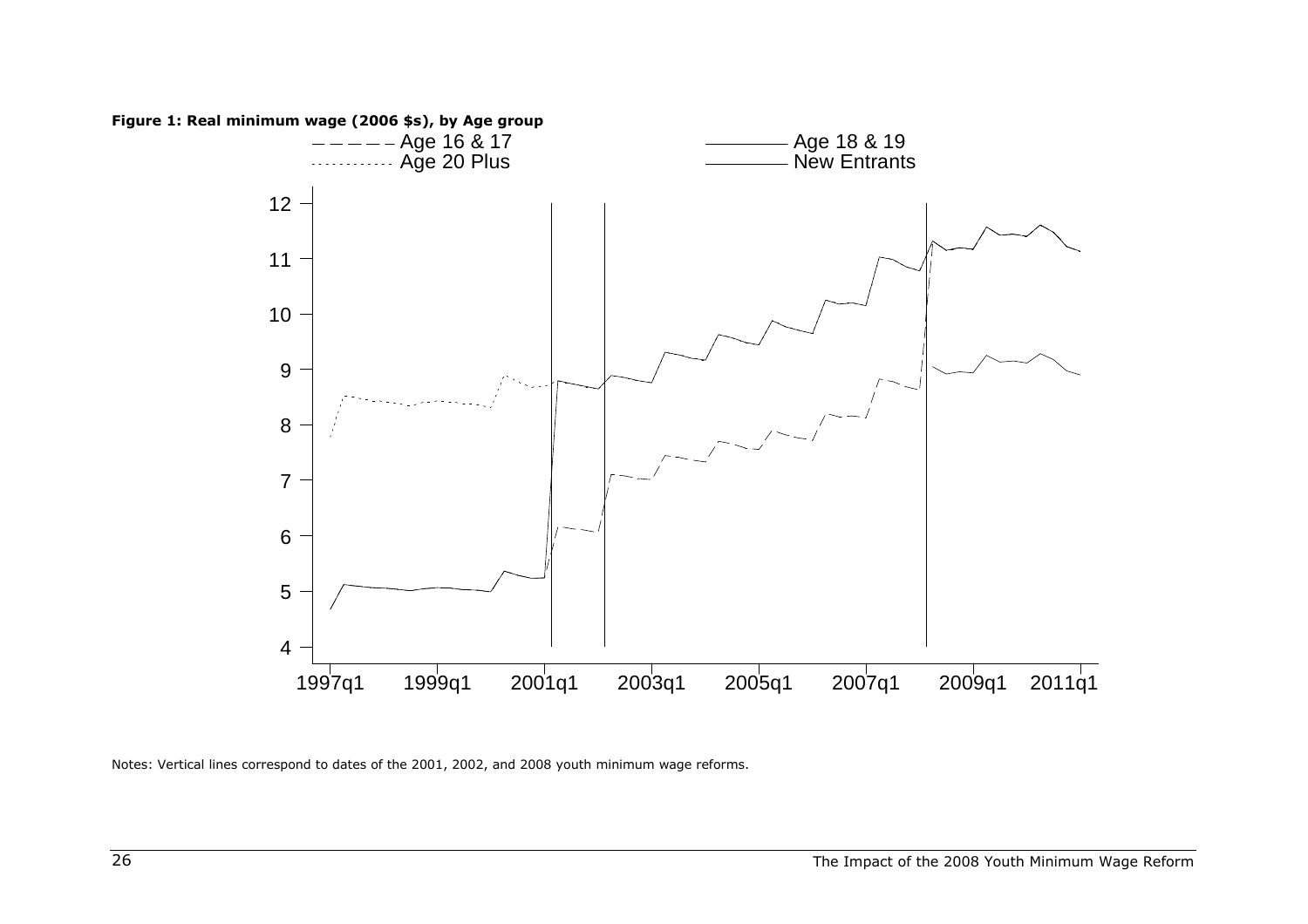Figure 2: 16-17 year-old wage trends (a) FRACTION < & = CURRENT, AND < NEXT NEW ENTRANT MINIMUM wAGE



1997 <sup>1998</sup> <sup>1999</sup> <sup>2000</sup> <sup>2001</sup> <sup>2002</sup> <sup>2003</sup> <sup>2004</sup> <sup>2005</sup> <sup>2006</sup> <sup>2007</sup> <sup>2008</sup> <sup>2009</sup> <sup>2010</sup>

(c) FRACTIONS BETWEEN CURRENT NEW ENTRANT & ADULT MINIMUM WAGES



(b) FRACTION < & = CURRENT, AND < NEXT ADULT MINIMUM wAGE



<sup>1997</sup> <sup>1998</sup> <sup>1999</sup> <sup>2000</sup> <sup>2001</sup> <sup>2002</sup> <sup>2003</sup> <sup>2004</sup> <sup>2005</sup> <sup>2006</sup> <sup>2007</sup> <sup>2008</sup> <sup>2009</sup> <sup>2010</sup>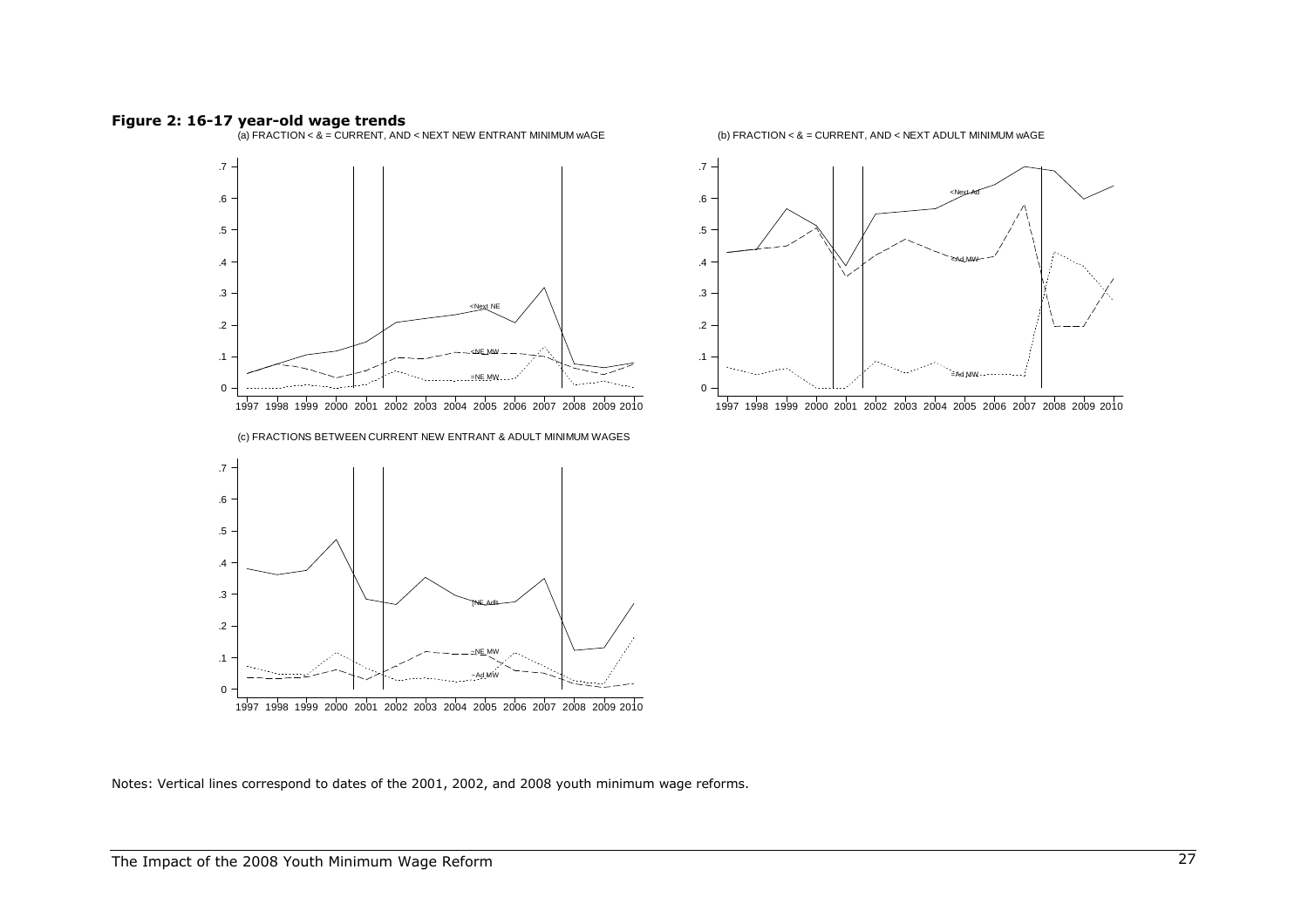

# Figure 3: Real wages (2006\$s) and the minimum wage, by Age group (a) FRACTION BELOW CURRENT MINIMUM WAGE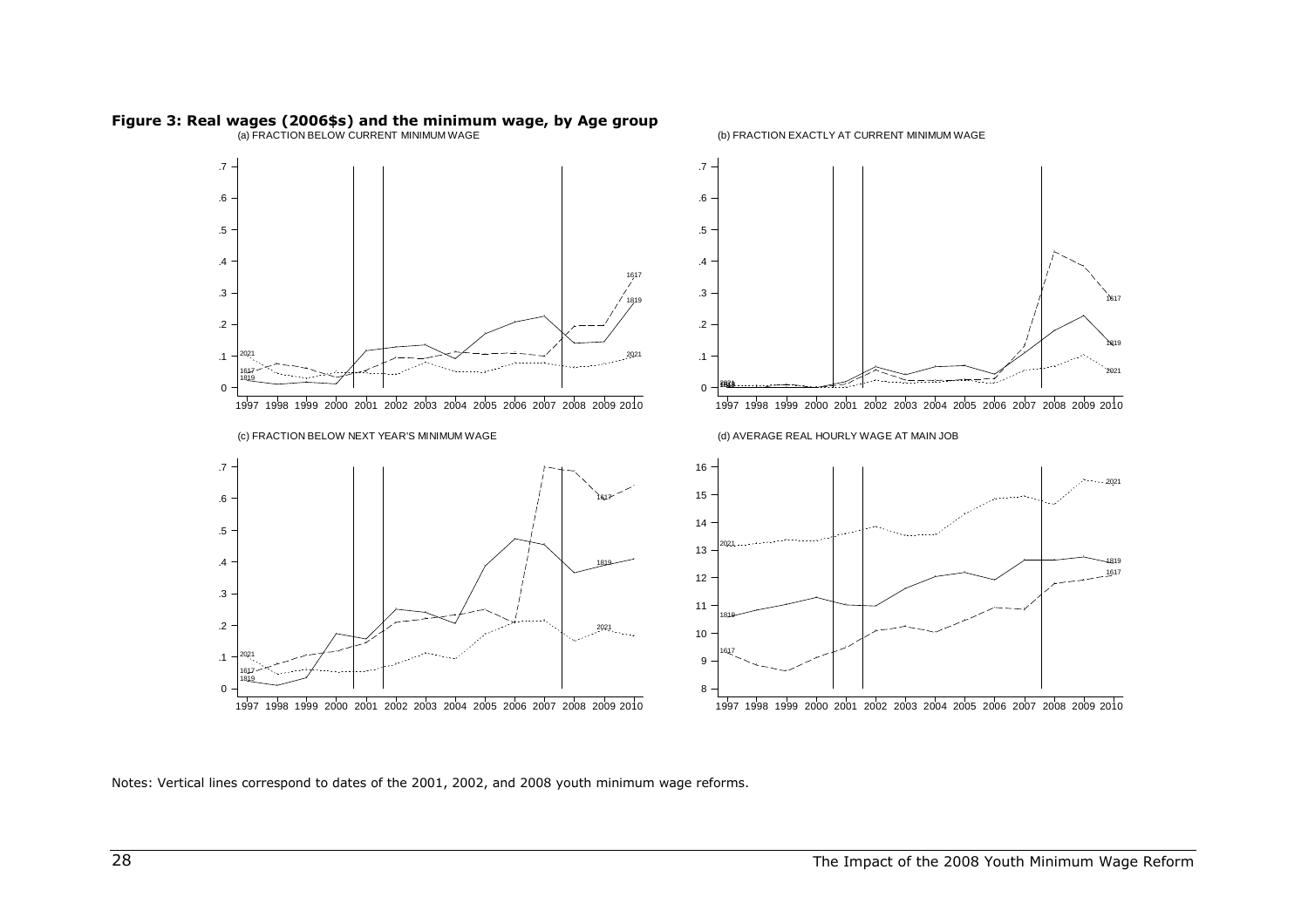

Notes: Vertical lines in (a) at 2006 youth minimum, and 2008 new entrants and adult minimum wages; in (b) and (c) at 2006 and 2008 adult minimum wages.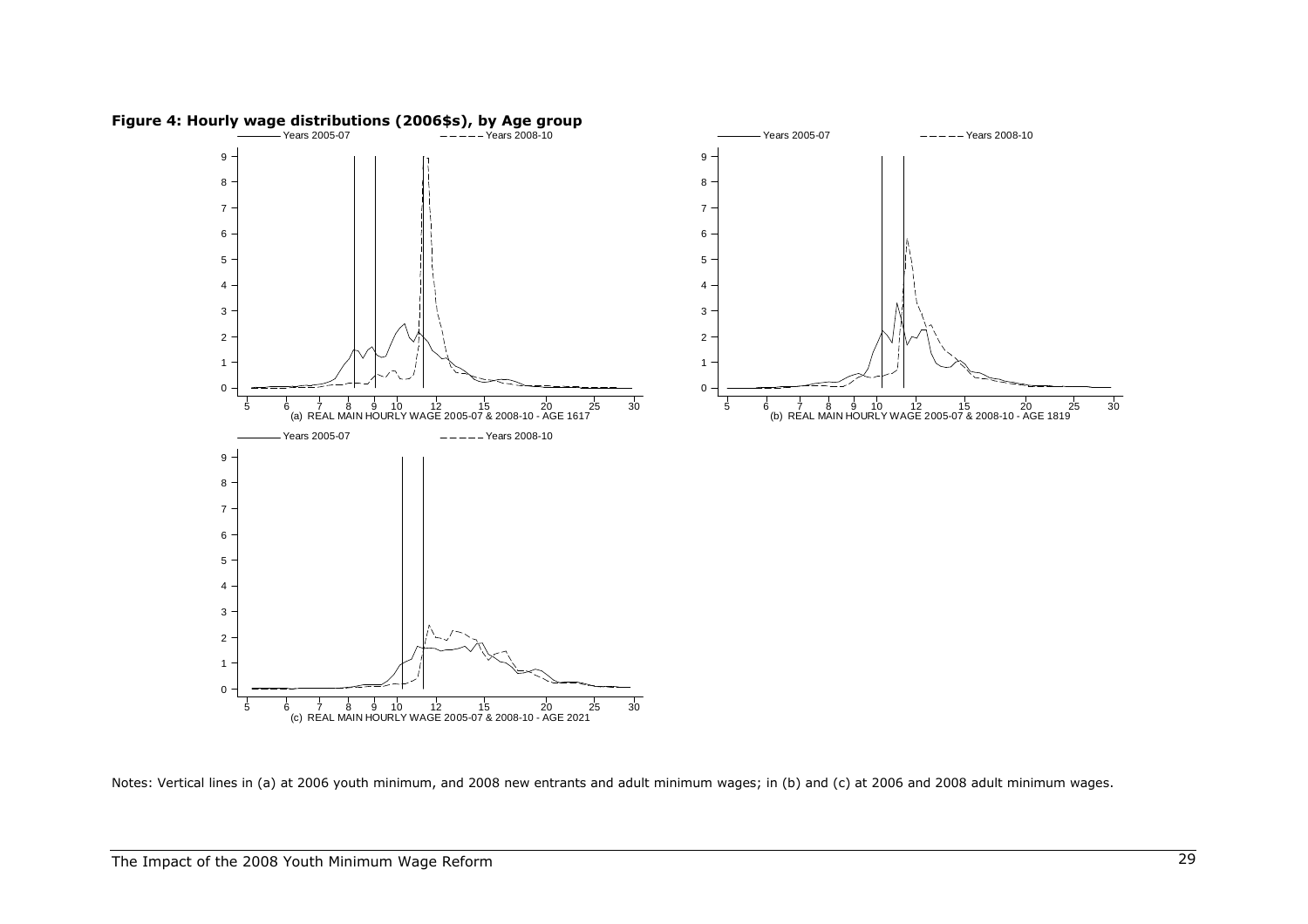

# Figure 5: Employment and hours worked, by Age group (a) WAGE AND SALARY EMPLOYMENT

Notes: Vertical lines correspond to dates of the 2001, 2002, and 2008 youth minimum wage reforms.

1989q1 1992q1 1995q1 1998q1 2001q1 2004q1 2007q1 2010q1

.

1617

2021

– ... .1819

(b) SELF EMPLOYMENT

. . .

1986q1

1617

1819

2021.

0

.005

.01

.015

.02

.025

.03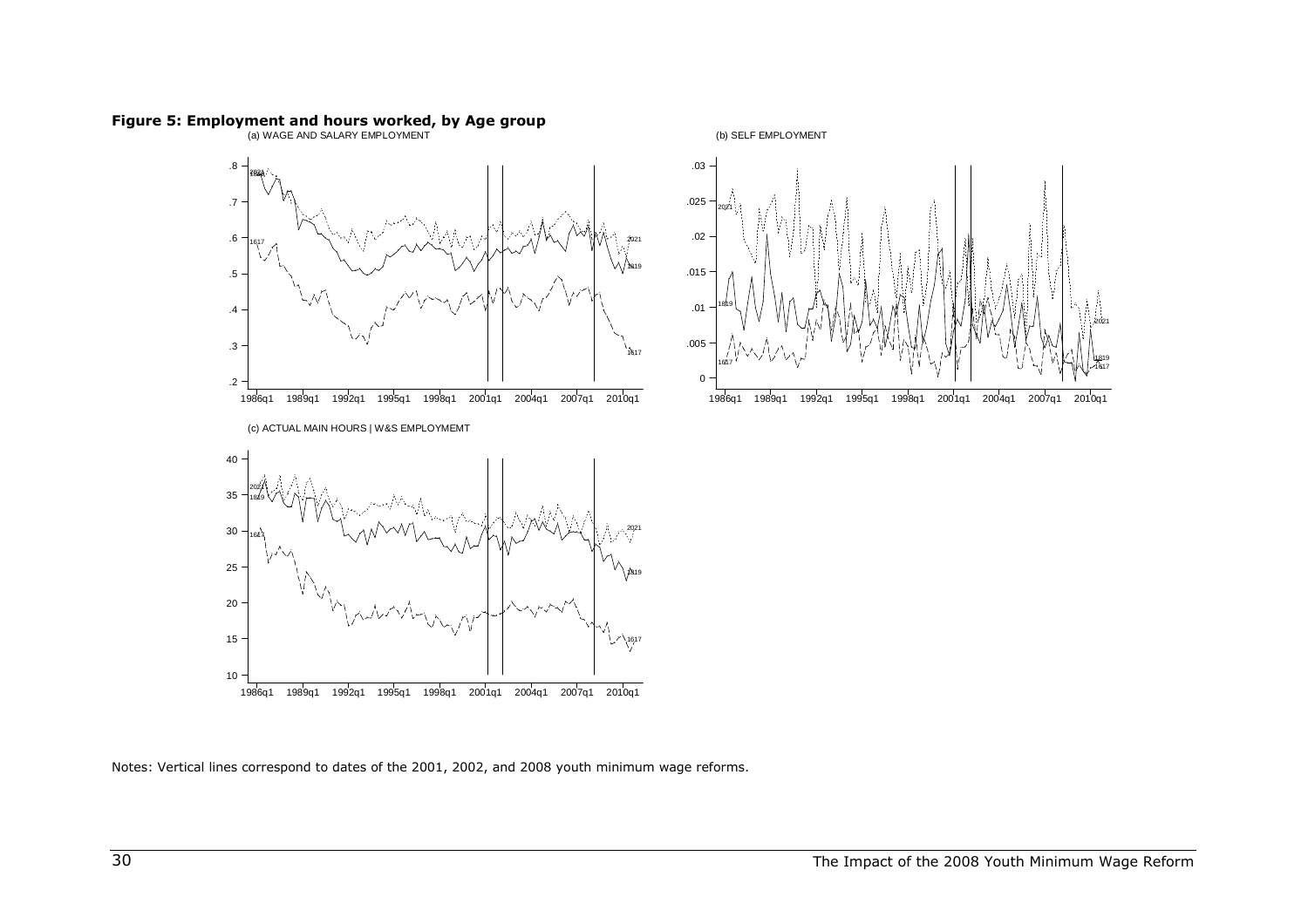

Figure 6: Studying, Unemployment, and Inactivity, by Age group<br>(a) UNEMPLOYMENT

Notes: Vertical lines correspond to dates of the 2001, 2002, and 2008 youth minimum wage reforms.

.1617

2021

.1819

1617

.1819

2021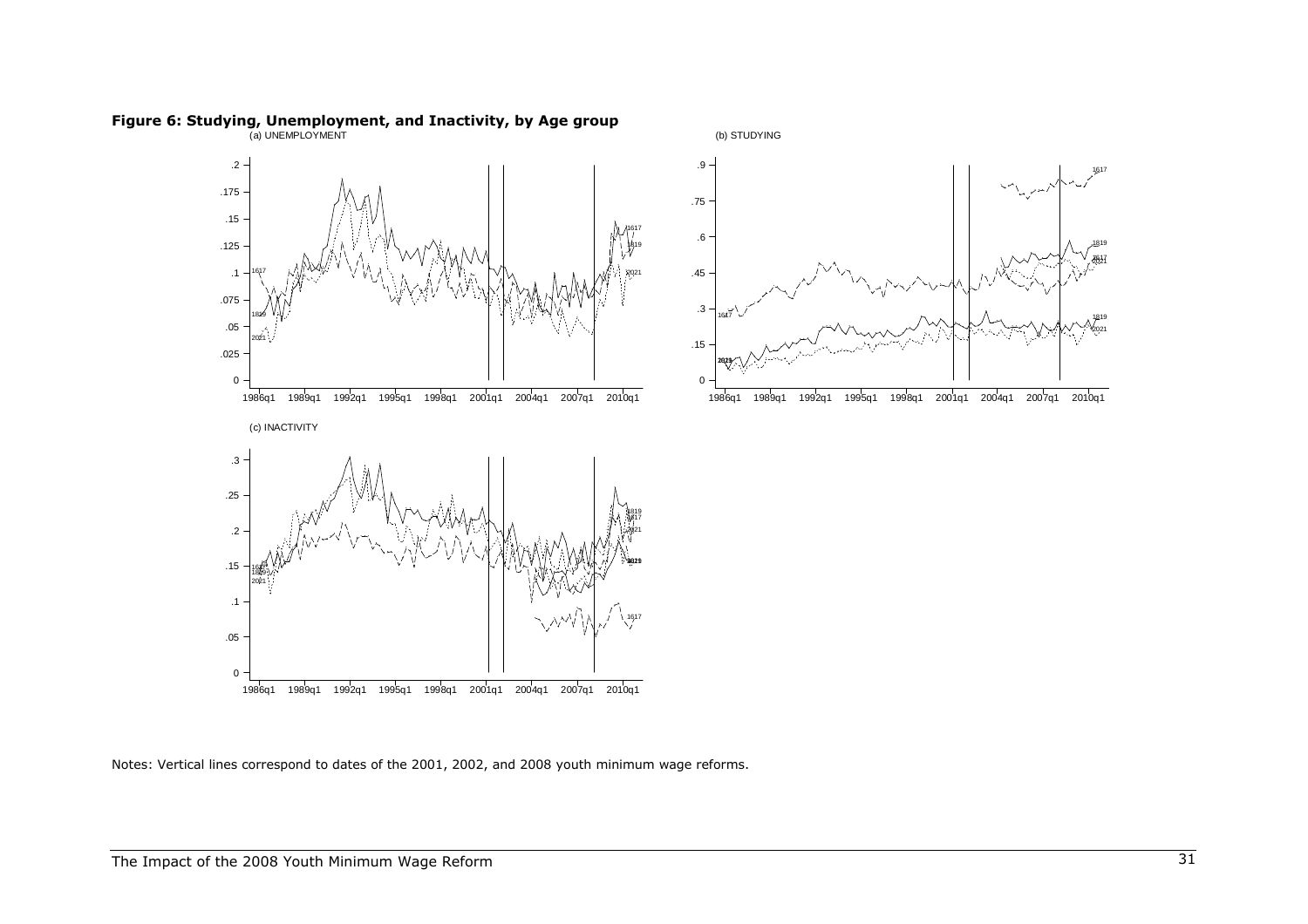

# Figure 7: Benefit receipt, Earnings, and Total income, by Age group (a) RECEIVED NON-STUDENT BENEFIT

(b) ACTUAL MAIN WEEKLY EARNINGS | W&S EMPLOYMENT

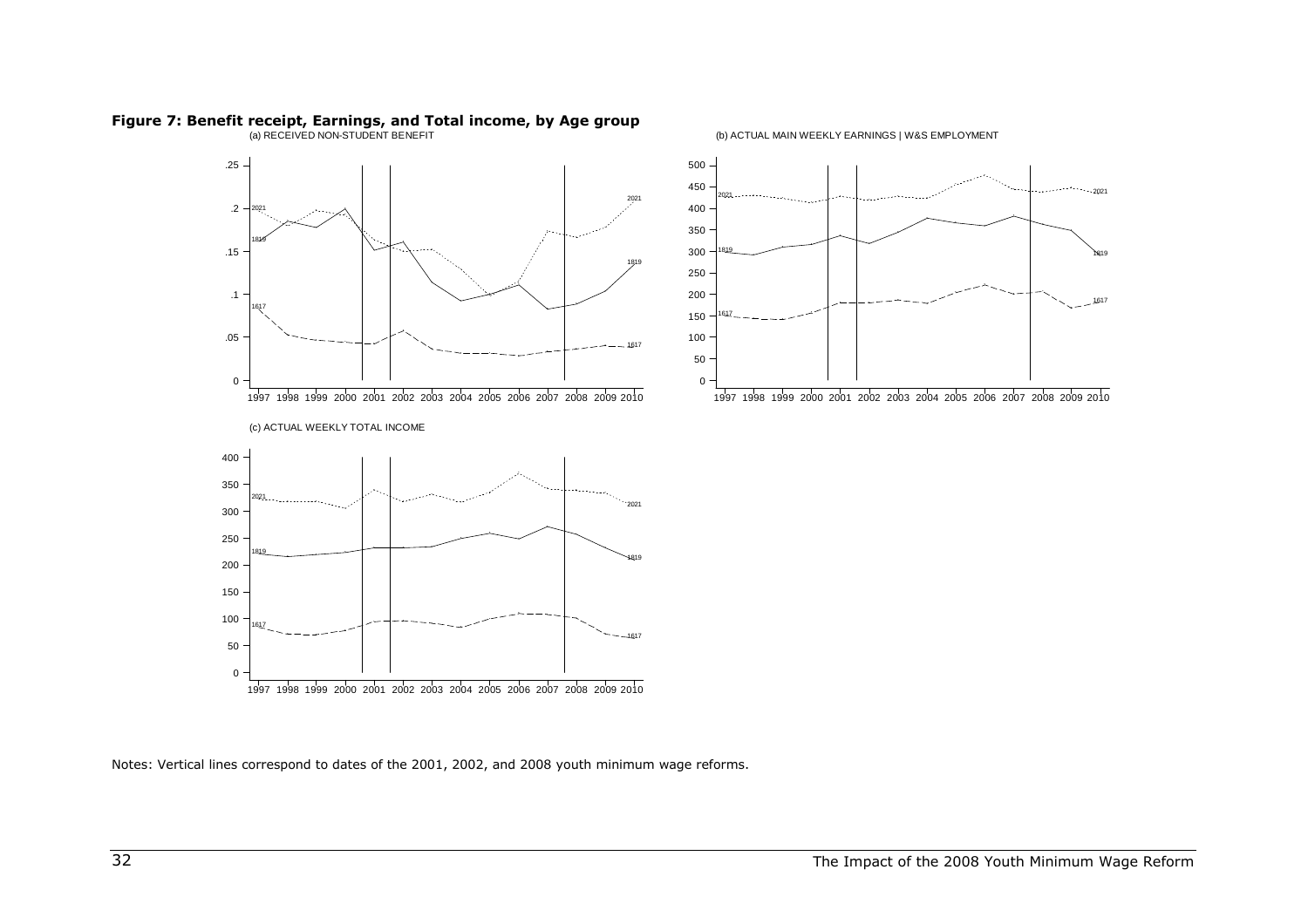### APPENDIX 1

| Table 8: Estimated impacts on Quarterly outcomes, 1986–2010 samples |                                            |                                                |                          |                                                               |                 |                 |  |  |
|---------------------------------------------------------------------|--------------------------------------------|------------------------------------------------|--------------------------|---------------------------------------------------------------|-----------------|-----------------|--|--|
|                                                                     | Wage &<br><b>Salary</b><br><b>Employed</b> | <b>Weekly</b><br><b>Hours</b><br><b>Worked</b> | Self-<br><b>Employed</b> | <b>Study</b>                                                  | Unem-<br>ployed | <b>Inactive</b> |  |  |
|                                                                     | (1)                                        | (2)                                            | (3)                      | (4)                                                           | (5)             | (6)             |  |  |
|                                                                     |                                            |                                                |                          |                                                               |                 |                 |  |  |
|                                                                     |                                            |                                                |                          | A: Controlling for Age-specific seasonal factors              |                 |                 |  |  |
| age16_17                                                            |                                            |                                                |                          |                                                               |                 |                 |  |  |
| 2008                                                                | 0.0119                                     | $-0.772$                                       | $-0.0032$                | $-0.0111$                                                     | 0.0013          | 0.0033          |  |  |
|                                                                     | (0.019)                                    | (0.601)                                        | (0.003)                  | (0.017)                                                       | (0.008)         | (0.010)         |  |  |
| 2009                                                                | $-0.0337*$                                 | $-2.293**$                                     | 0.0023                   | 0.0113                                                        | $0.0168*$       | 0.0189          |  |  |
|                                                                     | (0.016)                                    | (0.421)                                        | (0.002)                  | (0.011)                                                       | (0.008)         | (0.012)         |  |  |
| 2010                                                                | $-0.0552**$                                | $-2.146**$                                     | 0.0002                   | $0.0461**$                                                    | 0.0129          | 0.0102          |  |  |
|                                                                     | (0.017)                                    | (0.631)                                        | (0.003)                  | (0.012)                                                       | (0.012)         | (0.012)         |  |  |
| age18_19<br>2008                                                    | $0.0400*$                                  | $-0.0137$                                      | $-0.0070**$              | $-0.0313*$                                                    | 0.0021          | 0.0006          |  |  |
|                                                                     | (0.018)                                    | (0.440)                                        | (0.002)                  | (0.012)                                                       | (0.010)         | (0.012)         |  |  |
| 2009                                                                | $-0.011$                                   | $-1.342**$                                     | 0.00076                  | 0.0008                                                        | 0.0046          | 0.0089          |  |  |
|                                                                     | (0.015)                                    | (0.444)                                        | (0.003)                  | (0.013)                                                       | (0.009)         | (0.012)         |  |  |
| 2010                                                                | 0.0057                                     | $-2.807**$                                     | $-0.00095$               | $-0.013$                                                      | 0.0075          | 0.0099          |  |  |
|                                                                     | (0.019)                                    | (0.699)                                        | (0.003)                  | (0.015)                                                       | (0.014)         | (0.009)         |  |  |
| R-squared                                                           | 0.11                                       | 0.19                                           | 0.01                     | 0.15                                                          | 0.03            | 0.07            |  |  |
|                                                                     |                                            |                                                |                          |                                                               |                 |                 |  |  |
|                                                                     |                                            |                                                |                          | <b>B: Controlling for Age-specific business cycle factors</b> |                 |                 |  |  |
| age16_17<br>2008                                                    | 0.0108                                     | $-0.762$                                       | $-0.0034$                | $-0.0077$                                                     | $-0.0006$       | 0.0012          |  |  |
|                                                                     | (0.018)                                    | (0.564)                                        | (0.003)                  | (0.017)                                                       | (0.008)         | (0.010)         |  |  |
| 2009                                                                | $-0.0279+$                                 | $-1.672**$                                     | 0.0037                   | $-0.0053$                                                     | $0.0261**$      | $0.0285*$       |  |  |
|                                                                     | (0.016)                                    | (0.453)                                        | (0.002)                  | (0.012)                                                       | (0.008)         | (0.012)         |  |  |
| 2010                                                                | $-0.0503**$                                | $-1.554*$                                      | 0.0016                   | $0.0327**$                                                    | 0.0201          | 0.0175          |  |  |
|                                                                     | (0.017)                                    | (0.653)                                        | (0.003)                  | (0.013)                                                       | (0.012)         | (0.012)         |  |  |
| age18_19                                                            |                                            |                                                |                          |                                                               |                 |                 |  |  |
| 2008                                                                | $0.0390*$                                  | $-0.0696$                                      | $-0.0072**$              | $-0.0277*$                                                    | $-0.0002$       | $-0.0020$       |  |  |
|                                                                     | (0.016)                                    | (0.442)                                        | (0.002)                  | (0.012)                                                       | (0.010)         | (0.012)         |  |  |
| 2009                                                                | $-0.0074$                                  | $-0.964*$                                      | 0.0024                   | $-0.0026$                                                     | 0.0035          | 0.0068          |  |  |
|                                                                     | (0.015)                                    | (0.479)                                        | (0.003)                  | (0.013)                                                       | (0.009)         | (0.013)         |  |  |
| 2010                                                                | 0.0109                                     | $-2.337**$                                     | 0.0011                   | $-0.020$                                                      | 0.0081          | 0.0095          |  |  |
|                                                                     | (0.019)                                    | (0.739)                                        | (0.003)                  | (0.015)                                                       | (0.014)         | (0.010)         |  |  |
| R-squared                                                           | 0.11                                       | 0.19                                           | 0.01                     | 0.15                                                          | 0.03            | 0.07            |  |  |
| Observations                                                        | 249,304                                    | 125,560                                        | 249,304                  | 249,304                                                       | 249,304         | 249,304         |  |  |

Notes: Huber-White standard errors, that allow for arbitrary correlation in individual errors within age-quarter cells, are in parentheses; coefficients followed by  $+$ ,  $*$ , and  $**$  are significantly different from zero at the 10%, 5% and 1% level respectively. All specifications are estimated by OLS and include the same set of control variables, including age-specific quarterly seasonal effects (panel A), and age-specific business cycle effects (panel B), as in the specifications in Table 4, columns (7) and (8).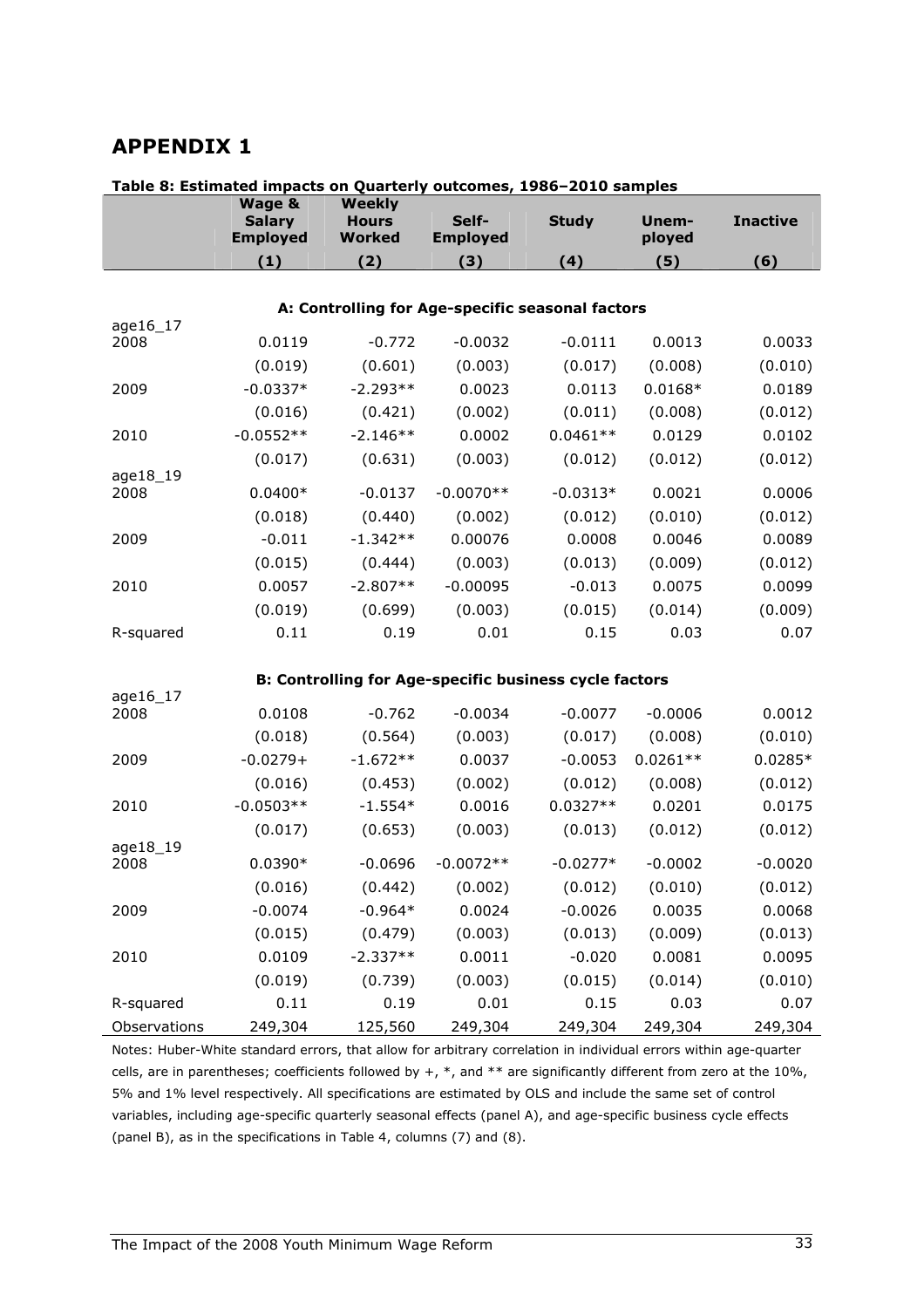|                     | Wage &                           | <b>Weekly</b>          |                          | <b>Studied</b>               |                              |                   | <b>Inactive</b>              |                                     |
|---------------------|----------------------------------|------------------------|--------------------------|------------------------------|------------------------------|-------------------|------------------------------|-------------------------------------|
|                     | <b>Salary</b><br><b>Employed</b> | <b>Hours</b><br>Worked | Self-<br><b>Employed</b> | <b>All</b><br><b>Sources</b> | <b>Standard</b><br>Questions | <b>Unemployed</b> | <b>All</b><br><b>Sources</b> | <b>Standard</b><br><b>Questions</b> |
|                     | (1)                              | (2)                    | (3)                      | (4)                          | (5)                          | (6)               | (7)                          | (8)                                 |
| age16_17            |                                  |                        |                          |                              |                              |                   |                              |                                     |
| 2008                | 0.0206                           | $-0.608$               | $-0.0025$                | $-0.0163$                    | $-0.0102$                    | $-0.0036$         | $-0.0202**$                  | $-0.0072$                           |
|                     | (0.017)                          | (0.644)                | (0.002)                  | (0.016)                      | (0.016)                      | (0.008)           | (0.006)                      | (0.009)                             |
| 2009                | $-0.0264$                        | $-2.270**$             | 0.0031                   | 0.0013                       | 0.0138                       | 0.0112            | $-0.0321**$                  | 0.0077                              |
|                     | (0.018)                          | (0.462)                | (0.003)                  | (0.011)                      | (0.013)                      | (0.007)           | (0.008)                      | (0.010)                             |
| 2010                | $-0.0483*$                       | $-2.689**$             | 0.0018                   | $0.0313**$                   | $0.0530**$                   | 0.0034            | $-0.0430**$                  | $-0.0066$                           |
|                     | (0.020)                          | (0.660)                | (0.003)                  | (0.012)                      | (0.015)                      | (0.014)           | (0.008)                      | (0.014)                             |
| age18_19            |                                  |                        |                          |                              |                              |                   |                              |                                     |
| 2008                | $0.0401*$                        | $-0.130$               | $-0.0083**$              | $-0.0045$                    | $-0.0233+$                   | $-0.0023$         | $-0.0011$                    | $-0.0066$                           |
|                     | (0.018)                          | (0.444)                | (0.002)                  | (0.019)                      | (0.013)                      | (0.010)           | (0.008)                      | (0.013)                             |
| 2009                | $-0.013$                         | $-1.449**$             | $-0.0003$                | 0.0069                       | 0.0092                       | 0.0019            | $-0.0091$                    | 0.0032                              |
|                     | (0.014)                          | (0.409)                | (0.003)                  | (0.011)                      | (0.013)                      | (0.008)           | (0.008)                      | (0.011)                             |
| 2010                | 0.0062                           | $-3.203**$             | $-0.0020$                | $0.0295*$                    | $-0.0114$                    | 0.0083            | $-0.0009$                    | 0.0082                              |
|                     | (0.019)                          | (0.690)                | (0.003)                  | (0.014)                      | (0.016)                      | (0.015)           | (0.007)                      | (0.011)                             |
| R-squared           | 0.12                             | 0.21                   | 0.01                     | 0.21                         | 0.15                         | 0.02              | 0.08                         | 0.06                                |
| <b>Observations</b> | 77,101                           | 39,663                 | 77,101                   | 77,101                       | 77,101                       | 77,101            | 77,101                       | 77,101                              |

| Table 9A: Estimated impacts on Quarterly outcomes, 2004-2010 samples |  |  |  |
|----------------------------------------------------------------------|--|--|--|
|----------------------------------------------------------------------|--|--|--|

Notes: Huber-White standard errors, that allow for arbitrary correlation in individual errors within age-quarter cells, are in parentheses; coefficients followed by  $+$ ,  $*$ , and \*\* are significantly different from zero at the 10%, 5% and 1% level respectively. All specifications are estimated by OLS and include the same set of control variables, including age-specific quarterly seasonal effects, as in the specification in Table 4, column (7).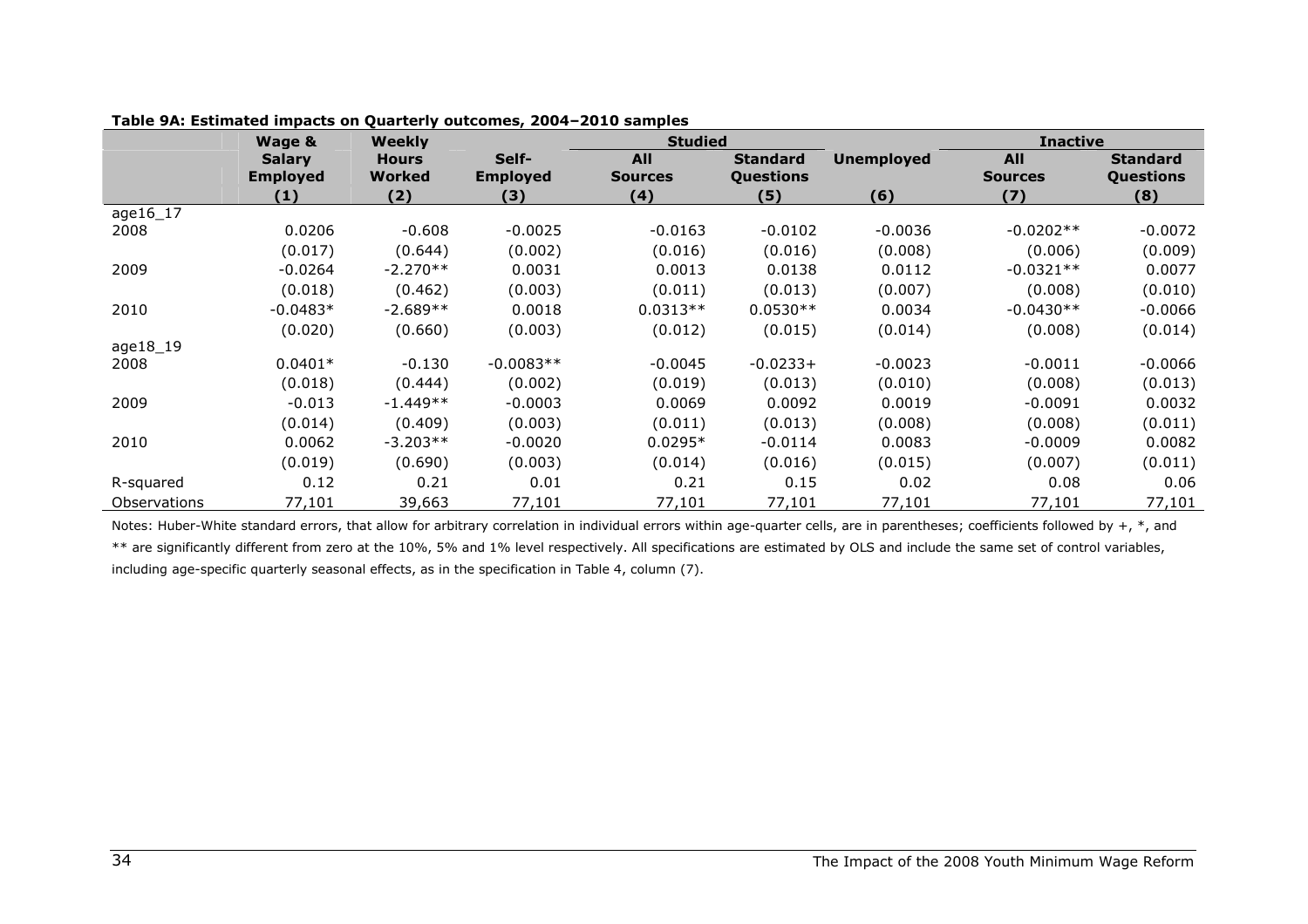|              | Wage &                           | <b>Weekly</b>          |                          | <b>Studied</b>               |                              |                   | <b>Inactive</b>              |                              |
|--------------|----------------------------------|------------------------|--------------------------|------------------------------|------------------------------|-------------------|------------------------------|------------------------------|
|              | <b>Salary</b><br><b>Employed</b> | <b>Hours</b><br>Worked | Self-<br><b>Employed</b> | <b>All</b><br><b>Sources</b> | <b>Standard</b><br>Questions | <b>Unemployed</b> | <b>All</b><br><b>Sources</b> | <b>Standard</b><br>Questions |
|              | (1)                              | (2)                    | (3)                      | (4)                          | (5)                          | (6)               | (7)                          | (8)                          |
| age16_17     |                                  |                        |                          |                              |                              |                   |                              |                              |
| 2008         | 0.0262                           | $-0.429$               | $-0.0022$                | $-0.0196$                    | $-0.0123$                    | $-0.0059$         | $-0.0199**$                  | $-0.0113$                    |
|              | (0.017)                          | (0.664)                | (0.002)                  | (0.016)                      | (0.016)                      | (0.008)           | (0.005)                      | (0.009)                      |
| 2009         | 0.0279                           | $-1.756+$              | $0.0066*$                | $-0.0190$                    | $-0.0231$                    | $-0.0061$         | $-0.0149$                    | $-0.0149$                    |
|              | (0.026)                          | (0.945)                | (0.003)                  | (0.018)                      | (0.020)                      | (0.011)           | (0.010)                      | (0.013)                      |
| 2010         | 0.0127                           | $-1.970$               | 0.0056                   | 0.0086                       | 0.0122                       | $-0.0154$         | $-0.0248*$                   | $-0.0325+$                   |
|              | (0.030)                          | (1.206)                | (0.004)                  | (0.021)                      | (0.022)                      | (0.016)           | (0.010)                      | (0.017)                      |
| age18_19     |                                  |                        |                          |                              |                              |                   |                              |                              |
| 2008         | $0.0406*$                        | 0.278                  | $-0.0086**$              | $-0.0053$                    | $-0.0209+$                   | $-0.0025$         | $-0.0041$                    | $-0.0094$                    |
|              | (0.017)                          | (0.459)                | (0.002)                  | (0.019)                      | (0.013)                      | (0.010)           | (0.007)                      | (0.012)                      |
| 2009         | 0.0164                           | 0.989                  | $-0.0004$                | $-0.0054$                    | 0.0043                       | $-0.0065$         | $-0.0182+$                   | $-0.0228+$                   |
|              | (0.013)                          | (0.662)                | (0.003)                  | (0.016)                      | (0.014)                      | (0.012)           | (0.009)                      | (0.012)                      |
| 2010         | $0.0424*$                        | $-0.240$               | $-0.0017$                | 0.0138                       | $-0.0187$                    | $-0.0012$         | $-0.0107$                    | $-0.0228+$                   |
|              | (0.019)                          | (0.923)                | (0.004)                  | (0.021)                      | (0.018)                      | (0.016)           | (0.010)                      | (0.013)                      |
| R-squared    | 0.12                             | 0.21                   | 0.01                     | 0.21                         | 0.15                         | 0.02              | 0.08                         | 0.06                         |
| Observations | 77,101                           | 39,663                 | 77,101                   | 77,101                       | 77,101                       | 77,101            | 77,101                       | 77,101                       |

#### Table 9B: Estimated impacts on Quarterly outcomes, 2004–2010 samples

Notes: Huber-White standard errors, that allow for arbitrary correlation in individual errors within age-quarter cells, are in parentheses; coefficients followed by +,  $*$ , and \*\* are significantly different from zero at the 10%, 5% and 1% level respectively. All specifications are estimated by OLS and include the same set of control variables, including age-specific business cycle effects captured by age-specific interactions with the adult unemployment rate, as in the specification in Table 4, column (8).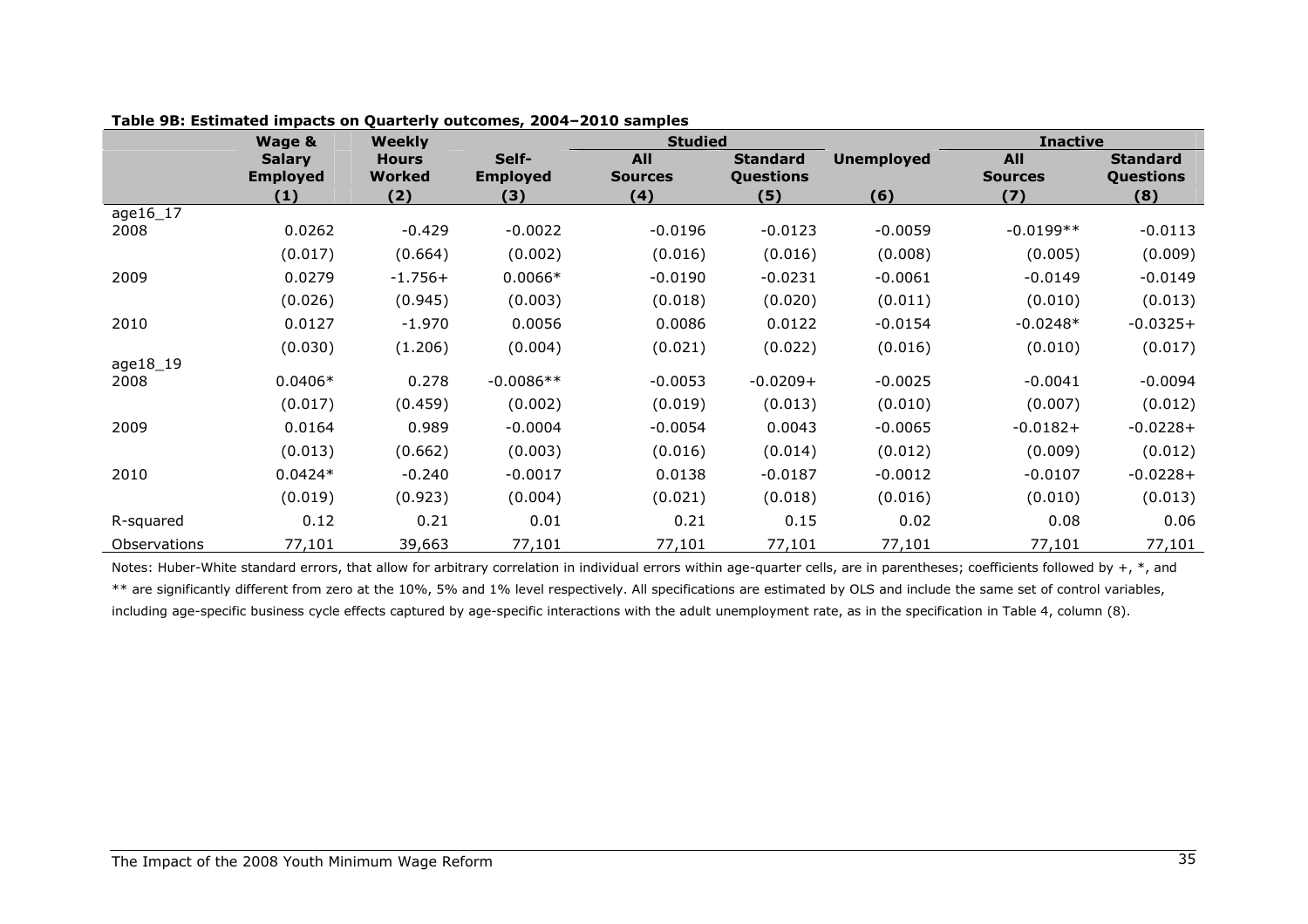|              | <b>Received</b><br><b>Benefits</b>                            | Log (weekly     | Log (weekly<br>income) |
|--------------|---------------------------------------------------------------|-----------------|------------------------|
|              |                                                               | earnings)       |                        |
|              |                                                               |                 |                        |
| age16_17     | A: Controlling for age-specific and year-specific factors     |                 |                        |
| 2008         | $-0.0273+$                                                    | 0.0264          | 0.0391                 |
|              | (0.015)                                                       | (0.044)         | (0.065)                |
| 2009         | $-0.0302**$                                                   | $-0.142**$      | $-0.0694$              |
|              | (0.009)                                                       | (0.040)         | (0.047)                |
| 2010         | $-0.0586**$                                                   | $0.132*$        | $-0.0947+$             |
|              | (0.015)                                                       | (0.056)         | (0.056)                |
| age18_19     |                                                               |                 |                        |
| 2008         | $-0.0345+$                                                    | $-0.0033$       | 0.0556                 |
|              | (0.018)                                                       | (0.039)         | (0.065)                |
| 2009         | $-0.0262*$                                                    | $-0.105**$      | $-0.040$               |
|              | (0.010)                                                       | (0.037)         | (0.041)                |
| 2010         | $-0.0206*$<br>(0.009)                                         | $-0.132**$      | $-0.0103$<br>(0.041)   |
| R-squared    | 0.09                                                          | (0.049)<br>0.32 | 0.29                   |
|              |                                                               |                 |                        |
|              | <b>B: Controlling for age-specific business cycle factors</b> |                 |                        |
| age16_17     |                                                               |                 |                        |
| 2008         | $-0.0174$                                                     | 0.0664          | $0.102 +$              |
|              | (0.016)                                                       | (0.058)         | (0.057)                |
| 2009         | 0.0483                                                        | 0.134           | $0.386*$               |
|              | (0.059)                                                       | (0.250)         | (0.169)                |
| 2010         | 0.0643                                                        | 0.550           | $0.591*$               |
|              |                                                               |                 |                        |
| age18_19     | (0.091)                                                       | (0.384)         | (0.263)                |
| 2008         | $-0.023$                                                      | $-0.0639$       | 0.0292                 |
|              | (0.021)                                                       | (0.040)         | (0.064)                |
| 2009         | 0.0767                                                        | $-0.497**$      | $-0.118$               |
|              |                                                               |                 |                        |
|              | (0.087)                                                       | (0.153)         | (0.234)                |
| 2010         | 0.139                                                         | $-0.732**$      | $-0.117$               |
|              | (0.134)                                                       | (0.238)         | (0.367)                |
| R-squared    | 0.10                                                          | 0.32            | 0.29                   |
| Observations | 17,065                                                        | 8,413           | 17,065                 |

#### Table 10: Estimated impacts on Annual outcomes, 2004–2010 samples

Notes: Huber-White standard errors, that allow for arbitrary correlation in individual errors within age-year cells, are in parentheses; coefficients followed by  $+$ ,  $*$ , and  $**$  are significantly different from zero at the 10%, 5% and 1% level respectively. All specifications are estimated by OLS. The specifications in panel (A) include the same set of control variables as in the specification in Table 4, column (7), including age-specific and yearspecific effects; while the specifications in panel (B), age-specific business cycle effects captured by agespecific interactions with the adult unemployment rate.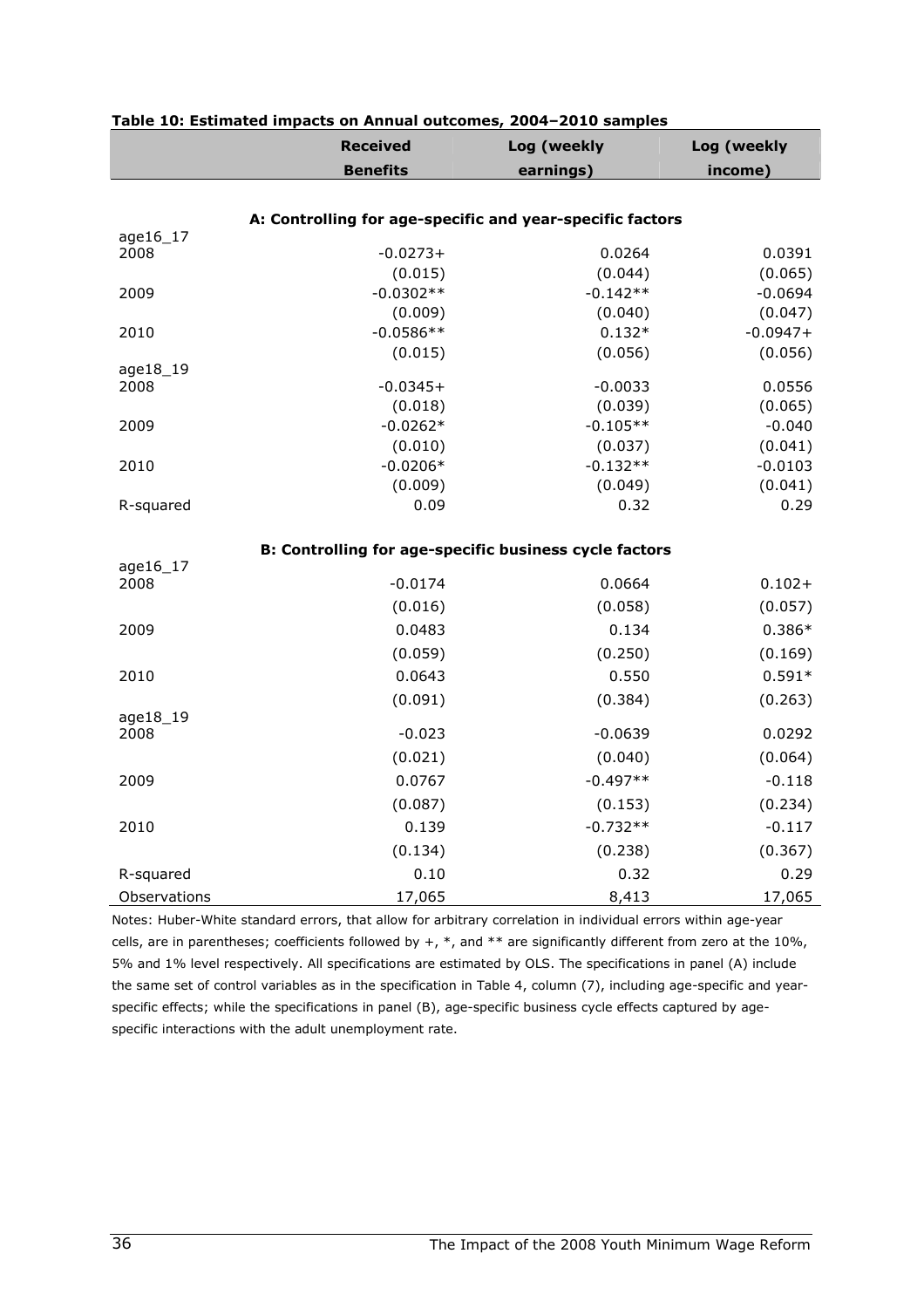

#### Figure 8: Histograms of Wages between Youth/New Entrant and Adult Minimum Wages, 2007–2010